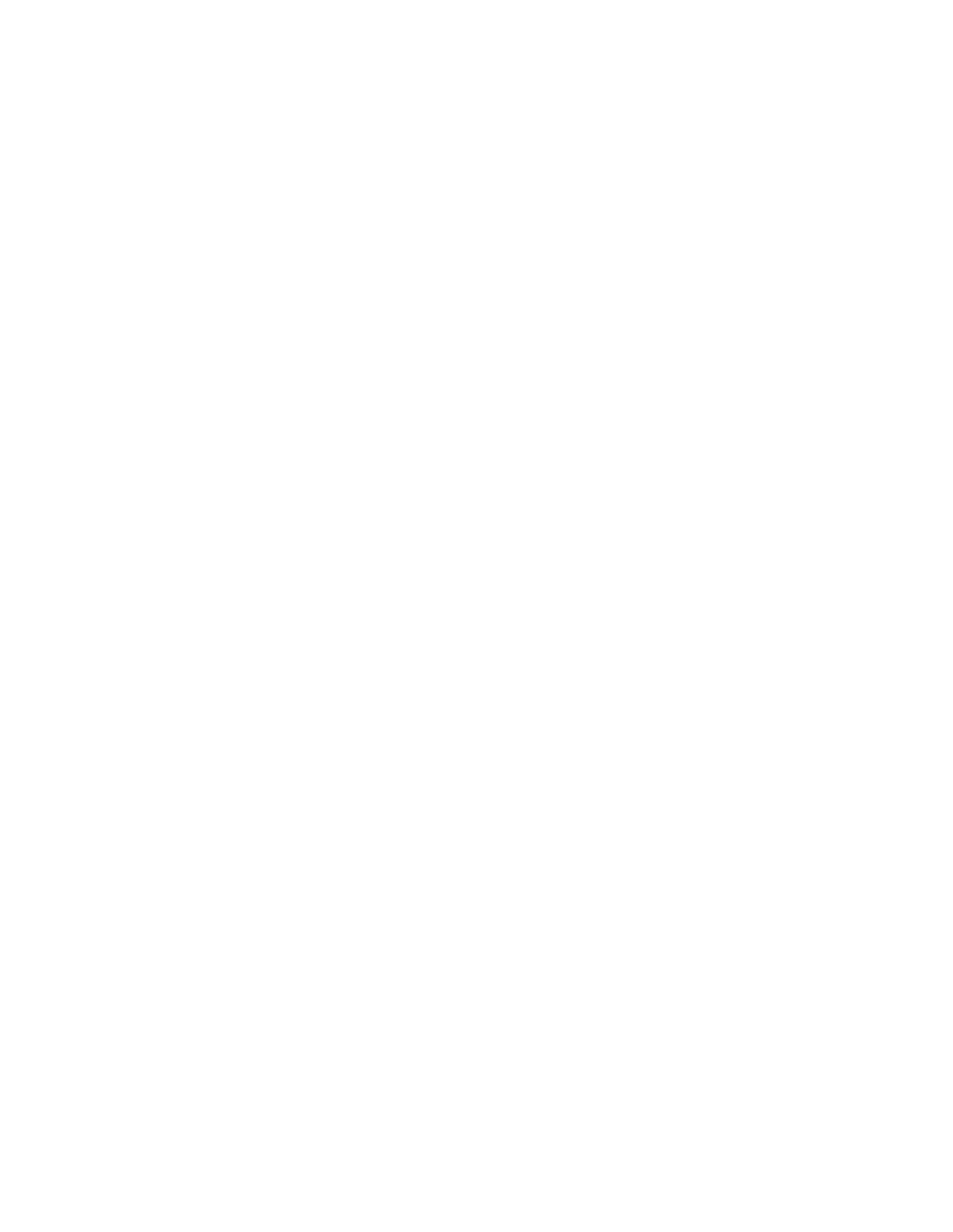# *Jute, kenaf, sisal, abaca, coir and allied fibres*

*Statistics* 

## *December 2018*

*Market and Policy Analysis of Raw Materials, Horticulture and Tropical (RAMHOT) Products Team Trade and Markets Division Food and Agriculture Organization of the United Nations*

FOOD AND AGRICULTURE ORGANIZATION OF THE UNITED NATIONS

Rome, 2019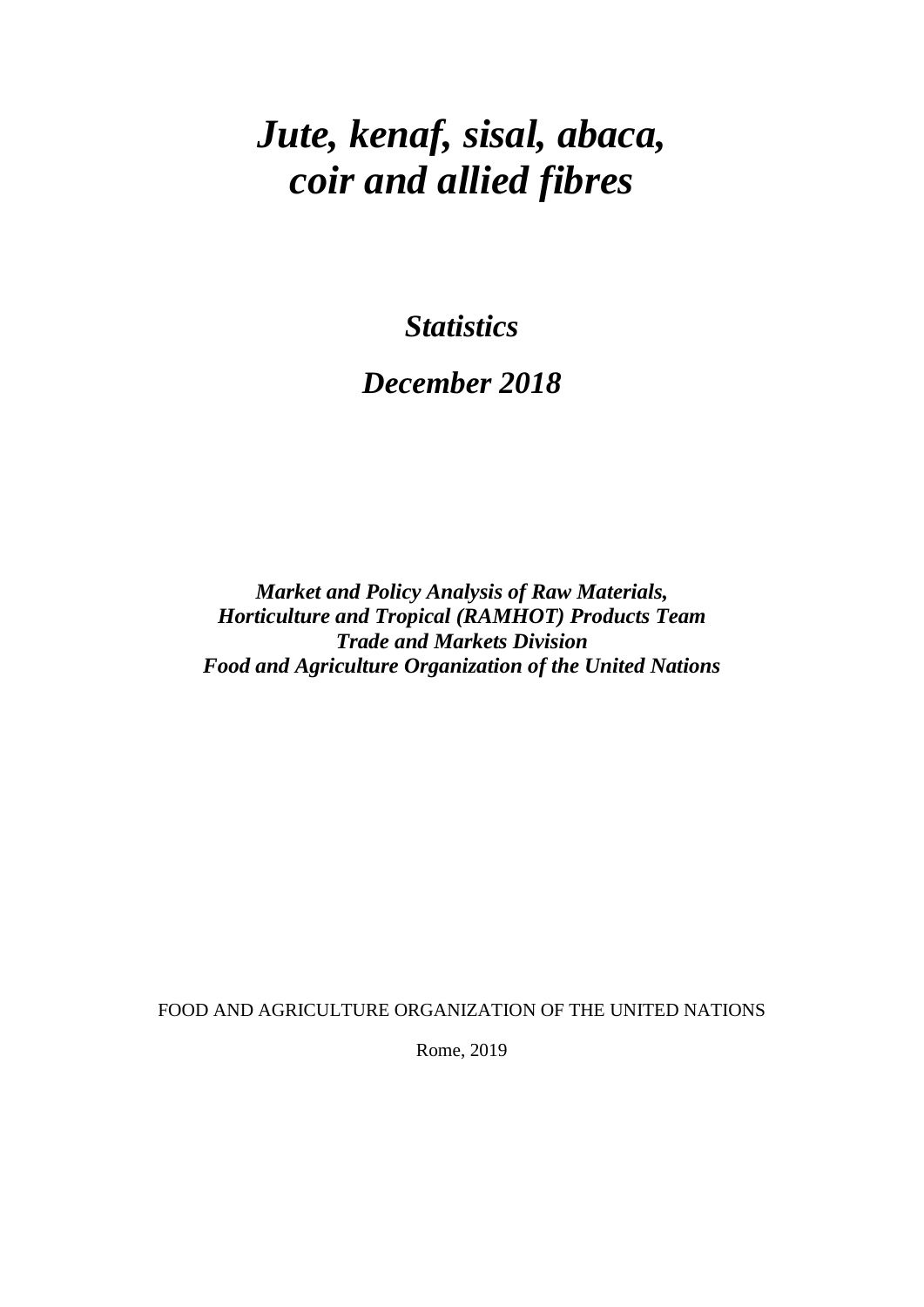The designations employed and the presentation of material in this information product do not imply the expression of any opinion whatsoever on the part of the Food and Agriculture Organization of the United Nations (FAO) concerning the legal or development status of any country, territory, city or area or of its authorities, or concerning the delimitation of its frontiers or boundaries. The mention of specific companies or products of manufacturers, whether or not these have been patented, does not imply that these have been endorsed or recommended by FAO in preference to others of a similar nature that are not mentioned.

The views expressed in this information product are those of the author(s) and do not necessarily reflect the views or policies of FAO.

FAO encourages the use, reproduction and dissemination of material in this information product. Except where otherwise indicated, material may be copied, downloaded and printed for private study, research and teaching purposes, or for use in non-commercial products or services, provided that appropriate acknowledgement of FAO as the source and copyright holder is given and that FAO's endorsement of users' views, products or services is not implied in any way.

All requests for translation and adaptation rights, and for resale and other commercial use rights should be made via www.fao.org/contact-us/licence-request or addressed to copyright@fao.org.

FAO information products are available on the FAO website (www.fao.org/publications) and can be purchased through publications-sales@fao.org.

© FAO 2019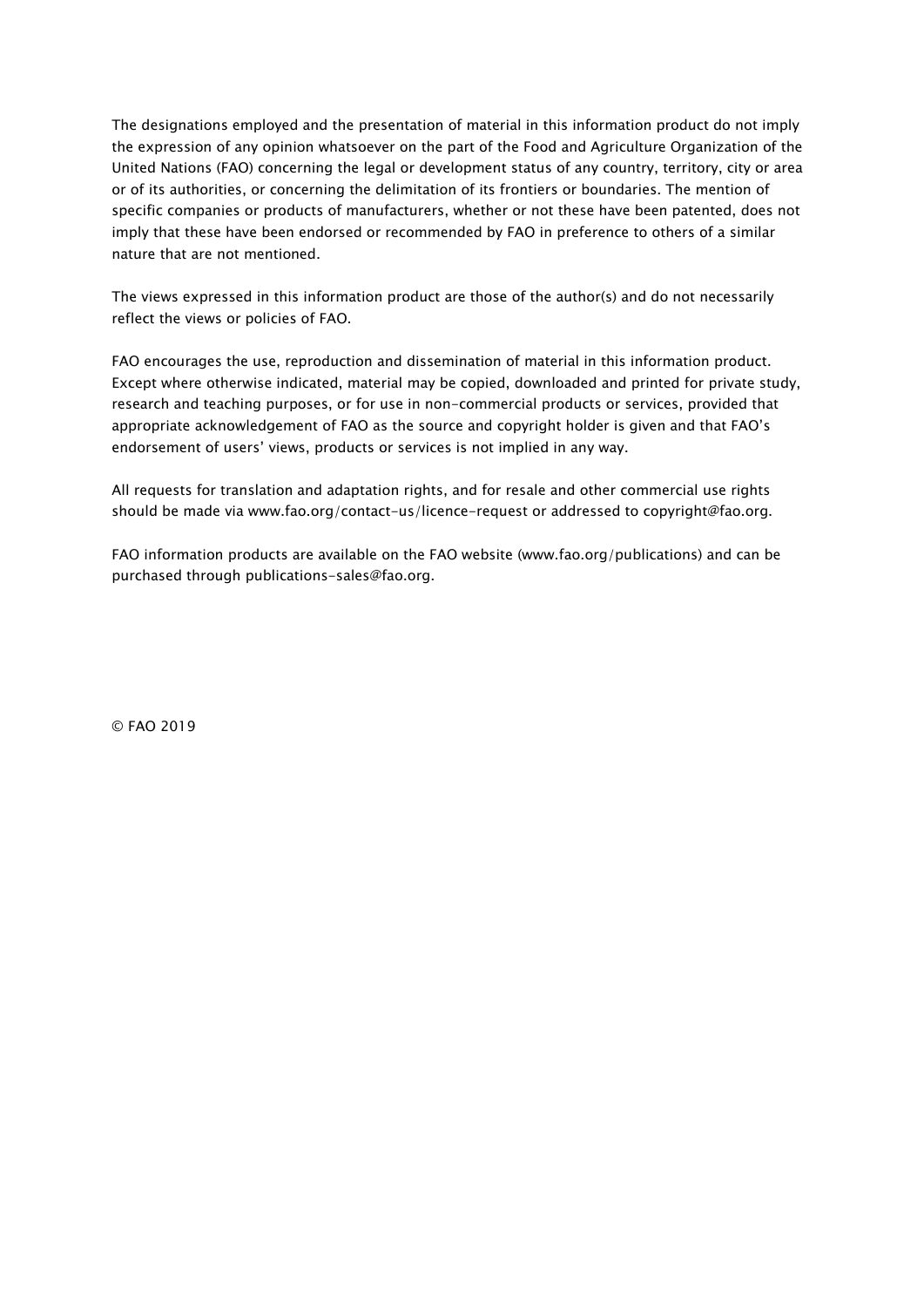## **Table of contents**

## **Jute, Kenaf and Allied Fibres**

|                          |  | <b>Current Supply and Demand Situation</b>                                                                                                                                                                                                                                                                                                             | Page                     |
|--------------------------|--|--------------------------------------------------------------------------------------------------------------------------------------------------------------------------------------------------------------------------------------------------------------------------------------------------------------------------------------------------------|--------------------------|
| Table 1 -                |  | Estimate of supplies, domestic requirements, exports and imports in major producing<br>countries, 2016/17                                                                                                                                                                                                                                              | 1                        |
| Table 2 -                |  | Estimate of supplies, domestic requirements, exports and imports in major producing<br>countries, 2017/18                                                                                                                                                                                                                                              | $\overline{2}$           |
|                          |  | <b>Prices</b><br>Table 3 - Prices of jute and competing crops at grower level in major producing countries<br>Table 4 - Representative monthly export and import prices of jute fibre and Indicative Price of BWD grade<br>Table 5 - Monthly export prices of jute products in India                                                                   | 3<br>$\overline{4}$<br>5 |
| Table 7 -                |  | <b>Production</b><br>Table 6 - World production of jute, kenaf and allied Fibres<br>Area, production and yield in major producing countries                                                                                                                                                                                                            | 6<br>7                   |
| Table 12 -               |  | <b>Trade</b><br>Table 8 - World exports of raw jute, kenaf and allied fibres<br>Table 9 - World exports of products of jute, kenaf and allied fibres<br>Table 10 - World imports of raw jute, kenaf and allied fibres<br>Table 11 - World imports of products of jute, kenaf and allied fibres.<br>Monthly exports of jute products by type from India | 8<br>9<br>10<br>11<br>12 |
| Table 13 -               |  | <b>Manufacturing</b><br>Monthly production and stocks of jute products by type in India                                                                                                                                                                                                                                                                | 13                       |
| Table 14 -<br>Table 17 - |  | <b>Special Information</b><br>Closing stocks and mill consumption of jute, kenaf and allied fibres in the<br>major producing countries<br>Table 15 - Monthly export value of jute products by type from India<br>Table 16 - World apparent consumption of jute, kenaf and allied fibres<br>Exchange rates                                              | 14<br>15<br>16<br>17     |

\*\*\*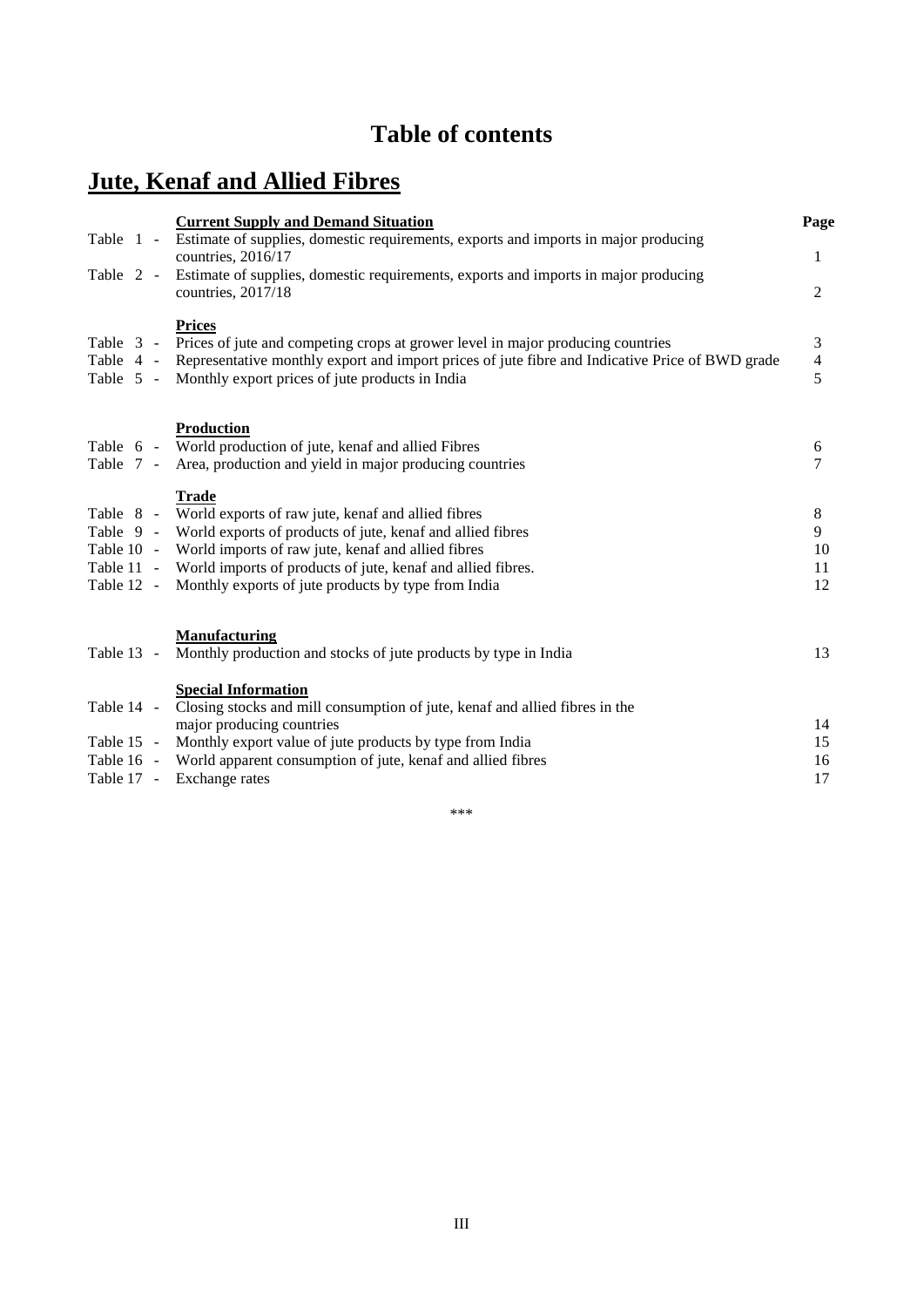### **Sisal Page**

Table 18 - Production of sisal, henequen and other similar hard fibres 18<br>Table 19 - Sisal and henequen fibres and manufactures: Exports from producing countries 19 Table 19 - Sisal and henequen fibres and manufactures: Exports from producing countries 19<br>Table 20 - Sisal: Prices of representative grades, 2012-2018 20 Table 20 - Sisal: Prices of representative grades, 2012-2018 20<br>
Table 21 - Sisal: Imports of raw fibre 21 200

Table 22 - Sisal: Imports of manufactures 22

\*\*\*

### **Abaca**

| Table 23 - Production of abaca                                              | 23 |
|-----------------------------------------------------------------------------|----|
| Table 24 - Export of abaca: fibre and manufactures from producing countries | 23 |
| Table 25 - Abaca: Prices of representative grades, 2012-2018                | 24 |
| Table 26 - Abaca: Imports of fibre and manufactures                         | 25 |

\*\*\*

## **Coir**

|  | Table 27 - Production of coir fibre                                                  | 26 |
|--|--------------------------------------------------------------------------------------|----|
|  | Table 28 - Production of coir yarn                                                   | 26 |
|  | Table 29 - Exports of coir fibre                                                     | 27 |
|  | Table 30 - Exports of coir yarn                                                      | 28 |
|  | Table 31 - Exports of coir mats, matting and rugs from principal exporting countries | 28 |
|  | Table 32 - Sri Lanka: Prices of coir fibres and yarn                                 | 29 |
|  | Table 33 - Imports of coir fibre                                                     | 30 |
|  | Table 34 - Imports of coir yarn into principal importing countries                   | 31 |
|  | Table 35 - Imports of coir mats, matting and rugs into principal importing countries | 32 |

\*\*\*

**Notes** 33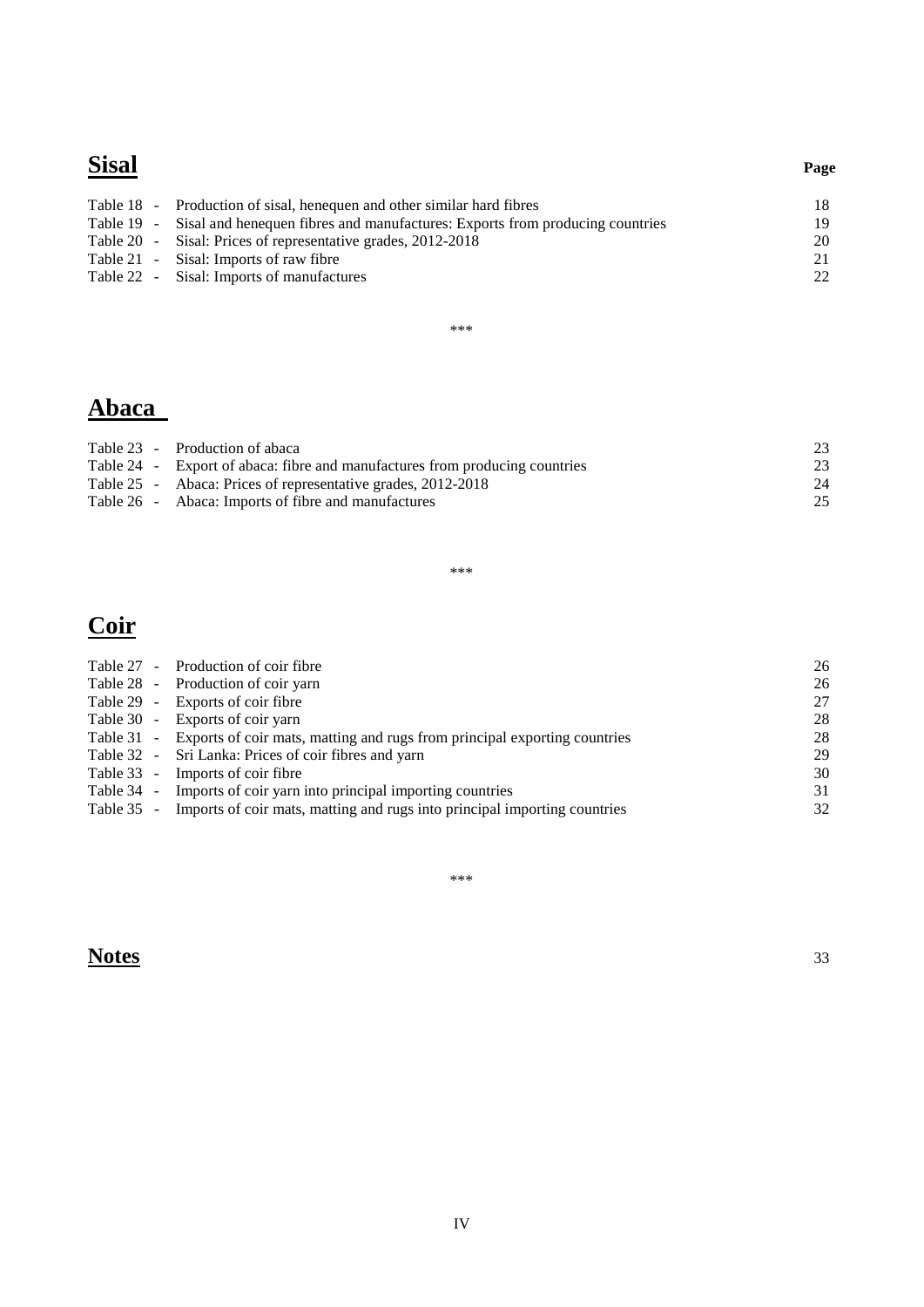### **Foreword**

The Market and Policy Analysis of Raw Materials, Horticulture and Tropical Products Team (RAMHOT), provides economic data and analysis on major agricultural raw materials, horticultural and tropical products. Commodities covered by the Team include citrus fruits, cotton, hard fibres (abaca, coir and sisal), hides and skins, jute, kenaf and allied fibres, as well as sugar and tea.

The Team also undertakes market reviews, outlook appraisals and projections and provides assistance to member countries in designing and implementing national policies for those agricultural commodities, which enter into international trade.

The tables contained in this document bring together governments' replies to the latest questionnaires, supplemented by other data available to the Secretariat at 31 December, 2018. The statistical bulletin is prepared by the Trade and Markets Division, FAO, and it is available at the following FAO website:

<http://www.fao.org/economic/est/est-commodities/jute-hard-fibres/en/>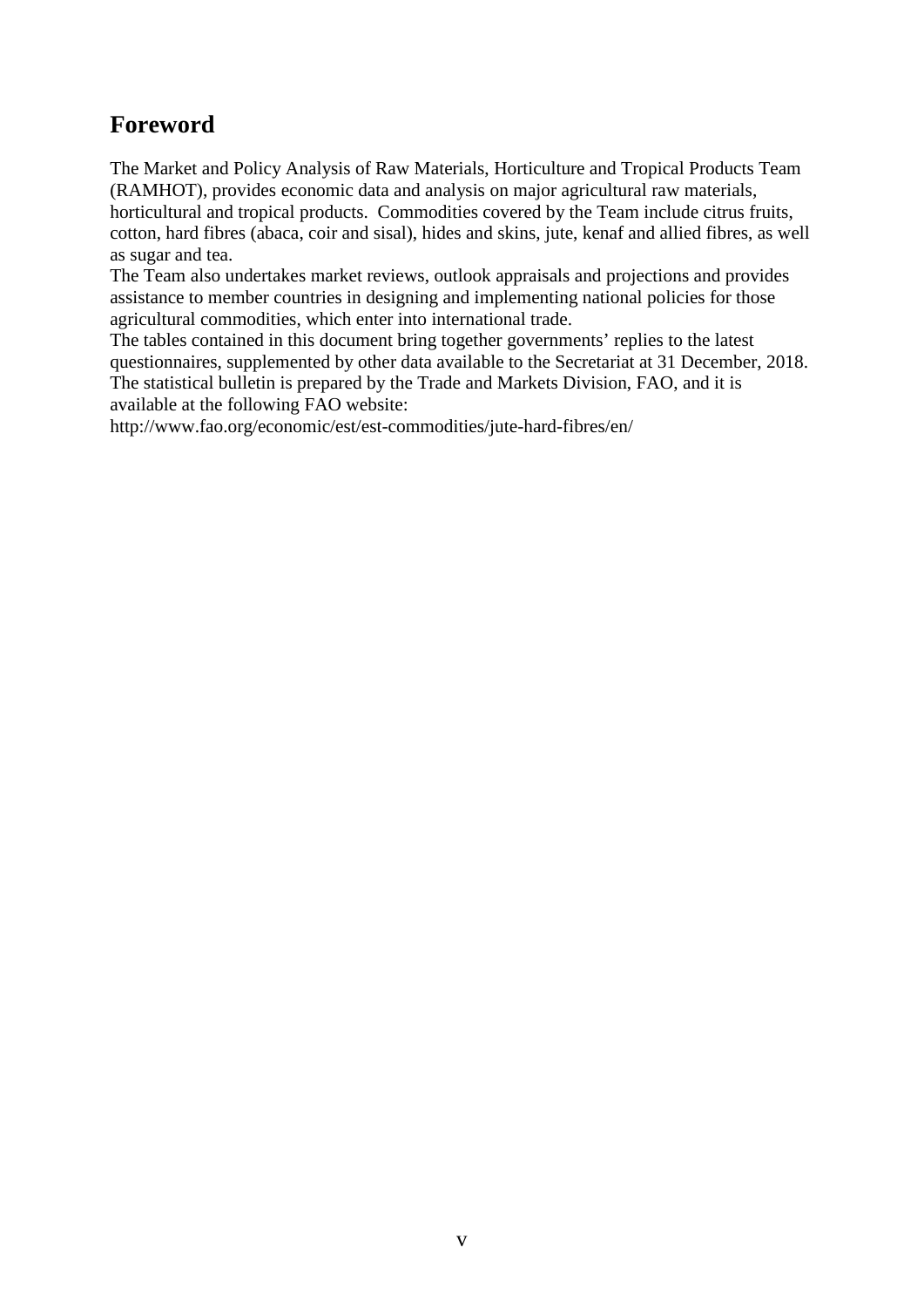|                                              | <b>Bangladesh</b> | India   | <b>Myanmar</b> | <b>Nepal</b> | <b>Thailand</b> | <b>TOTAL</b>  |
|----------------------------------------------|-------------------|---------|----------------|--------------|-----------------|---------------|
|                                              |                   |         |                |              |                 |               |
| Opening stocks                               | 7.25              | 5.54    | 0.00           | 4.16         | 0.03            | 16.98         |
| Production                                   | 88.89             | 92.00   | 0.02           | 0.64         | 0.02            | 181.57        |
| Imports                                      | 0.00              | 7.59    | 0.00           | 1.67         | 0.03            | 9.29          |
| <b>Total Supply</b>                          | 96.14             | 105.12  | 0.02           | 6.47         | 0.08            | 207.84        |
| Mill Consumption                             | 69.72             | 70.00   | 0.02           | 3.06         | 0.08            | 142.88        |
| Village Consumption                          | 1.67              | 10.00   | 0.00           | 0.00         | 0.00            | 11.67         |
| Loss/Damage                                  | 0.00              | 0.00    | 0.00           | 0.00         | 0.00            | 0.00          |
| Closing stocks                               | 12.54             | 24.21   | 0.00           | 3.31         | 0.00            | 40.06         |
| <b>Total Domestic</b><br><b>Requirements</b> | 83.93             | 104.21  | 0.02           | 6.36         | 0.08            | <u>194.60</u> |
| <b>Exports</b>                               | 12.21             | 0.92    | 0.00           | 0.11         | 0.00            | 13.23         |
|                                              |                   |         |                |              |                 |               |
| Opening stocks                               | 130.4             | 99.7    | 0.1            | 74.9         | 0.5             | 305.6         |
| Production                                   | 1 600.0           | 1 656.0 | 0.3            | 11.6         | 0.4             | 3 2 68.3      |
| Imports                                      | $0.0\,$           | 136.6   | 0.0            | 30.0         | $0.6\,$         | 167.2         |
| <b>Total Supply</b>                          | 1730.5            | 1892.2  | 0.4            | 116.5        | 1.5             | 3741.1        |
| Mill Consumption                             | 1 255.0           | 1 260.0 | 0.3            | 55.0         | 1.5             | 2571.8        |
| Village Consumption                          | 30.0              | 180.0   | $0.0\,$        | $0.0\,$      | 0.0             | 210.0         |
| Loss/Damage                                  | $0.0\,$           | 0.0     | $0.0\,$        | $0.0\,$      | 0.0             | 0.0           |
| Closing stocks                               | 225.7             | 435.7   | 0.1            | 59.5         | 0.0             | 721.1         |
| <b>Total Domestic</b><br><b>Requirements</b> | 1510.7            | 1875.7  | 0.4            | 114.5        | 1.5             | 3502.9        |
| <b>Exports</b>                               | 219.7             | 16.5    | $0.0\,$        | $2.0\,$      | $0.0\,$         | 238.2         |

#### **Table 1 - Jute/Kenaf: Estimate of supplies, domestic requirements, exports and imports in major producing countries, 2016/17 1/**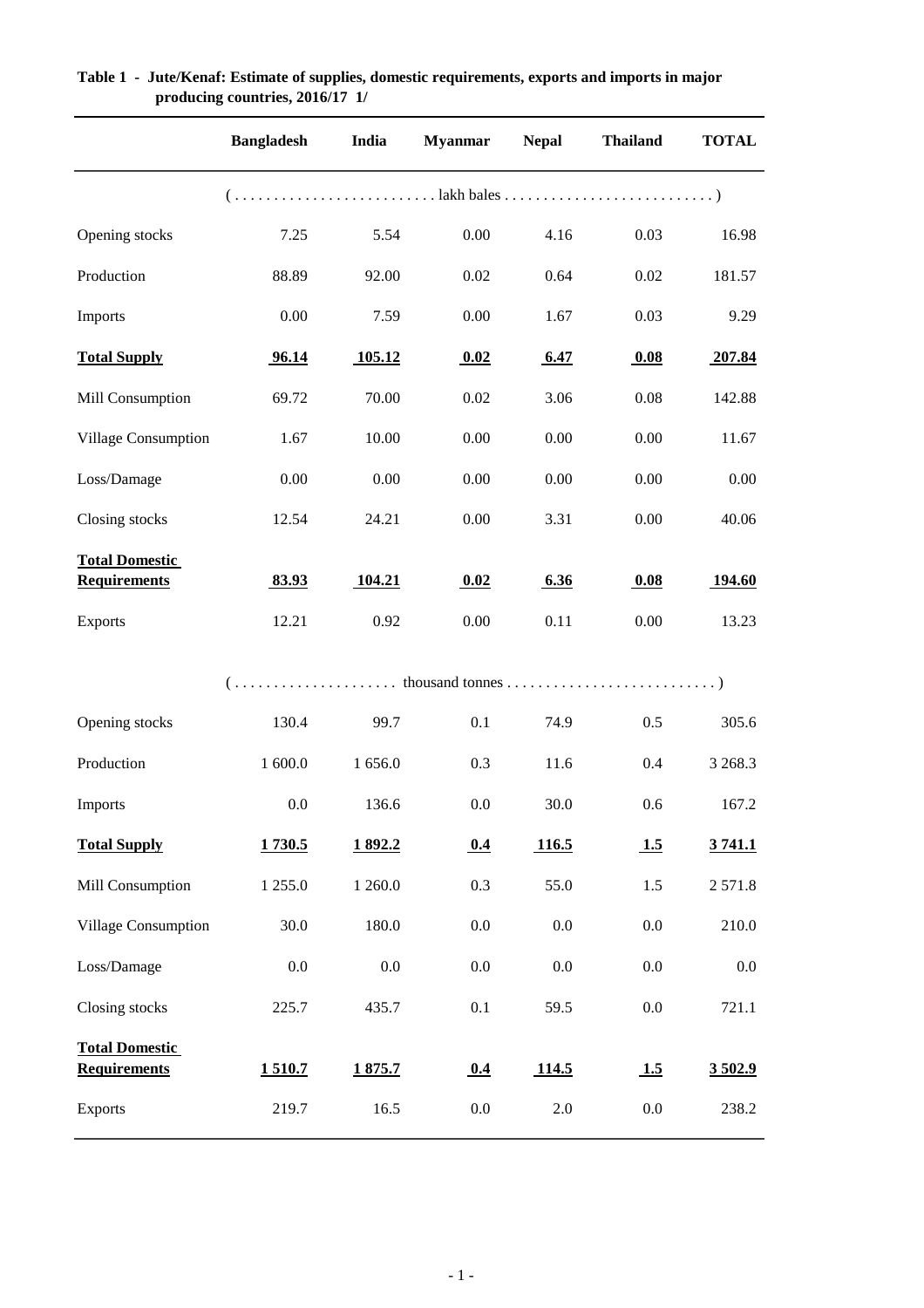|                                              | <b>Bangladesh</b> | India   | <b>Myanmar</b> | <b>Nepal</b> | <b>Thailand</b> | <b>TOTAL</b> |
|----------------------------------------------|-------------------|---------|----------------|--------------|-----------------|--------------|
|                                              |                   |         |                |              |                 |              |
| Opening stocks                               | 12.54             | 24.21   | $0.00\,$       | 3.31         | 0.00            | 40.06        |
| Production                                   | 91.99             | 85.00   | 0.02           | 0.67         | 0.02            | 177.70       |
| Imports                                      | 0.00              | 3.66    | $0.00\,$       | 2.09         | 0.07            | 5.82         |
| <b>Total Supply</b>                          | 104.53            | 112.87  | 0.02           | 6.06         | 0.10            | 223.58       |
| Mill Consumption                             | 72.22             | 75.00   | $0.02\,$       | 3.06         | 0.08            | 150.38       |
| Village Consumption                          | 1.78              | 10.00   | $0.00\,$       | 0.00         | 0.00            | 11.78        |
| Loss/Damage                                  | 0.00              | 0.00    | $0.00\,$       | 0.00         | $0.00\,$        | 0.00         |
| Closing stocks                               | 17.65             | 26.63   | $0.00\,$       | 2.89         | 0.01            | 47.19        |
| <b>Total Domestic</b><br><b>Requirements</b> | 91.65             | 111.63  | 0.02           | 5.95         | 0.10            | 209.34       |
| <b>Exports</b>                               | 12.88             | 1.24    | 0.00           | 0.11         | 0.00            | 14.23        |
|                                              |                   |         |                |              |                 |              |
| Opening stocks                               | 225.7             | 435.7   | 0.1            | 59.5         | $0.0\,$         | 721.1        |
| Production                                   | 1 655.8           | 1 530.0 | 0.3            | 12.0         | 0.4             | 3 198.5      |
| Imports                                      | $0.0\,$           | 65.9    | $0.0\,$        | 37.6         | 1.3             | 104.8        |
| <b>Total Supply</b>                          | 1881.6            | 2 031.6 | 0.4            | <b>109.1</b> | 1.7             | 4 0 24.4     |
| Mill Consumption                             | 1 300.0           | 1 350.0 | 0.3            | 55.0         | 1.5             | 2 706.8      |
| Village Consumption                          | 32.0              | 180.0   | $0.0\,$        | $0.0\,$      | 0.0             | 212.0        |
| Loss/Damage                                  | 0.0               | $0.0\,$ | $0.0\,$        | $0.0\,$      | $0.0\,$         | $0.0\,$      |
| Closing stocks                               | 317.7             | 479.3   | 0.1            | 52.1         | $0.2\,$         | 849.4        |
| <b>Total Domestic</b>                        |                   |         |                |              |                 |              |
| <b>Requirements</b>                          | 1649.7            | 2009.3  | 0.4            | 107.1        | 1.7             | 3768.2       |
| <b>Exports</b>                               | 231.8             | 22.4    | $0.0\,$        | $2.0\,$      | $0.0\,$         | 256.2        |

#### **Table 2 - Jute/Kenaf: Estimate of supplies, domestic requirements, exports and imports in major producing countries, 2017/18 1/**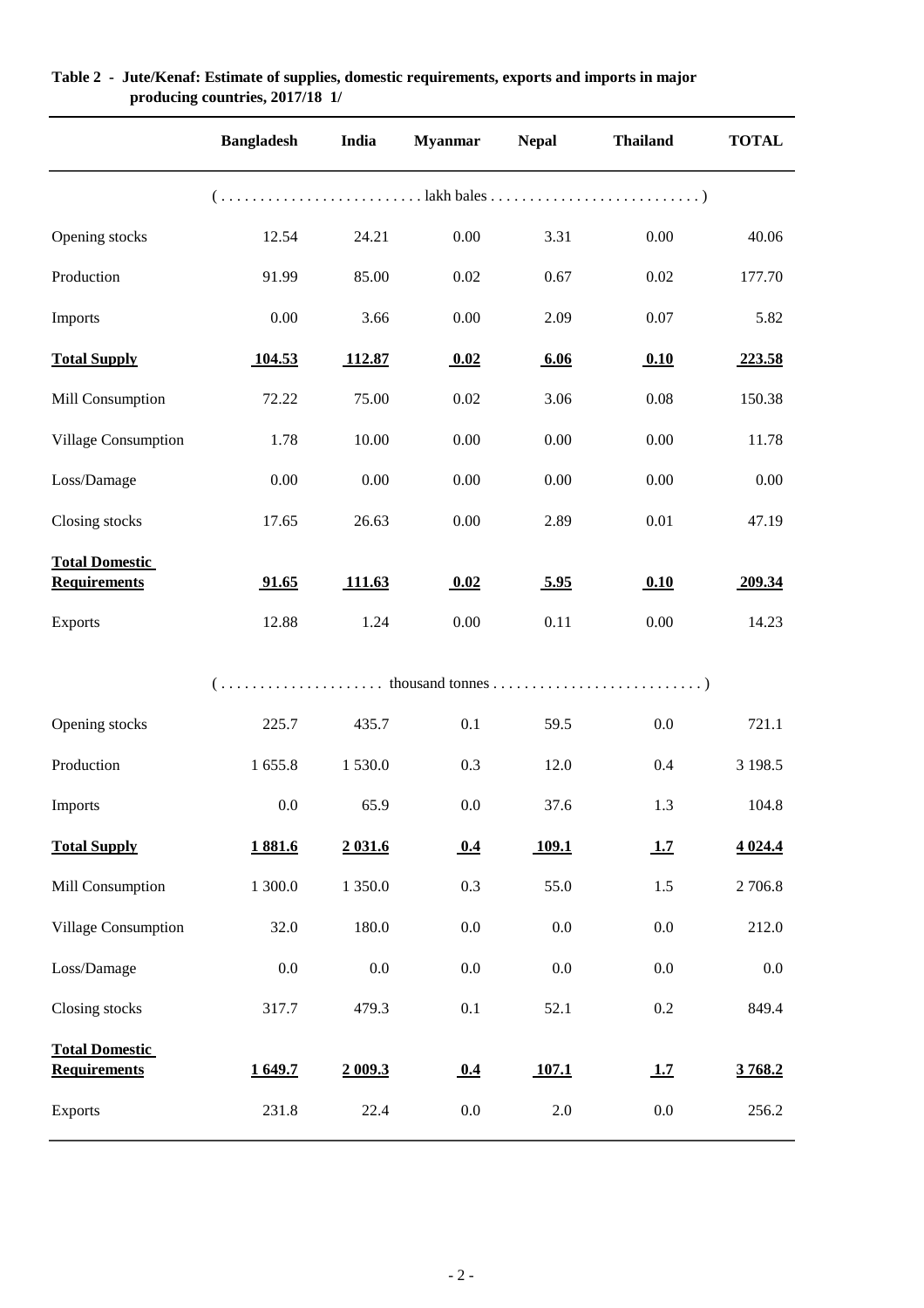|         |                      | <b>BANGLADESH 1/</b>   |      | <b>INDIA</b> |              |  |
|---------|----------------------|------------------------|------|--------------|--------------|--|
|         |                      | Jute                   | Rice | Jute $2/$    | Rice 3/      |  |
|         |                      | Taka/maund<br>$\ldots$ |      |              | Rupees/maund |  |
| 2012/13 | <b>Season</b>        | 1 244.0                | n.a. | 1 075.6      | 385.4        |  |
| 2013/14 | <b>Season</b>        | 1 2 3 5 . 6            | n.a. | 1 1 2 3 .3   | 466.2        |  |
| 2014/15 | <b>Season</b>        | 1517.3                 | n.a. | 1 243.8      | n.a.         |  |
| 2015/16 | <b>Season</b>        | 1769.1                 | n.a. | 1940.2       | n.a.         |  |
| 2016/17 | <b>Season</b>        | 1 626.4                | n.a. | 1573.4       | n.a.         |  |
| 2016    | July                 | 1528.0                 | n.a. | 2 147.3      | n.a.         |  |
|         | August               | 1596.0                 | n.a. | 1512.6       | n.a.         |  |
|         | September            | 1 631.0                | n.a. | 1514.2       | n.a.         |  |
|         | October              | 1512.0                 | n.a. | 1 492.5      | n.a.         |  |
|         | November             | 1 4 6 9.0              | n.a. | 1538.0       | n.a.         |  |
|         | December             | 1 626.0                | n.a. | 1 599.1      | n.a.         |  |
| 2017    | January              | 1 634.0                | n.a. | 1570.9       | n.a.         |  |
|         | February             | 1 662.0                | n.a. | 1550.7       | n.a.         |  |
|         | March                | 1 644.0                | n.a. | 1544.9       | n.a.         |  |
|         | April                | 1596.0                 | n.a. | 1516.5       | n.a.         |  |
|         | May                  | 1 622.0                | n.a. | 1 4 4 3 . 3  | n.a.         |  |
|         | June                 | 1997.0                 | n.a. | 1 4 5 1 .4   | n.a.         |  |
| 2017/18 | <b>Season</b>        | 1596.4                 | n.a. | 1503.7       | n.a.         |  |
| 2017    | July                 | 1 625.0                | n.a. | 1 4 2 0.2    | n.a.         |  |
|         | August               | 1538.0                 | n.a. | 1 4 6 5.9    | n.a.         |  |
|         | September            | 1 5 2 0.0              | n.a. | 1528.5       | n.a.         |  |
|         | October              | 1 505.0                | n.a. | 1 490.2      | n.a.         |  |
|         | November             | 1 495.0                | n.a. | 1 4 6 3 .0   | n.a.         |  |
|         | December             | 1569.0                 | n.a. | 1 4 4 8.5    | n.a.         |  |
| 2018    | January              | 1 5 2 7 .0             | n.a. | 1546.9       | n.a.         |  |
|         | February             | 1 680.0                | n.a. | 1 608.5      | n.a.         |  |
|         | March                | 1 626.0                | n.a. | 1561.9       | n.a.         |  |
|         | April                | 1795.0                 | n.a. | n.a.         | n.a.         |  |
|         | May                  | 1 4 2 5 .0             | n.a. | n.a.         | n.a.         |  |
|         | June                 | 1852.0                 | n.a. | n.a.         | n.a.         |  |
| 2014    | <b>Calendar Year</b> | 1 3 3 3 .4             | n.a. | 1 159.1      | n.a.         |  |
| 2015    | <b>Calendar Year</b> | 1660.8                 | n.a. | 1539.3       | n.a.         |  |
| 2016    | <b>Calendar Year</b> | 1718.9                 | n.a. | 1891.8       | n.a.         |  |
| 2017    | <b>Calendar Year</b> | 1617.3                 | n.a. | 1 491.2      | n.a.         |  |
|         |                      |                        |      |              |              |  |

#### **Table 3 - Prices of jute and competing crops at grower level in major producing countries**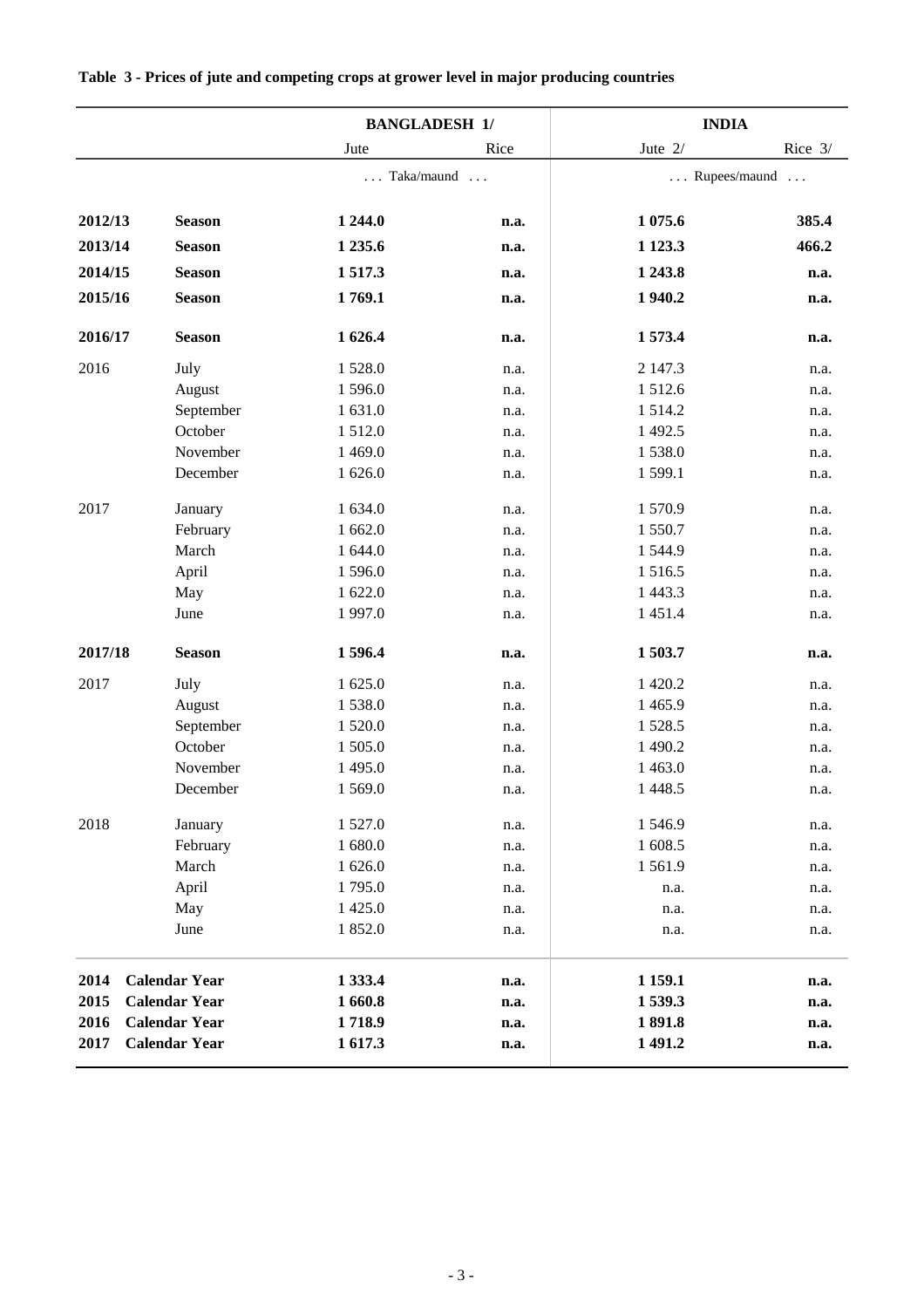|         |                      | <b>Bangladesh</b>       |       | <b>Bangladesh</b>          |  |
|---------|----------------------|-------------------------|-------|----------------------------|--|
|         |                      | <b>Export Prices 1/</b> |       | <b>Forecasted Price 2/</b> |  |
|         |                      | BWC*                    | BWD** | <b>BWD</b>                 |  |
|         |                      |                         |       |                            |  |
| 2012/13 | <b>Season</b>        | 632.5                   | 559.6 | 300                        |  |
| 2013/14 | <b>Season</b>        | 658.3                   | 601.3 | 475                        |  |
| 2014/15 | <b>Season</b>        | 737.5                   | 695.8 | 475                        |  |
| 2015/16 | <b>Season</b>        | 845.0                   | 802.5 | 475                        |  |
| 2016/17 | <b>Season</b>        | 735.0                   | 687.5 |                            |  |
| 2016    | July                 | 850.0                   | 820.0 |                            |  |
|         | August               | 730.0                   | 690.0 | n.a.<br>n.a.               |  |
|         | September            | 720.0                   | 680.0 | n.a.                       |  |
|         | October              | 710.0                   | 660.0 | n.a.                       |  |
|         | November             | 720.0                   | 680.0 | n.a.                       |  |
|         | December             | 730.0                   | 690.0 | n.a.                       |  |
| 2017    | January              | 700.0                   | 660.0 | n.a.                       |  |
|         | February             | 720.0                   | 670.0 | n.a.                       |  |
|         | March                | 730.0                   | 670.0 | n.a.                       |  |
|         | April                | 750.0                   | 690.0 | n.a.                       |  |
|         | May                  | 730.0                   | 670.0 | n.a.                       |  |
|         | June                 | 730.0                   | 670.0 | n.a.                       |  |
| 2017/18 | <b>Season</b>        | 761.7                   | 714.2 |                            |  |
| 2017    | July                 | 680.0                   | 640.0 | n.a.                       |  |
|         | August               | 700.0                   | 660.0 | n.a.                       |  |
|         | September            | 670.0                   | 630.0 | n.a.                       |  |
|         | October              | 710.0                   | 670.0 | n.a.                       |  |
|         | November             | 750.0                   | 700.0 | n.a.                       |  |
|         | December             | 770.0                   | 710.0 | n.a.                       |  |
| 2018    | January              | 780.0                   | 730.0 | n.a.                       |  |
|         | February             | 790.0                   | 740.0 | n.a.                       |  |
|         | March                | 770.0                   | 720.0 | n.a.                       |  |
|         | April                | 790.0                   | 740.0 | n.a.                       |  |
|         | May                  | 860.0                   | 810.0 | n.a.                       |  |
|         | June                 | 870.0                   | 820.0 | n.a.                       |  |
| 2015    | <b>Calendar Year</b> | 770.8                   | 732.5 |                            |  |
| 2016    | <b>Calendar Year</b> | 825.8                   | 784.2 |                            |  |
| 2017    | <b>Calendar Year</b> | 720.0                   | 670.0 |                            |  |
| 2018    | <b>Calendar Year</b> | 848.3                   | 797.5 |                            |  |

\* From 2006 BTC grade quoted due to scarcity of BWC

\*\* From 2006 BTD grade quoted due to scarcity of BWD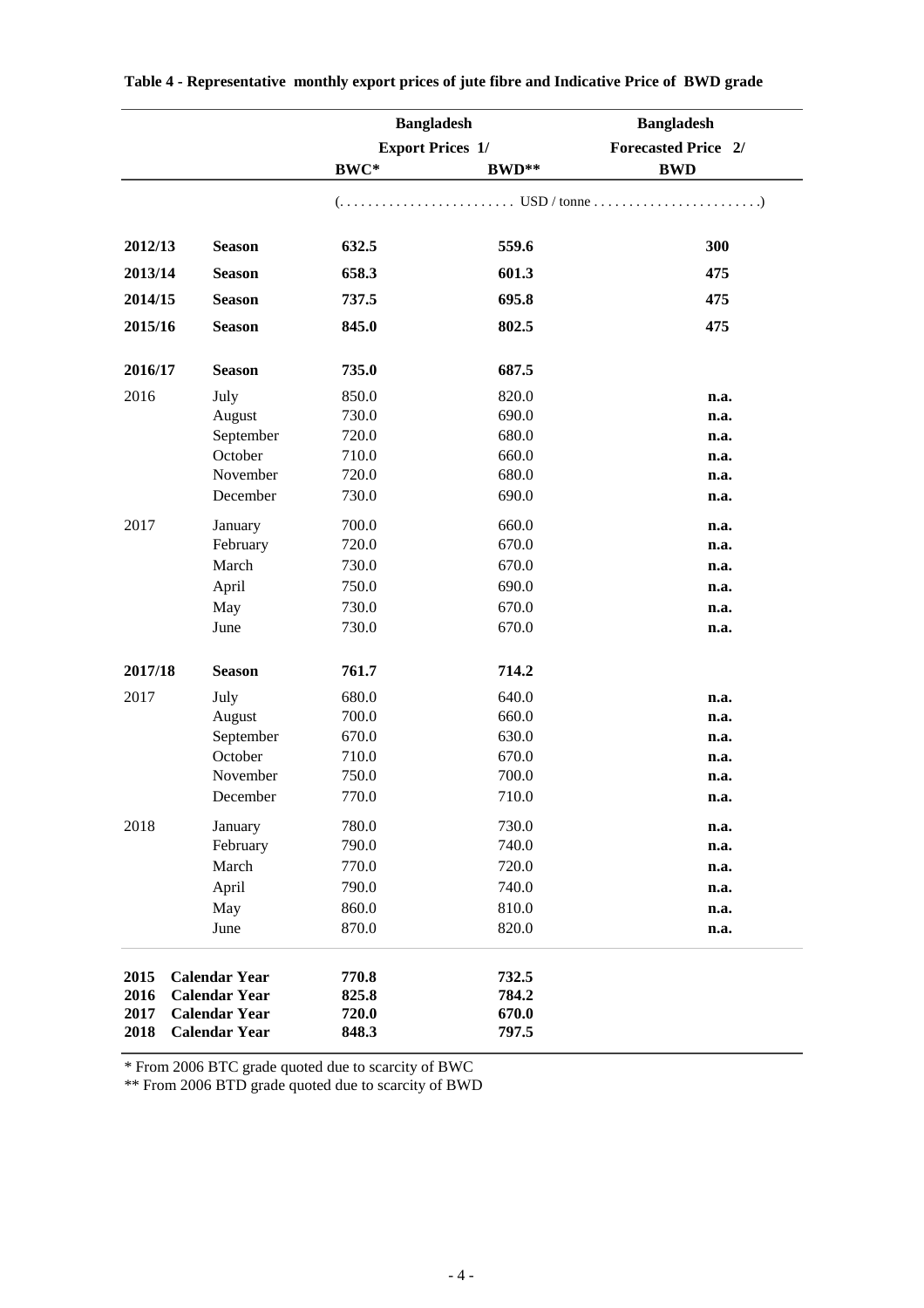|         |                      | Hessian $(40" - 10 \text{ oz})$  |            | Sacking (B - Twills) |            |  |
|---------|----------------------|----------------------------------|------------|----------------------|------------|--|
|         |                      | Rupees                           | <b>USD</b> | Rupees               | <b>USD</b> |  |
|         |                      | $\ldots$ Per 100 metres $\ldots$ |            | Per 100 bags         |            |  |
|         |                      |                                  |            |                      |            |  |
| 2012/13 | <b>Season</b>        | 1752                             | 32.0       | 3 4 7 3              | 63.4       |  |
| 2013/14 | <b>Season</b>        | 1759                             | 28.6       | 3 1 5 8              | 51.4       |  |
| 2014/15 | <b>Season</b>        | 1798                             | 29.5       | 3 2 3 8              | 53.1       |  |
| 2015/16 | <b>Season</b>        | 2758                             | 41.3       | 5 0 0 9              | 75.1       |  |
| 2016/17 | <b>Season</b>        | 2680                             | 40.4       | 4 2 7 0              | 64.2       |  |
| 2016    | July                 | 2510                             | 37.3       | 4886                 | 72.7       |  |
|         | August               | 2 3 1 4                          | 34.6       | 4758                 | 71.1       |  |
|         | September            | 2 3 1 5                          | 34.7       | 4 4 8 1              | 67.1       |  |
|         | October              | 2446                             | 36.6       | 4 2 3 4              | 63.4       |  |
|         | November             | 2597                             | 38.5       | 4 0 7 0              | 60.3       |  |
|         | December             | 2580                             | 38.0       | 4 0 2 1              | 59.2       |  |
| 2017    | January              | 2 7 7 7                          | 40.8       | 4 1 1 3              | 60.4       |  |
|         | February             | 2830                             | 42.2       | 4 1 9 9              | 62.6       |  |
|         | March                | 2765                             | 42.0       | 4 5 3 4              | 68.8       |  |
|         | April                | 3 0 6 4                          | 47.5       | 4 1 2 1              | 63.9       |  |
|         | May                  | 2 9 9 0                          | 46.4       | 3 9 0 1              | 60.6       |  |
|         | June                 | 2976                             | 46.2       | 3918                 | 60.8       |  |
| 2017/18 | <b>Season</b>        | 2984                             | 45.9       | 3986                 | 61.2       |  |
| 2017    | July                 | 2978                             | 46.2       | 3884                 | 60.3       |  |
|         | August               | 2945                             | 46.0       | 3830                 | 59.9       |  |
|         | September            | 3 0 0 8                          | 46.7       | 3895                 | 60.4       |  |
|         | October              | 2972                             | 45.7       | 3 900                | 59.9       |  |
|         | November             | 2963                             | 45.7       | 3 900                | 60.1       |  |
|         | December             | 3 007                            | 46.8       | 3 9 9 6              | 62.2       |  |
| 2018    | January              | 3 0 27                           | 47.6       | 4 0 5 2              | 63.7       |  |
|         | February             | 3 0 6 7                          | 47.6       | 4 0 7 5              | 63.3       |  |
|         | March                | 3 0 2 4                          | 46.5       | 4 0 4 4              | 62.2       |  |
|         | April                | 2989                             | 45.5       | 4 1 2 4              | 62.8       |  |
|         | May                  | 2935                             | 43.5       | 4 0 7 6              | 60.3       |  |
|         | June                 | 2890                             | 42.6       | 4 0 5 5              | 59.8       |  |
| 2014    | <b>Calendar Year</b> | 1802                             | 29.5       | 3 2 3 5              | 53.2       |  |
| 2015    | <b>Calendar Year</b> | 2711                             | 42.3       | 4977                 | 75.4       |  |
| 2016    | <b>Calendar Year</b> | 2625                             | 39.1       | 4719                 | 70.2       |  |
| 2017    | <b>Calendar Year</b> | 2940                             | 45.1       | 4 0 1 6              | 61.7       |  |
|         |                      |                                  |            |                      |            |  |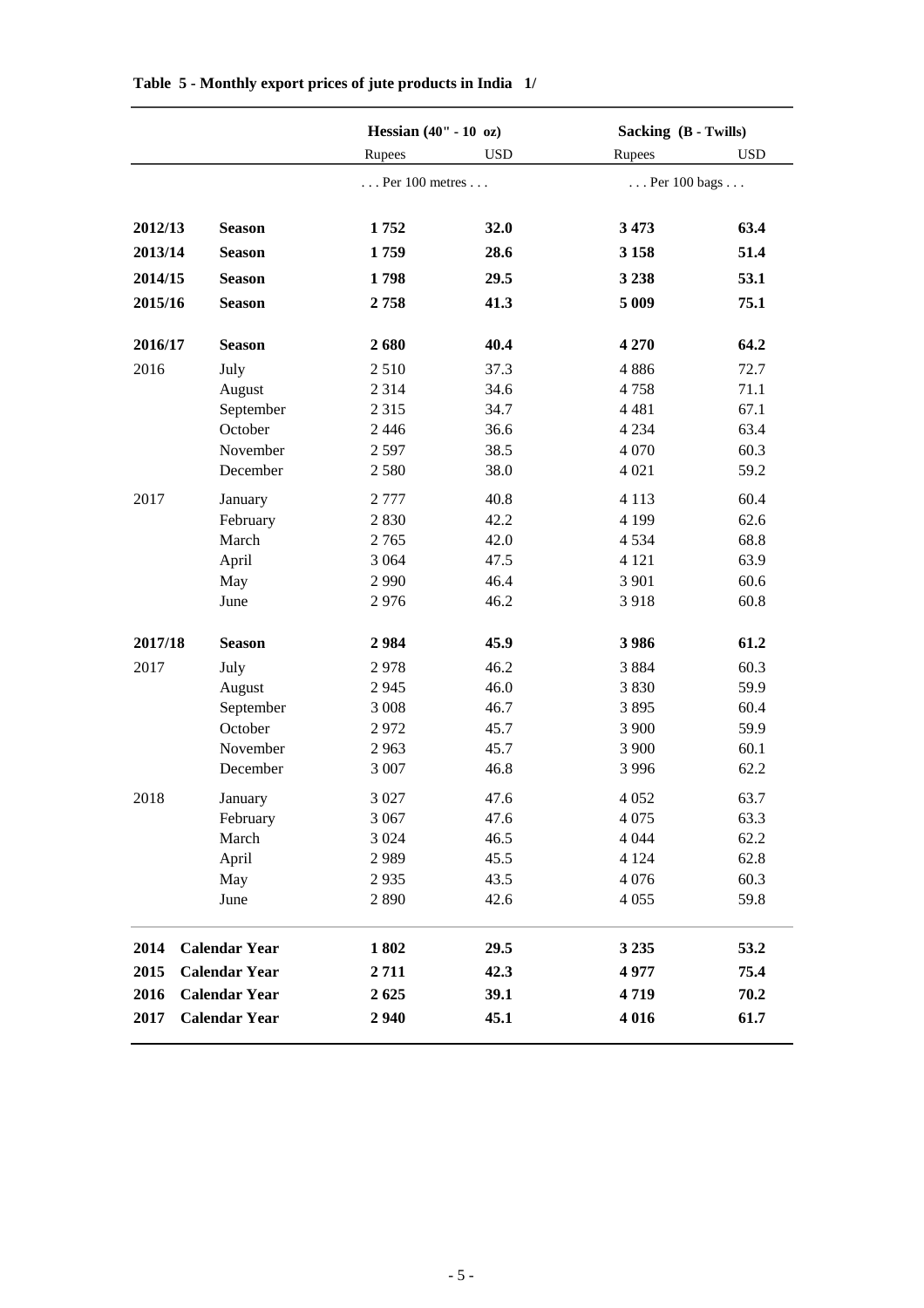|                                                | 2012/13    | 2013/14     | 2014/15    | 2015/16 | 2016/17     | 2017/18<br>(preliminary) |
|------------------------------------------------|------------|-------------|------------|---------|-------------|--------------------------|
|                                                |            |             |            |         |             |                          |
| Jute fibre:                                    |            |             |            |         |             |                          |
| World                                          | 2912.9     | 2854.6      | 2 5 3 3 .4 | 2602.9  | 3 168.0     | 3 098.1                  |
| <b>Developing countries</b>                    | 2912.9     | 2854.6      | 2 5 3 3 .4 | 2602.9  | 3 168.0     | 3 098.1                  |
| <b>Far East</b>                                | 2912.9     | 2854.6      | 2 5 3 3 .4 | 2 602.9 | 3 1 68.0    | 3 0 98.1                 |
| Bangladesh                                     | 1 3 6 3 .0 | 1 3 3 8 . 5 | 1 350.9    | 1530.0  | 1 600.0     | 1 655.8                  |
| India                                          | 1 5 3 4 .0 | 1 500.0     | 1 1 6 6 .0 | 1 060.0 | 1556.0      | 1 430.0                  |
| Myanmar                                        | 1.0        | 0.4         | 0.5        | 0.3     | 0.3         | 0.3                      |
| Nepal                                          | 15.0       | 15.7        | 16.0       | 12.5    | 11.6        | 12.0                     |
| <b>Kenaf and Allied fibres:</b>                |            |             |            |         |             |                          |
| World                                          | 269.2      | 242.4       | 245.5      | 222.3   | 212.1       | 212.1                    |
| <b>Developing countries</b>                    | 262.4      | 235.5       | 238.7      | 215.5   | 205.2       | 205.3                    |
| <b>Far East</b>                                | 216.0      | 188.0       | 192.3      | 169.1   | 158.7       | 158.8                    |
| China                                          | 68.5       | 61.2        | 56.0       | 53.0    | 53.0        | 53.0                     |
| India                                          | 140.0      | 120.0       | 130.0      | 110.0   | 100.0       | 100.0                    |
| Indonesia                                      | 3.7        | 3.5         | 3.4        | 3.4     | 3.4         | 3.4                      |
| Thailand                                       | 1.3        | 1.0         | 0.7        | 0.5     | 0.4         | 0.4                      |
| VietNam                                        | 1.2        | 1.0         | 0.9        | 0.8     | 0.7         | 0.7                      |
| Cambodia                                       | 0.3        | 0.3         | 0.3        | 0.3     | 0.3         | 0.3                      |
| Pakistan                                       | 1.0        | 1.0         | 1.0        | 1.0     | 1.0         | 1.0                      |
| <b>Latin America and Caribbean</b>             | 28.3       | 29.4        | 28.5       | 28.5    | 28.5        | 28.5                     |
| <b>Brazil</b>                                  | 16.7       | 9.5         | 10.0       | 9.3     | 9.3         | 9.3                      |
| Cuba                                           | 6.6        | 6.6         | 7.0        | 7.0     | 7.0         | 7.0                      |
| Other                                          | 5.0        | 13.3        | 11.5       | 12.2    | 12.2        | 12.2                     |
| <b>Africa</b>                                  | 14.7       | 14.7        | 14.4       | 14.4    | 14.5        | 14.5                     |
| <b>Near East</b>                               | 3.5        | 3.4         | 3.5        | 3.5     | 3.5         | 3.5                      |
| <b>Developed countries</b>                     | 6.9        | 6.9         | 6.8        | 6.8     | 6.8         | 6.8                      |
| <b>Total Jute, Kenaf</b><br>and Allied Fibres: |            |             |            |         |             |                          |
| World                                          | 3 182.2    | 3 097.0     | 2778.9     | 2825.2  | 3 3 8 0.0   | 3 3 1 0.2                |
| <b>Developing countries</b>                    | 3 175.3    | 3 090.1     | 2 772.1    | 2818.3  | 3 3 7 3 . 2 | 3 303.4                  |
| <b>Far East</b>                                | 3 1 2 9 .0 | 3 042.6     | 2 7 2 5 .7 | 2771.9  | 3 3 2 6.7   | 3 2 5 6.9                |
| Bangladesh                                     | 1 3 6 3 .0 | 1 3 3 8 . 5 | 1 350.9    | 1530.0  | 1 600.0     | 1 655.8                  |
| China                                          | 68.5       | 61.2        | 56.0       | 53.0    | 53.0        | 53.0                     |
| India                                          | 1 674.0    | 1 620.0     | 1 296.0    | 1 170.0 | 1 656.0     | 1 530.0                  |
| Indonesia                                      | 3.7        | 3.5         | 3.4        | 3.4     | 3.4         | 3.4                      |
| Myanmar                                        | 1.0        | 0.4         | 0.5        | 0.3     | 0.3         | 0.3                      |
| Nepal                                          | 15.0       | 15.7        | 16.0       | 12.5    | 11.6        | 12.0                     |
| Thailand                                       | 1.3        | 1.0         | 0.7        | 0.5     | 0.4         | 0.4                      |
| VietNam                                        | 1.2        | 1.0         | 0.9        | 0.8     | 0.7         | 0.7                      |
| Other                                          | 1.3        | 1.3         | 1.3        | 1.3     | 1.3         | 1.3                      |
| <b>Latin America and Caribbean</b>             | 28.3       | 29.4        | 28.5       | 28.5    | 28.5        | 28.5                     |
| Africa                                         | 14.7       | 14.7        | 14.4       | 14.4    | 14.5        | 14.5                     |
| <b>Near East</b>                               | 3.5        | 3.4         | 3.5        | 3.5     | 3.5         | 3.5                      |
| <b>Developed countries</b>                     | 6.9        | 6.9         | 6.8        | 6.8     | 6.8         | 6.8                      |

#### **Table 6 - World production of jute, kenaf and allied Fibres 1/**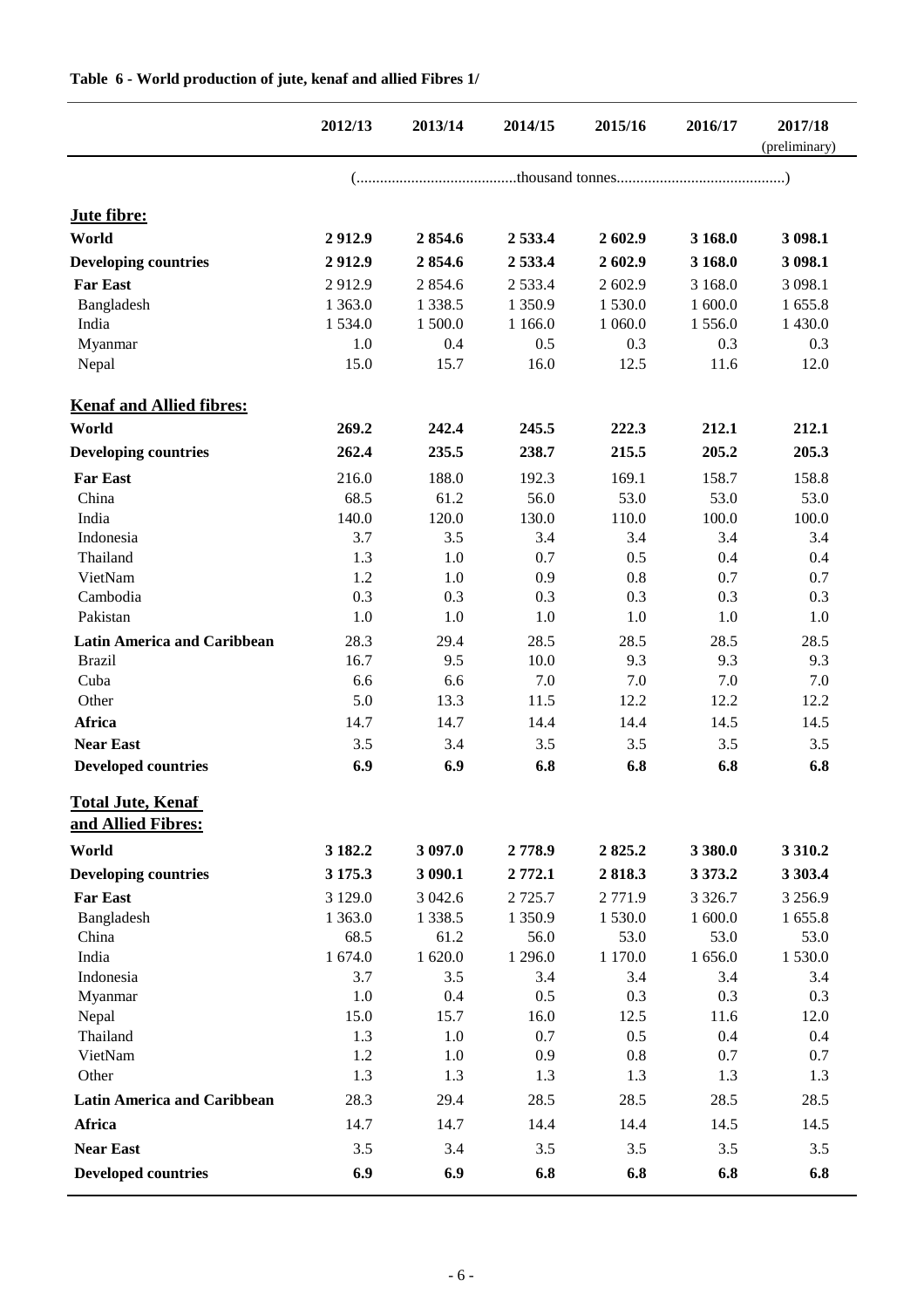|                                 | <b>BANGLADESH</b>                   | <b>CHINA</b> | <b>INDIA</b> | <b>MYANMAR</b> |              | NEPAL THAILAND |
|---------------------------------|-------------------------------------|--------------|--------------|----------------|--------------|----------------|
|                                 |                                     |              |              |                |              |                |
| <b>AREA</b> (thousand ha)       |                                     |              |              |                |              |                |
| 2013/14                         | 665.74                              | 17.10        | 837.00       | 1.02           | 11.30        | 1.00           |
| 2014/15                         | 656.80                              | 14.42        | 818.00       | 1.67           | 11.35        | 0.74           |
| 2015/16                         | 664.89                              | 13.44        | 742.00       | 1.29           | 8.64         | 0.60           |
| 2016/17                         | 696.05                              | 12.22        | 754.00       | 1.28           | 8.01         | 0.50           |
| 2017/18                         | 715.33                              | 11.50        | 746.68       | 1.26           | 8.01         | 0.57           |
| <b>AREA</b> (thousand acres)    |                                     |              |              |                |              |                |
| 2013/14                         | 1 645.11                            | 42.26        | 2 068.30     | 2.52           | 27.92        | 2.47           |
| 2014/15                         | 1 623.00                            | 35.63        | 2 021.35     | 4.12           | 28.05        | 1.83           |
| 2015/16                         | 1 643.00                            | 33.21        | 1 833.55     | 3.18           | 21.35        | 1.48           |
| 2016/17                         | 1720.00                             | 30.20        | 1 863.20     | 3.15           | 19.80        | 1.24           |
| 2017/18                         | 1767.64                             | 28.42        | 1 845.12     | 3.11           | 19.79        | 1.41           |
| YIELD                           | tonne/ha)                           |              |              |                |              |                |
| 2013/14                         | 2.01                                | 3.58         | 1.94         | 0.36           | 1.39         | 1.01           |
| 2014/15                         | 2.06                                | 3.89         | 1.58         | 0.51           | 1.41         | 1.01           |
| 2015/16                         | 2.30                                | 3.95         | 1.58         | 0.32           | 1.45         | 0.86           |
| 2016/17                         | 2.30                                | 4.34         | 2.20         | 0.30           | 1.45         | 0.72           |
| 2017/18                         | 2.31                                | 4.61         | 2.05         | 0.30           | 1.50         | 0.70           |
|                                 |                                     |              |              |                |              |                |
| <b>YIELD</b> (bales / acre)     |                                     |              |              |                |              |                |
| 2013/14<br>2014/15              | 4.52<br>4.62                        | 8.05<br>8.74 | 4.35<br>3.56 | 0.80<br>0.69   | 3.12<br>3.17 | 2.27<br>2.27   |
| 2015/16                         | 5.17                                | 8.87         | 3.55         | 0.56           | 3.26         | 1.92           |
| 2016/17                         | 5.17                                | 9.75         | 4.94         | 0.53           | 3.26         | 1.63           |
| 2017/18                         | 5.20                                | 10.36        | 4.61         | 0.54           | 3.37         | 1.58           |
|                                 |                                     |              |              |                |              |                |
|                                 | <b>PRODUCTION</b> (thousand tonnes) |              |              |                |              |                |
| 2013/14                         | 1 3 3 8 . 5 2                       | 61.20        | 1 620.00     | 0.36           | 15.70        | 1.01           |
| 2014/15                         | 1 350.90                            | 56.04        | 1 296.00     | 0.51           | 16.00        | 0.75           |
| 2015/16                         | 1 530.00                            | 53.03        | 1 170.00     | 0.32           | 12.55        | 0.51           |
| 2016/17                         | 1 600.02                            | 53.00        | 1 656.00     | 0.30           | 11.63        | 0.36           |
| 2017/18                         | 1655.82                             | 53.00        | 1530.00      | 0.30           | 12.00        | 0.40           |
| <b>PRODUCTION</b> (lakh bales)* |                                     |              |              |                |              |                |
| 2013/14                         | 74.36                               | 3.40         | 90.00        | 0.02           | 0.87         | 0.06           |
| 2014/15                         | 75.05                               | 3.11         | 72.00        | 0.03           | 0.89         | 0.04           |
| 2015/16                         | 85.00                               | 2.95         | 65.00        | 0.02           | 0.70         | 0.03           |
| 2016/17                         | 88.89                               | 2.94         | 92.00        | 0.02           | 0.65         | 0.02           |
| 2017/18                         | 91.99                               | 2.94         | 85.00        | 0.02           | 0.67         | 0.02           |

#### **Table 7 - Area, production and yield of jute, kenaf and allied fibres in major producing countries**

 $*$  1 bale of jute = 180 kg

\* 1 lakh = 100 000

Note: data for 2017/18 is preliminary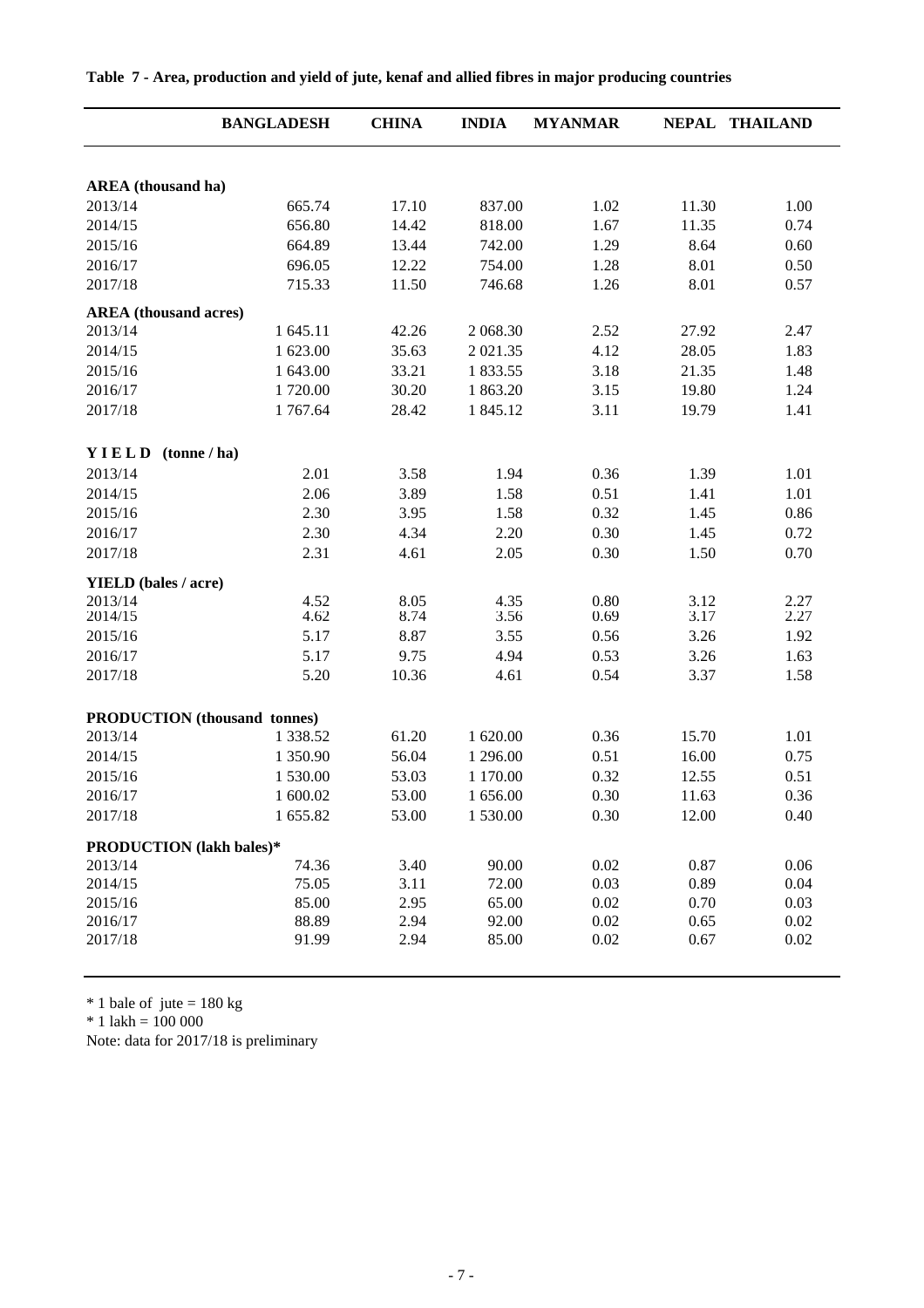|                                                | 2012/13 | 2013/14 | 2014/15 | 2015/16 | 2016/17 | 2017/18<br>(preliminary) |
|------------------------------------------------|---------|---------|---------|---------|---------|--------------------------|
|                                                |         |         |         |         |         |                          |
| Jute fibre:                                    |         |         |         |         |         |                          |
| World                                          | 421.1   | 238.0   | 237.7   | 246.6   | 253.3   | 273.2                    |
| <b>Developing countries</b>                    | 409.2   | 226.9   | 224.4   | 236.2   | 240.8   | 259.2                    |
| <b>Far East</b>                                | 407.7   | 224.6   | 221.5   | 233.6   | 239.2   | 257.5                    |
| Bangladesh                                     | 370.1   | 177.1   | 181.4   | 204.8   | 219.7   | 231.8                    |
| India                                          | 34.2    | 44.5    | 37.8    | 25.2    | 16.5    | 22.4                     |
| Other                                          | 3.5     | 3.0     | 2.3     | 3.6     | 3.0     | 3.3                      |
| <b>Developed countries</b>                     | 11.9    | $11.1$  | 13.3    | 10.4    | 12.5    | 14.0                     |
| <b>Kenaf and Allied fibres:</b>                |         |         |         |         |         |                          |
| World                                          | 1.3     | 1.2     | 2.4     | 2.2     | 0.8     | 1.5                      |
| <b>Developing countries</b>                    | 1.3     | 1.2     | 2.4     | 2.2     | 0.8     | 1.5                      |
| <b>Far East</b>                                | 1.3     | 1.2     | 2.4     | 2.2     | 0.8     | 1.5                      |
| China                                          | 0.0     | 0.0     | 0.0     | 0.0     | 0.1     | 0.1                      |
| Thailand                                       | 0.3     | 0.1     | 1.6     | 1.2     | 0.0     | 0.3                      |
| Other                                          | 1.0     | 1.1     | 0.8     | 1.0     | 0.7     | 1.2                      |
| Other developing                               | 0.0     | 0.0     | 0.0     | 0.0     | 0.0     | 0.0                      |
| <b>Developed countries</b>                     | 0.0     | 0.0     | 0.0     | 0.0     | 0.0     | 0.0                      |
| <b>Total Jute, Kenaf</b><br>and Allied Fibres: |         |         |         |         |         |                          |
| World                                          | 422.4   | 239.2   | 240.1   | 248.8   | 254.1   | 274.7                    |
| <b>Developing countries</b>                    | 410.6   | 228.1   | 226.8   | 238.4   | 241.5   | 260.7                    |
| <b>Far East</b>                                | 409.1   | 225.8   | 223.9   | 235.8   | 239.9   | 259.0                    |
| Bangladesh                                     | 370.1   | 177.1   | 181.4   | 204.8   | 219.7   | 231.8                    |
| China                                          | 0.0     | 0.0     | 0.0     | 0.0     | 0.1     | 0.1                      |
| Thailand                                       | 0.3     | 0.1     | 1.6     | 1.2     | $0.0\,$ | 0.3                      |
| India                                          | 34.2    | 44.5    | 37.8    | 25.2    | 16.5    | 22.4                     |
| Other                                          | 4.5     | 4.1     | 3.1     | 4.5     | 3.7     | 4.4                      |
| <b>Other Developing</b>                        | 1.5     | 2.3     | 2.9     | 2.6     | 1.6     | 1.7                      |
| <b>Developed countries</b>                     | 11.9    | 11.1    | 13.3    | 10.4    | 12.5    | 14.0                     |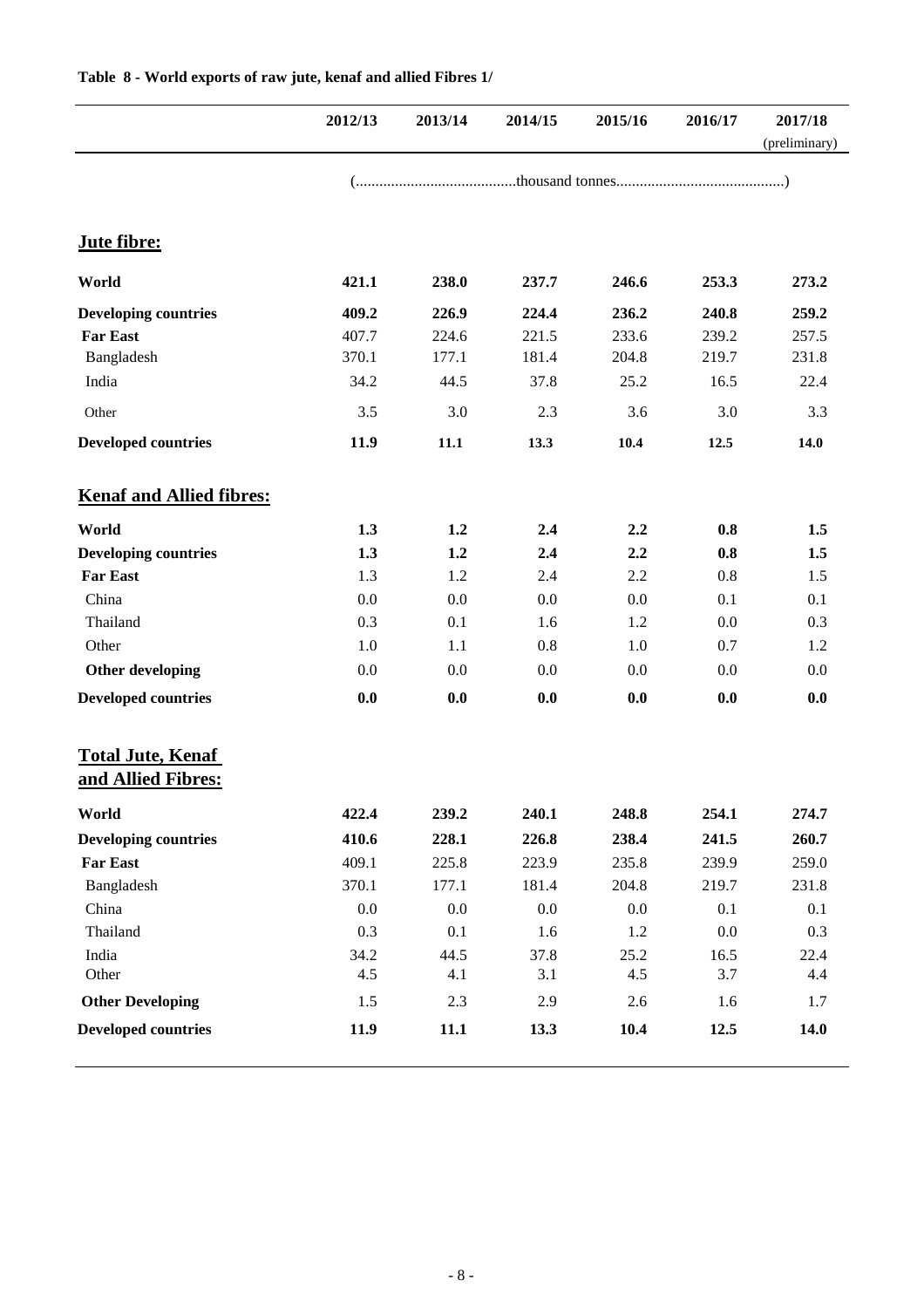|                        | 2012/13 | 2013/14    | 2014/15 | 2015/16 | 2016/17 | 2017/18<br>(preliminary) |
|------------------------|---------|------------|---------|---------|---------|--------------------------|
|                        |         |            |         |         |         |                          |
| <b>WORLD</b>           | 896.2   | 1157.6     | 1028.9  | 995.1   | 1008.0  | 1017.3                   |
| <b>DEVELOPING</b>      | 876.5   | 1137.1     | 1012.3  | 978.7   | 988.0   | 1000.1                   |
| Africa                 | 2.5     | 2.5        | 2.5     | 2.5     | 2.5     | 2.5                      |
| <b>Latin America</b>   | 1.7     | 1.6        | 1.1     | 1.2     | 1.7     | 2.3                      |
| El Salvador            | 1.1     | 0.4        | 0.4     | 0.8     | 1.3     | 1.9                      |
| Guatemala              | 0.1     | 0.1        | 0.2     | 0.0     | 0.0     | 0.0                      |
| Mexico                 | 0.5     | 1.0        | 0.4     | 0.3     | 0.3     | 0.3                      |
| <b>Near East</b>       | 9.0     | 11.8       | 9.5     | 8.5     | 9.8     | 9.8                      |
| Egypt                  | 0.2     | 0.6        | 0.6     | 0.2     | 2.7     | 1.0                      |
| Saudi Arabia           | 1.0     | 1.1        | 0.7     | 0.8     | 0.3     | 0.6                      |
| Syria                  | 4.0     | 4.0        | 4.0     | 3.5     | 3.5     | 3.5                      |
| Turkey                 | 3.8     | 6.1        | 4.1     | 4.0     | 3.4     | 4.7                      |
| <b>Far East</b>        | 863.3   | 1 1 2 1 .2 | 999.2   | 966.5   | 974.0   | 985.6                    |
| Bangladesh             | 597.4   | 858.7      | 817.4   | 825.5   | 827.3   | 827.1                    |
| China                  | 12.6    | 4.2        | 6.0     | 3.1     | 6.4     | 7.0                      |
| India                  | 171.8   | 179.4      | 111.3   | 87.3    | 91.5    | 91.8                     |
| Nepal                  | 63.5    | 64.1       | 51.0    | 41.0    | 40.0    | 47.0                     |
| Pakistan               | 15.9    | 13.2       | 9.5     | 4.9     | 6.1     | 9.3                      |
| Thailand               | 0.7     | 0.5        | 2.8     | 4.1     | 1.8     | 2.0                      |
| <b>DEVELOPED</b>       | 19.7    | 20.5       | 16.6    | 16.4    | 20.0    | 17.2                     |
| <b>North America</b>   | 2.7     | 2.4        | 1.5     | 1.4     | 1.0     | 0.9                      |
| <b>USA</b>             | 2.5     | 1.9        | 1.5     | 1.4     | 0.9     | 0.8                      |
| Europe                 | 16.3    | 16.5       | 13.5    | 13.9    | 17.7    | 15.2                     |
| EU(28)                 | 16.1    | 16.3       | 13.3    | 13.9    | 17.6    | 15.1                     |
| Belgium-Lux.           | 8.1     | 8.1        | 6.0     | 7.0     | $7.5$   | 4.0                      |
| France                 | 0.1     | 0.5        | 0.5     | 0.5     | 0.4     | 0.4                      |
| Germany                | $2.0\,$ | $2.0\,$    | 1.9     | 2.1     | 2.2     | $2.0\,$                  |
| Netherlands            | 1.7     | 1.3        | 1.4     | 1.3     | 1.7     | 2.4                      |
| UK                     | 0.3     | 1.5        | 0.4     | 0.7     | 1.0     | 0.7                      |
| Other Europe           | 0.2     | 0.2        | $0.2\,$ | 0.1     | 0.1     | 0.1                      |
| <b>CIS</b>             | 0.1     | 0.5        | 0.3     | 0.1     | 0.3     | 0.2                      |
| Oceania                | 0.1     | 0.1        | 0.0     | 0.0     | 0.0     | 0.0                      |
| Australia              | 0.1     | 0.1        | 0.0     | $0.0\,$ | 0.0     | 0.0                      |
| <b>Other Developed</b> | 0.5     | 1.1        | 1.3     | 0.9     | 1.0     | 0.9                      |
| Japan                  | 0.1     | 0.1        | 0.0     | 0.0     | $0.0\,$ | $0.0\,$                  |
| South Africa           | 0.4     | $1.0\,$    | 1.2     | 0.9     | $1.0\,$ | 0.9                      |

#### **Table 9 - World exports of products of Jute, Kenaf and Allied fibres 1/**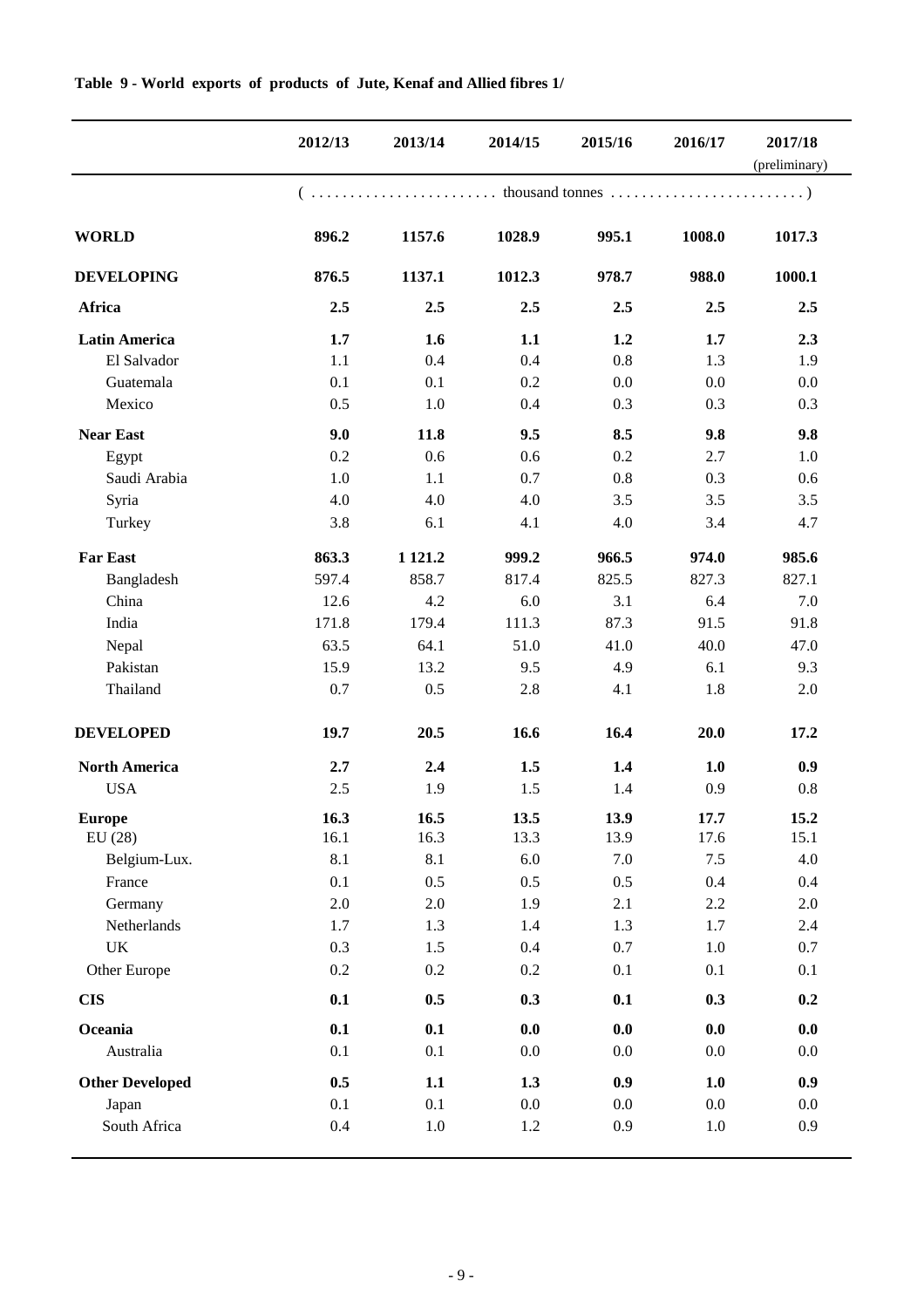|                        | 2012  | 2013  | 2014  | 2015    | 2016  | 2017    |
|------------------------|-------|-------|-------|---------|-------|---------|
|                        |       |       |       |         |       |         |
| <b>WORLD</b>           | 512.5 | 350.9 | 264.2 | 261.1   | 290.0 | 284.1   |
| <b>DEVELOPING</b>      | 483.2 | 323.7 | 234.2 | 232.7   | 262.0 | 254.1   |
| Africa                 | 22.2  | 18.3  | 15.4  | 11.9    | 8.0   | 23.4    |
| Côte dIvoire           | 16.6  | 12.1  | 10.7  | 6.2     | 2.7   | 19.6    |
| Ethiopia               | 3.0   | 4.7   | 3.8   | 2.3     | 2.0   | 0.7     |
| Ghana                  | 0.0   | 0.0   | 0.0   | 0.7     | 0.0   | 0.5     |
| Mozambique             | 0.0   | 0.0   | 0.0   | 0.1     | 0.2   | 0.2     |
| Nigeria                | 0.2   | 0.0   | 0.0   | 0.1     | 0.0   | 0.0     |
| Tanzania               | 0.1   | 0.0   | 0.0   | 0.0     | 0.0   | $0.0\,$ |
| Tunisia                | 2.4   | 1.5   | 1.0   | 2.3     | 3.1   | 2.5     |
| <b>Latin America</b>   | 7.5   | 4.6   | 7.4   | 10.7    | 7.8   | 6.4     |
| El Salvador            | 2.0   | 1.0   | 0.5   | 1.5     | 1.3   | 1.9     |
| Nicaragua              | 0.0   | 0.0   | 0.0   | 0.0     | 0.0   | 0.0     |
| Cuba                   | 2.0   | 2.0   | 1.0   | 1.2     | 1.0   | 1.0     |
| <b>Brazil</b>          | 3.5   | 1.6   | 6.0   | 8.0     | 5.6   | 3.5     |
| <b>Near East</b>       | 1.8   | 1.3   | 1.3   | 1.2     | 0.5   | 1.8     |
| Egypt                  | 0.2   | 0.0   | 0.1   | 0.3     | 0.1   | 0.1     |
| Iran                   | 0.2   | 0.1   | 0.1   | 0.2     | 0.1   | 0.1     |
| Jordan                 | 0.3   | 0.2   | 0.3   | 0.3     | 0.1   | 0.1     |
| Saudi Arabia           | 1.0   | 1.0   | 0.8   | 0.5     | 0.2   | 0.5     |
| Turkey                 | 0.0   | 0.0   | 0.1   | 0.0     | 0.0   | 1.0     |
| <b>Far East</b>        | 451.7 | 299.5 | 210.0 | 208.9   | 245.6 | 222.5   |
| China                  | 100.6 | 60.5  | 33.7  | 23.8    | 23.8  | 31.1    |
| India                  | 178.4 | 85.6  | 48.8  | 76.7    | 136.6 | 65.9    |
| Indonesia              | 2.8   | 2.8   | 1.1   | 1.7     | 0.8   | 1.8     |
| Nepal                  | 50.0  | 50.5  | 41.8  | 31.5    | 30.0  | 37.6    |
| Pakistan               | 93.9  | 84.9  | 73.6  | 66.6    | 47.1  | 78.3    |
| Thailand               | 9.7   | 4.1   | 0.6   | 0.4     | 0.6   | 1.3     |
| <b>DEVELOPED</b>       | 29.3  | 27.1  | 30.1  | 28.4    | 28.0  | 30.0    |
| <b>North America</b>   | 2.9   | 2.5   | 2.6   | 3.0     | 2.8   | 3.1     |
| <b>United States</b>   | 2.8   | 2.4   | 2.4   | 2.2     | 2.2   | 2.5     |
| <b>Europe</b>          | 16.1  | 15.1  | 17.4  | 18.3    | 20.0  | 21.8    |
| EU(28)                 | 14.8  | 13.9  | 16.1  | 16.8    | 18.8  | 20.8    |
| Belgium-Lux.           | 0.9   | 1.4   | 1.8   | 1.8     | 2.3   | 1.2     |
| Germany                | 6.0   | 5.1   | 5.5   | 5.7     | 6.3   | 7.6     |
| Netherlands            | 0.1   | 0.1   | 0.2   | 0.1     | 0.0   | 0.1     |
| Spain                  | 1.3   | 1.4   | 1.8   | 2.6     | 2.8   | 0.9     |
| <b>United Kingdom</b>  | 1.8   | 1.7   | 2.1   | 2.9     | 3.4   | 5.5     |
| Other EU               | 4.7   | 4.3   | 4.8   | 3.7     | 3.9   | 5.5     |
| Other Europe           | 1.3   | 1.2   | 1.3   | 1.5     | 1.2   | 1.0     |
| <b>CIS</b>             | 8.7   | 8.9   | 8.8   | 6.3     | 4.5   | 4.5     |
| Oceania                | 1.0   | 0.5   | 0.6   | 0.2     | 0.1   | 0.1     |
| Australia              | 1.0   | 0.5   | 0.6   | 0.2     | 0.0   | 0.0     |
| <b>Other Developed</b> | 0.5   | 0.2   | 0.6   | 0.6     | 0.7   | 0.5     |
| Japan                  | 0.4   | 0.1   | 0.3   | $0.5\,$ | 0.6   | 0.5     |

**Table 10 - World imports of raw jute, kenaf and allied fibres 1/**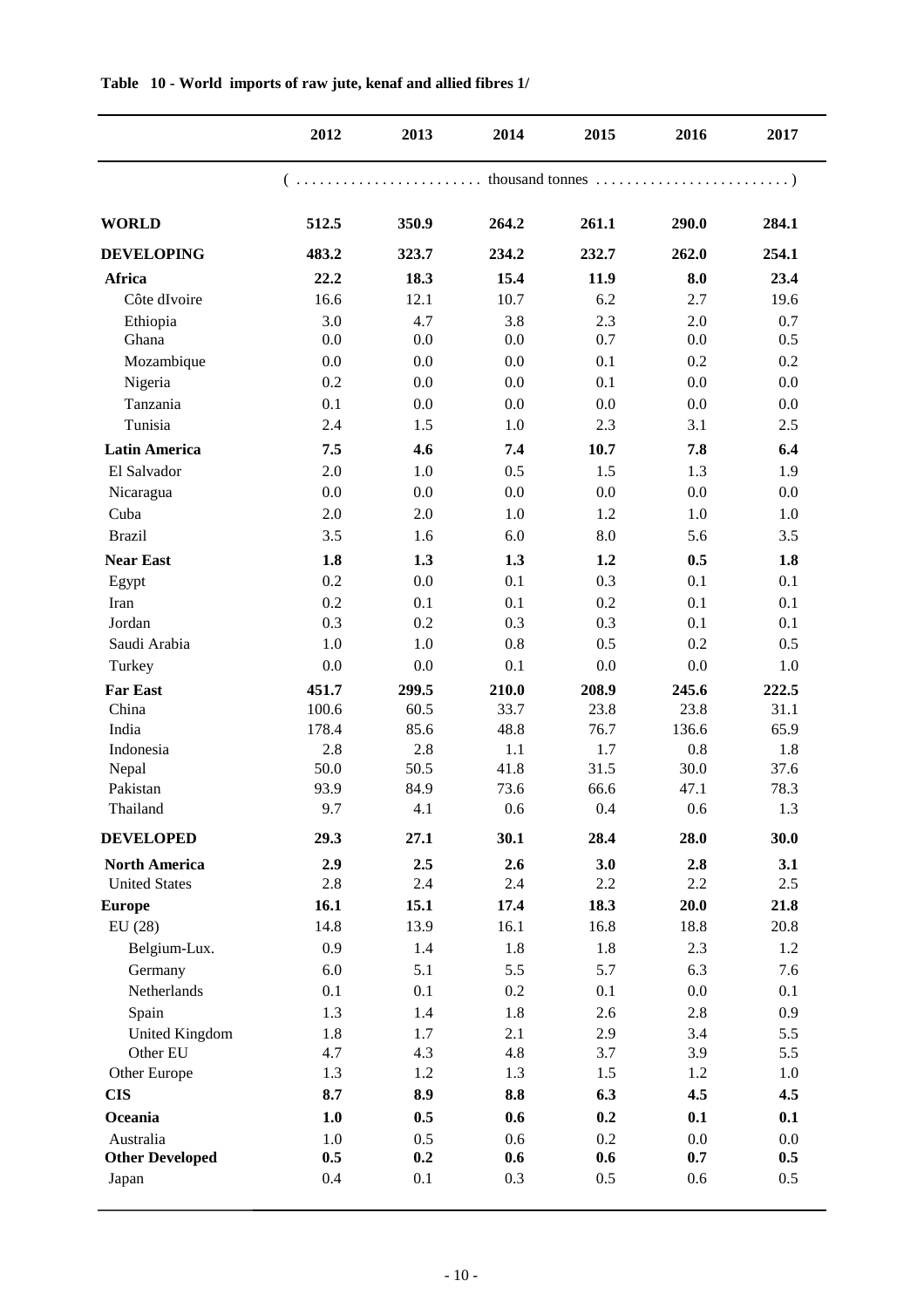|                           | 2012       | 2013       | 2014       | 2015       | 2016       | 2017       |
|---------------------------|------------|------------|------------|------------|------------|------------|
|                           |            |            |            |            |            |            |
| <b>WORLD</b>              | 978.9      | 999.9      | 923.2      | 919.3      | 845.3      | 941.7      |
| <b>DEVELOPING</b>         | 813.9      | 834.5      | 767.2      | 760.9      | 688.4      | 785.7      |
| Africa                    | 59.9       | 62.1       | 57.7       | 54.9       | 48.2       | 53.0       |
| Algeria                   | 10.0       | 8.4        | 8.4        | 6.2        | 4.9        | 4.3        |
| Cameroon                  | 2.0        | 1.3        | 1.7        | 3.0        | 2.0        | $2.0\,$    |
| Ghana                     | 14.0       | 25.5       | 19.9       | 17.9       | 16.6       | 22.0       |
| Kenya                     | 3.6        | 4.1        | 3.9        | 3.3        | 3.6        | 4.0        |
| Morocco                   | 4.5        | 4.1        | 4.2        | 4.0        | 3.4        | 2.7        |
| Tanzania                  | 8.1        | 2.1        | 4.4        | 5.9        | 3.7        | 4.0        |
| Zimbabwe                  | 4.8        | 4.8        | 2.6        | 1.7        | 0.8        | 1.0        |
| <b>Latin America</b>      | 15.3       | 13.5       | 15.7       | 10.9       | 13.5       | 12.6       |
| Argentina                 | 0.8        | 0.6        | 0.5        | 0.6        | 0.9        | 0.6        |
| <b>Brazil</b>             | 5.3        | 2.6        | 7.9        | 3.8        | 4.7        | 3.4        |
| Costa Rica                | 0.9        | 0.8        | 0.9        | 0.6        | 0.9        | 0.8        |
| Mexico                    | 2.5        | 4.7        | 2.5        | 1.9        | 2.2        | 3.2        |
| Uruguay                   | 0.2        | 0.2        | 0.2        | 0.2        | 0.2        | 0.2        |
| <b>Near East</b>          | 378.6      | 391.8      | 405.2      | 376.7      | 343.8      | 400.9      |
| Egypt                     | 17.4       | 20.0       | 15.0       | 15.3       | 14.3       | 17.6       |
| Iran                      | 56.0       | 59.7       | 50.0       | 39.4       | 42.8       | 40.9       |
| Saudi Arabia              | 18.6       | 17.4       | 17.0       | 21.0       | 11.6       | 13.4       |
| Sudan                     | 40.4       | 40.0       | 40.0       | 49.9       | 40.0       | 39.0       |
| Syria                     | 30.0       | 30.0       | 30.0       | 30.0       | 30.0       | 30.0       |
| Turkey                    | 206.1      | 213.7      | 240.3      | 205.0      | 191.1      | 246.0      |
| Other                     | 10.0       | 11.0       | 13.0       | 16.0       | 14.0       | 14.0       |
| <b>Far East</b>           | 360.1      | 367.1      | 288.6      | 318.5      | 282.9      | 319.2      |
| China                     | 66.3       | 97.8       | 119.5      | 130.7      | 109.7      | 128.7      |
| India                     | 139.1      | 122.4      | 114.9      | 141.0      | 129.0      | 147.9      |
| Indonesia                 | 35.5       | 32.8       | 31.8       | 31.0       | 29.6       | 27.9       |
| Korea Rep.                | 3.5        | 3.7        | 3.3        | 4.2        | 4.5        | 4.8        |
| Malaysia                  | 1.4        | 2.1        | 1.6        | 2.9        | 1.1        | 1.1        |
| Pakistan                  | 2.8        | 3.7        | 3.0        | 4.3        | 4.3        | 4.5        |
| Sri Lanka                 | 2.9        | 2.8        | 2.7        | 2.8        | 2.8        | 2.4        |
| <b>DEVELOPED</b>          | 165.0      | 165.3      | 156.0      | 158.3      | 156.9      | 156.0      |
| <b>North America</b>      | 34.8       | 36.0       | 36.4       | 41.3       | 36.5       | 35.8       |
| <b>United States</b>      | 32.0       | 33.2       | 33.9       | 38.0       | 33.1       | 32.9       |
| <b>Europe</b>             | 74.5       | 74.9       | 73.0       | 69.7       | 71.3       | 70.6       |
| EU(28)                    | 73.8       | 74.4       | 72.1       | 68.5       | 70.3       | 69.5       |
| Belgium-Lux.              | 26.0       | 25.8       | 22.3       | 19.3       | 21.6       | 17.9       |
| Germany                   | 10.0       | 9.5        | 10.7       | 8.7        | 9.6        | 8.3        |
| Netherlands               | 11.0       | 10.8       | 10.3       | 12.8       | 12.3       | 14.4       |
| Spain<br>United Kingdom   | 4.3<br>7.2 | 5.1<br>7.3 | 5.7<br>7.3 | 5.4<br>7.0 | 5.7<br>5.8 | 4.7<br>6.9 |
| Other Europe              | 0.7        | 0.5        | 0.9        | 1.2        | 1.0        | 1.0        |
| <b>CIS</b>                | 28.0       | 25.5       | 22.0       | 23.2       | 24.3       | 25.9       |
| <b>Russian Federation</b> | 15.4       | 13.9       | 11.1       | 13.4       | 15.5       | 15.2       |
| Oceania                   | 17.1       | 19.4       | 14.9       | 15.8       | 16.6       | 16.1       |
| Australia                 | 14.0       | 16.1       | 12.0       | 12.5       | 12.8       | 13.0       |
| <b>Other Developed</b>    | 10.6       | 9.6        | 9.7        | 8.2        | 8.1        | 7.8        |
| Israel                    | $1.0\,$    | 1.2        | $1.0\,$    | $1.0\,$    | 1.5        | 1.5        |
| Japan                     | 7.7        | 6.5        | 6.7        | 5.1        | 5.4        | 4.9        |
| South Africa              | 1.9        | 1.9        | 2.0        | 2.2        | $1.2\,$    | 1.3        |

#### **Table 11 - World imports of products of Jute, Kenaf and Allied fibres 1/ 2/**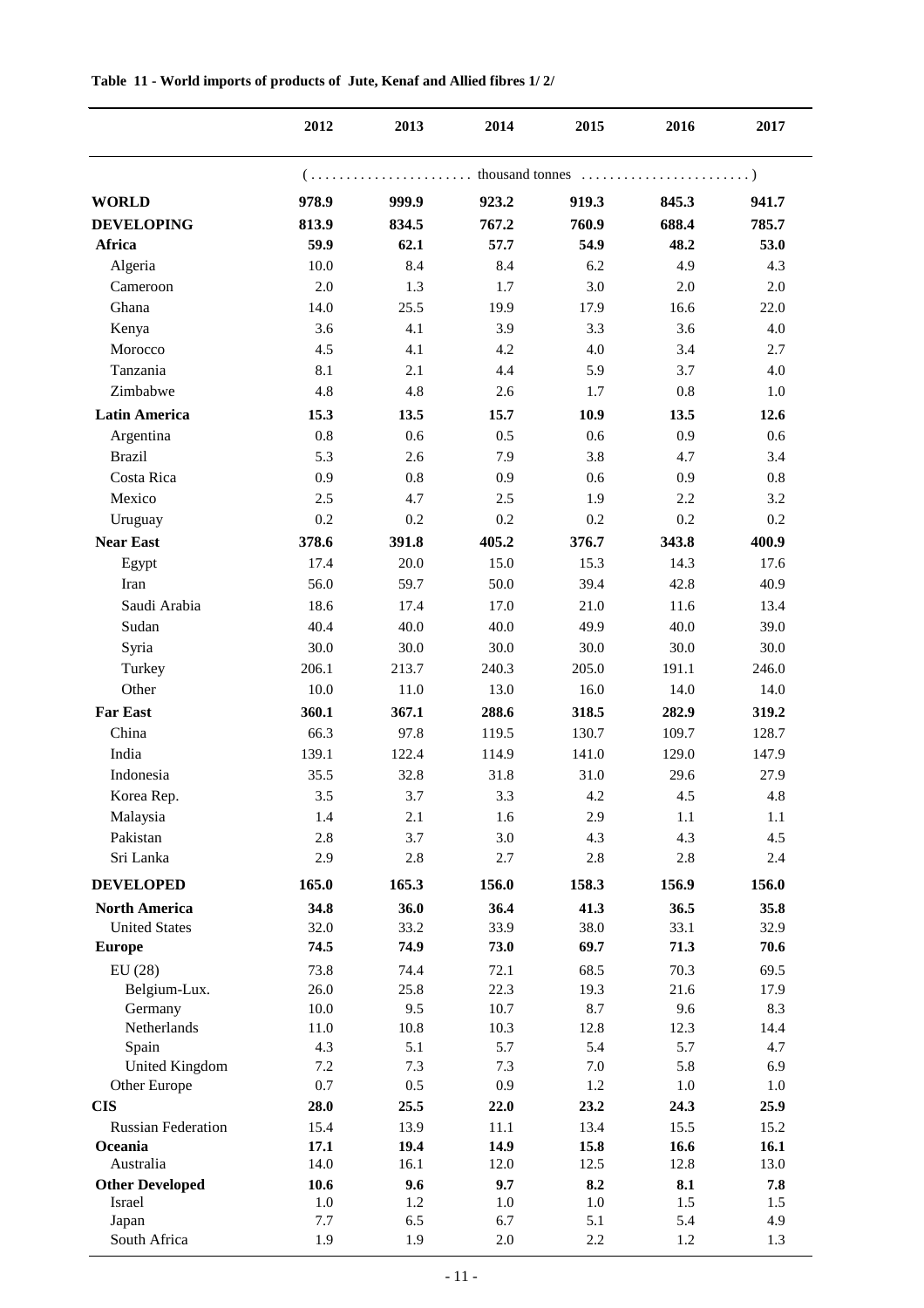|         |                      |         | <b>MANUFACTURES</b> |                |                    |
|---------|----------------------|---------|---------------------|----------------|--------------------|
|         |                      | Yarn    | Hessian             | <b>Sacking</b> | <b>TOTAL</b><br>1/ |
|         |                      |         |                     |                |                    |
| 2012/13 | <b>Season</b>        | 35.8    | 44.0                | 84.1           | 171.1              |
| 2013/14 | <b>Season</b>        | 39.0    | 45.0                | 86.5           | 179.4              |
| 2014/15 | <b>Season</b>        | 31.1    | 32.7                | 36.6           | 111.3              |
| 2015/16 | <b>Season</b>        | 10.5    | 30.9                | 37.4           | 87.3               |
| 2016/17 | <b>Season</b>        | 12.2    | 27.0                | 44.7           | 91.5               |
| 2016    | July                 | 0.4     | 1.3                 | 5.2            | 7.5                |
|         | August               | 0.4     | 1.9                 | 2.3            | 5.2                |
|         | September            | 0.6     | 2.0                 | 2.6            | 5.7                |
|         | October              | 1.2     | 2.1                 | 1.6            | 5.4                |
|         | November             | $0.8\,$ | 2.5                 | 4.7            | 8.5                |
|         | December             | 0.9     | 2.7                 | 8.2            | 12.4               |
| 2017    | January              | $0.8\,$ | 3.3                 | 5.5            | 10.3               |
|         | February             | 1.3     | 1.8                 | 2.0            | 5.6                |
|         | March                | 1.6     | 2.9                 | 3.3            | 8.3                |
|         | April                | 1.3     | 2.2                 | $2.0\,$        | 5.7                |
|         | May                  | 1.5     | 1.9                 | 3.1            | 8.5                |
|         | June                 | 1.4     | 2.4                 | 4.2            | 8.4                |
| 2017/18 | <b>Season</b>        | 15.1    | 27.9                | 45.5           | 91.8               |
| 2017    | July                 | 1.5     | 2.6                 | 5.0            | 9.3                |
|         | August               | 1.3     | 4.4                 | 6.4            | 12.3               |
|         | September            | 1.3     | $3.2\,$             | 4.9            | 9.6                |
|         | October              | $1.1\,$ | $1.8\,$             | 3.4            | 6.5                |
|         | November             | 1.5     | 2.3                 | $2.5\,$        | 6.5                |
|         | December             | 1.7     | $3.2\,$             | 4.0            | 9.1                |
| 2018    | January              | $0.8\,$ | 3.3                 | 5.5            | 9.8                |
|         | February             | 1.5     | 1.6                 | 2.3            | 5.6                |
|         | March                | 1.2     | 1.5                 | $2.7\,$        | 5.6                |
|         | April                | 1.0     | 1.1                 | 1.4            | 3.7                |
|         | May                  | $0.8\,$ | 1.4                 | 3.4            | 5.8                |
|         | June                 | 1.4     | 1.5                 | 4.0            | 8.0                |
| 2014    | <b>Calendar Year</b> | 37.1    | 37.2                | 48.9           | 134.7              |
| 2015    | <b>Calendar Year</b> | 22.0    | 30.8                | 35.7           | 97.1               |
| 2016    | <b>Calendar Year</b> | 7.6     | 27.6                | 44.8           | 87.4               |
| 2017    | <b>Calendar Year</b> | 16.3    | 32.0                | 46.3           | 100.1              |

#### **Table 12 - Monthly exports of jute products by type from India**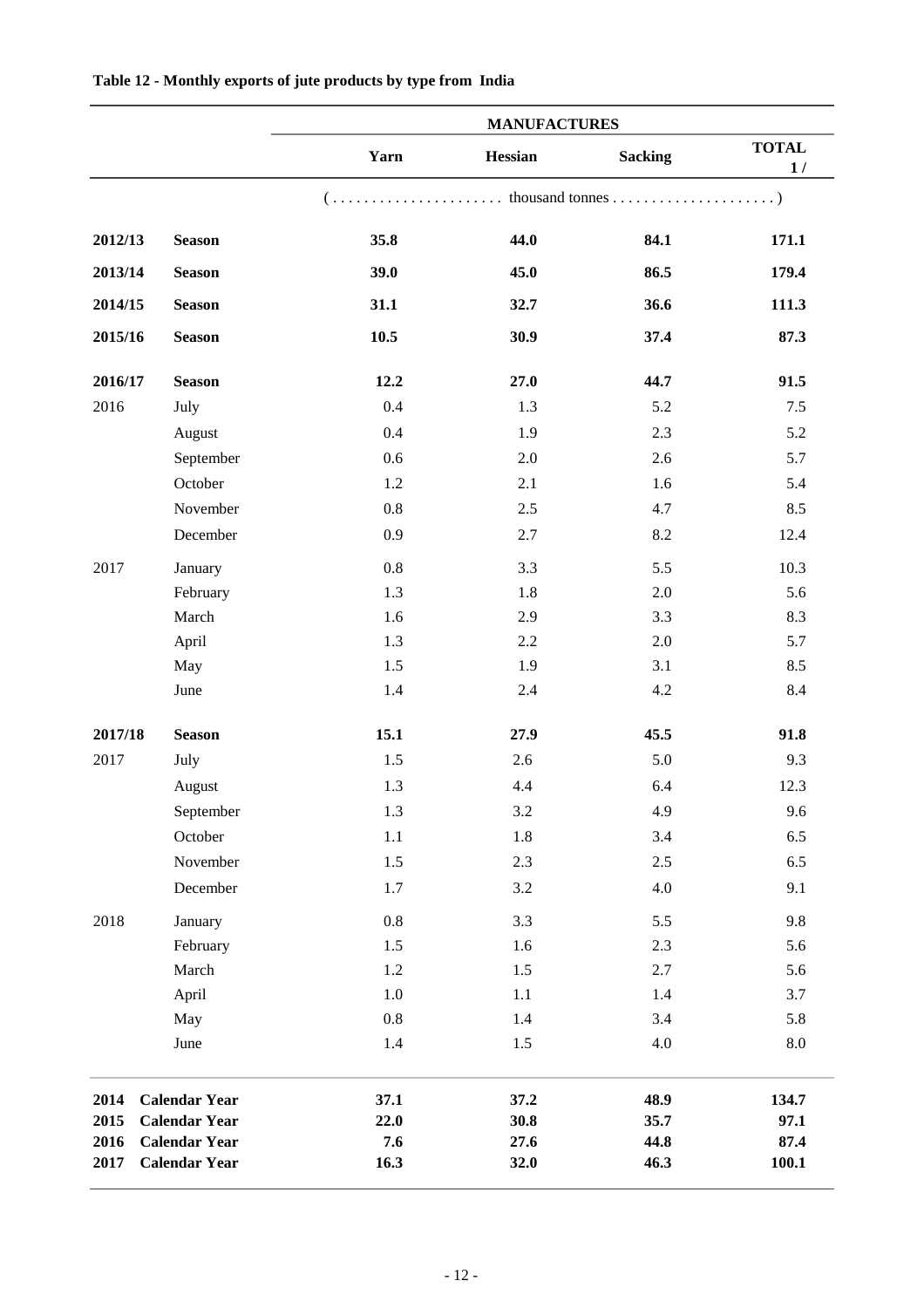|         |                    | <b>PRODUCTION</b> |                |                   |                    | <b>STOCKS</b> |                |                          |                      |
|---------|--------------------|-------------------|----------------|-------------------|--------------------|---------------|----------------|--------------------------|----------------------|
|         |                    | Hessian           | <b>Sacking</b> | Carpet<br>backing | <b>TOTAL</b><br>1/ | Hessian       | <b>Sacking</b> | <b>Carpet</b><br>backing | <b>TOTAL</b><br>1/2/ |
|         |                    |                   |                |                   |                    |               |                |                          |                      |
| 2012/13 | <b>Season</b>      | 201.8             | 1 250.0        | 2.9               | 1607.8             | 17.9          | 58.0           | 0.4                      | 85.3                 |
| 2013/14 | <b>Season</b>      | 208.7             | 1 0 5 2.9      | 3.2               | 1 437.1            | 20.6          | 115.4          | 0.4                      | 144.3                |
| 2014/15 | <b>Season</b>      | 202.6             | 892.0          | 2.5               | 1 249.4            | 16.8          | 80.0           | 0.6                      | 105.1                |
| 2015/16 | <b>Season</b>      | 195.8             | 880.3          | 3.7               | 1 1 8 9.8          | 21.3          | 91.4           | 0.8                      | 122.7                |
| 2016/17 | <b>Season</b>      | 178.1             | 888.1          | 2.7               | 1 1 6 0.8          | 22.6          | 38.4           | 0.0                      | 67.4                 |
| 2016    | July               | 13.3              | 79.2           | 0.3               | 97.5               | 22.0          | 78.8           | 0.7                      | 110.1                |
|         | August             | 15.0              | 91.6           | 0.3               | 112.5              | 22.4          | 59.1           | 0.6                      | 90.3                 |
|         | September          | 15.5              | 79.4           | 0.3               | 103.4              | 20.9          | 61.5           | 0.6                      | 89.6                 |
|         | October            | 14.8              | 73.9           | 0.3               | 96.4               | 20.3          | 34.5           | 0.5                      | 59.9                 |
|         | November           | 14.8              | 65.7           | 0.3               | 88.7               | 20.5          | 48.6           | 0.6                      | 73.8                 |
|         | December           | 15.0              | 65.1           | 0.3               | 88.6               | 22.0          | 69.3           | 0.7                      | 96.3                 |
| 2017    | January            | 16.0              | 76.7           | 0.3               | 100.9              | 22.4          | 43.3           | 0.6                      | 70.7                 |
|         | February           | 15.4              | 72.4           | 0.3               | 96.0               | 23.4          | 38.4           | 0.5                      | 66.4                 |
|         | March              | 16.0              | 76.6           | 0.3               | 101.9              | 22.4          | 36.7           | 0.6                      | 64.0                 |
|         | April              | 15.4              | 68.6           | 0.0               | 92.9               | 20.9          | 31.8           | 0.0                      | 58.1                 |
|         | May                | 13.6              | 68.3           | 0.0               | 90.5               | 21.3          | 42.1           | 0.0                      | 68.8                 |
|         | June               | 13.3              | 70.6           | 0.0               | 91.5               | 22.6          | 38.4           | $0.0\,$                  | 67.4                 |
| 2017/18 | <b>Season</b>      | 170.5             | 917.0          | 0.0               | 1 282.8            | 27.1          | 40.5           | 0.0                      | 75.6                 |
| 2017    | July               | 14.3              | 80.9           | 0.0               | 103.5              | 24.6          | 34.4           | 0.0                      | 65.4                 |
|         | August             | 15.4              | 83.7           | 0.0               | 108.0              | 24.1          | 36.0           | 0.0                      | 67.1                 |
|         | September          | 14.3              | 70.5           | 0.0               | 92.5               | 23.5          | 50.7           | 0.0                      | 81.3                 |
|         | October            | 14.0              | 67.0           | $0.0\,$           | 90.5               | 25.0          | 43.1           | $0.0\,$                  | 75.3                 |
|         | November           | 15.1              | 76.2           | 0.0               | 100.8              | 23.4          | 59.3           | $0.0\,$                  | 90.2                 |
|         | December           | 15.0              | 83.0           | 0.0               | 200.2              | 22.6          | 59.1           | $0.0\,$                  | 88.7                 |
| 2018    | January            | 15.4              | $80.1\,$       | 0.0               | 103.2              | 22.5          | 47.2           | $0.0\,$                  | 76.3                 |
|         | February           | 12.7              | 75.4           | 0.0               | 96.6               | 23.9          | 40.8           | $0.0\,$                  | 70.6                 |
|         | March              | 14.8              | 78.4           | 0.0               | 101.8              | 26.0          | 30.9           | 0.0                      | 63.0                 |
|         | April              | 13.9              | 78.0           | 0.0               | 100.5              | 26.0          | 36.3           | 0.0                      | 69.1                 |
|         | May                | 13.5              | 74.9           | 0.0               | 96.9               | 25.8          | 39.8           | $0.0\,$                  | 72.8                 |
|         | June               | 12.1              | 68.9           | $0.0\,$           | 88.3               | 27.1          | 40.5           | $0.0\,$                  | 75.6                 |
|         | 2014 Calendar Year | 211.2             | 859.1          | 2.7               | 1 2 3 0.9          |               |                |                          |                      |
|         | 2015 Calendar Year | 195.8             | 939.0          | 2.7               | 1 275.6            |               |                |                          |                      |
|         | 2016 Calendar Year | 185.7             | 867.9          | 4.0               | 1 1 5 0 . 4        |               |                |                          |                      |
|         | 2017 Calendar Year | 177.8             | 894.5          |                   | 1 269.2            |               |                |                          |                      |
|         |                    |                   |                | 0.9               |                    |               |                |                          |                      |

**Table 13 - Monthly production and stocks of jute products by type in India**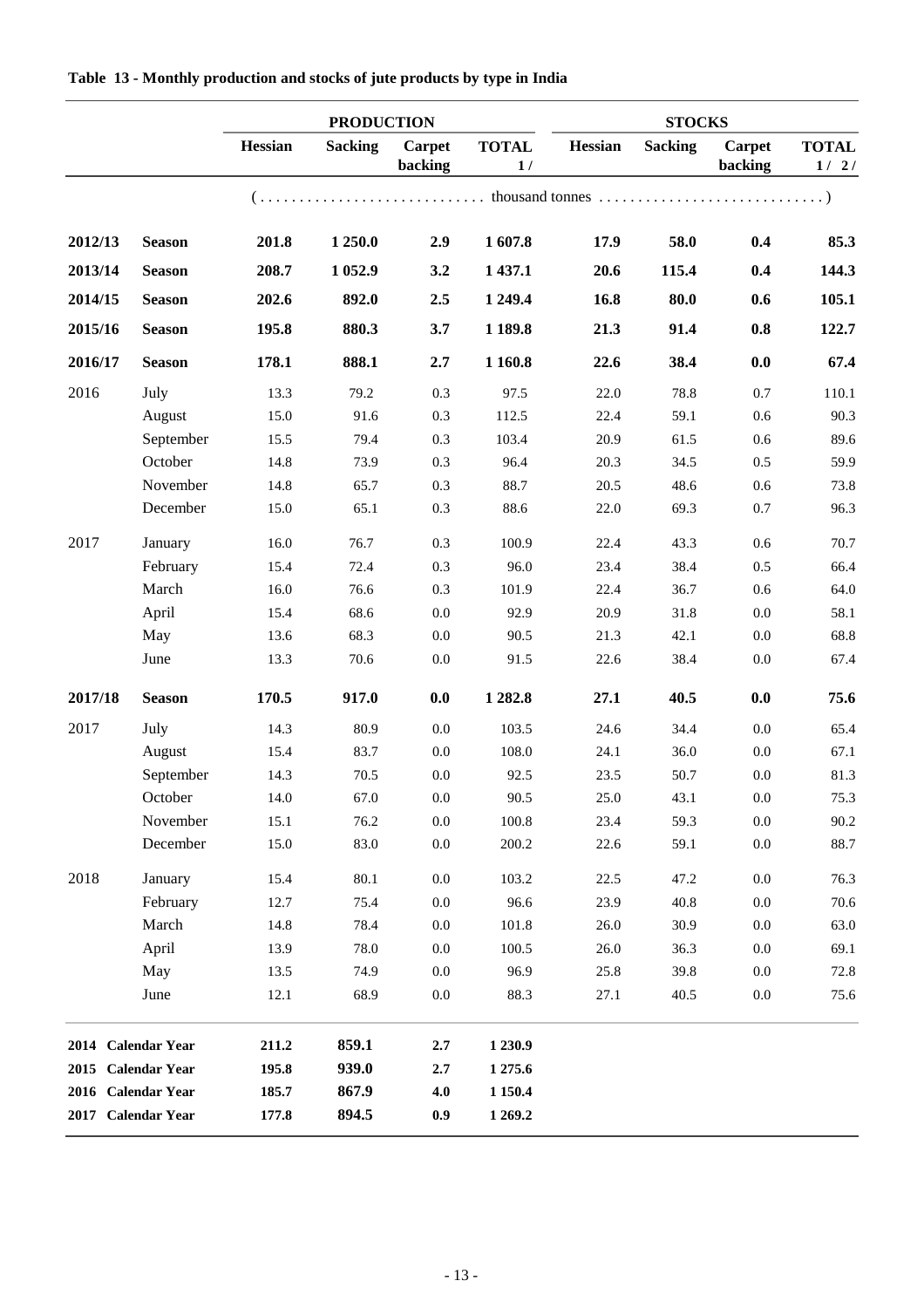|                                                                     | 2013/14                                                | 2014/15                                                | 2015/16                                                   | 2016/17                                            | 2017/18<br>(preliminary)                           |
|---------------------------------------------------------------------|--------------------------------------------------------|--------------------------------------------------------|-----------------------------------------------------------|----------------------------------------------------|----------------------------------------------------|
|                                                                     |                                                        |                                                        |                                                           |                                                    |                                                    |
| <b>Stocks of fibre</b><br>end of season                             |                                                        |                                                        |                                                           |                                                    |                                                    |
| Bangladesh<br>India<br>Myanmar<br>Nepal<br>Thailand<br><b>TOTAL</b> | 35.7<br>428.7<br>0.1<br>87.3<br>13.8<br>565.7          | 15.2<br>271.6<br>0.1<br>87.9<br>3.5<br>378.3           | 130.4<br>99.7<br>0.1<br>74.9<br>0.5<br>305.6              | 225.7<br>435.7<br>0.1<br>59.5<br>0.0<br>721.0      | 317.7<br>479.3<br>0.1<br>52.1<br>0.2<br>849.4      |
| <b>Mill Consumption</b>                                             |                                                        |                                                        |                                                           |                                                    |                                                    |
| Bangladesh<br>India<br>Myanmar<br>Nepal<br>Thailand<br><b>TOTAL</b> | 1 170.0<br>1 460.7<br>5.0<br>55.0<br>30.0<br>2 7 2 0.7 | 1 1 6 0 .0<br>1 248.1<br>0.5<br>55.0<br>10.0<br>2473.6 | 1 1 8 0 . 0<br>1 2 3 1 .4<br>0.3<br>55.0<br>2.5<br>2469.2 | 1 255.0<br>1 260.0<br>0.3<br>55.0<br>1.5<br>2571.8 | 1 300.0<br>1 350.0<br>0.3<br>55.0<br>1.5<br>2706.8 |
| Percent of stocks to<br>mill consumption                            | 20.8                                                   | <u>15.3</u>                                            | 12.4                                                      | 28.0                                               | 31.4                                               |

#### **Table 14 - Closing stocks and mill consumption of jute, kenaf and allied fibres in the major producing countries**

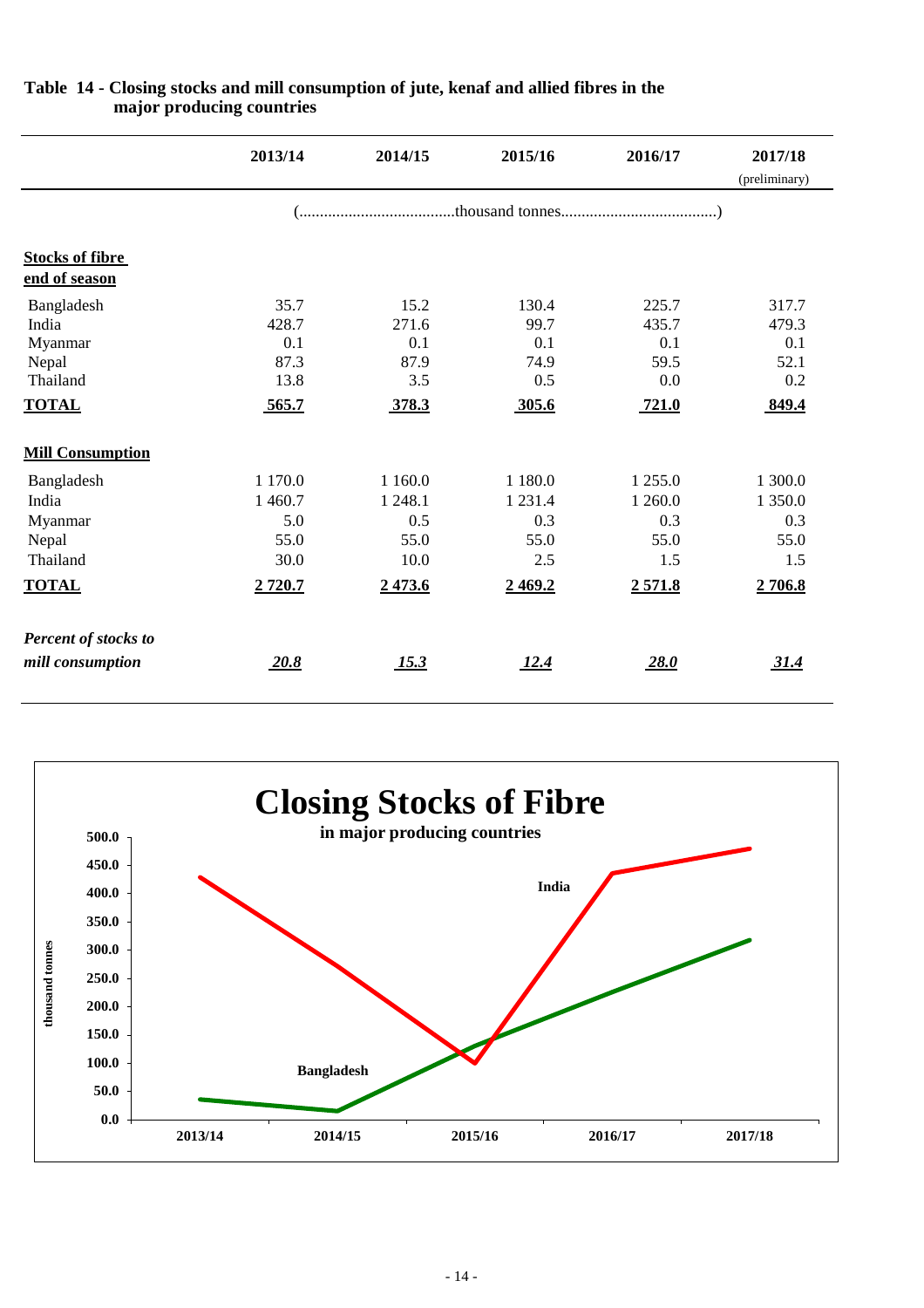|         |                      | <b>MANUFACTURES</b> |         |                |                    |
|---------|----------------------|---------------------|---------|----------------|--------------------|
|         |                      | Yarn                | Hessian | <b>Sacking</b> | <b>TOTAL</b><br>1/ |
|         |                      |                     |         |                |                    |
| 2012/13 | <b>Season</b>        | 34.7                | 48.5    | 89.6           | 184.2              |
| 2013/14 | <b>Season</b>        | 40.4                | 51.2    | 89.3           | 199.5              |
| 2014/15 | <b>Season</b>        | 30.8                | 39.2    | 45.6           | 134.0              |
| 2015/16 | <b>Season</b>        | 12.1                | 43.8    | 47.0           | 123.9              |
| 2016/17 | <b>Season</b>        | 14.1                | 45.3    | 58.7           | 138.3              |
| 2016    | July                 | 0.5                 | 2.6     | 7.0            | 11.0               |
|         | August               | 0.6                 | 3.5     | 3.0            | 10.3               |
|         | September            | 0.7                 | 3.1     | 2.9            | 8.6                |
|         | October              | 1.2                 | 3.2     | 2.0            | 9.1                |
|         | November             | 0.8                 | 4.1     | 6.9            | 13.3               |
|         | December             | 1.0                 | 4.2     | 11.2           | 18.2               |
| 2017    | January              | 0.9                 | 4.4     | 6.3            | 12.7               |
|         | February             | 1.4                 | 4.0     | 2.5            | 9.0                |
|         | March                | 1.8                 | 4.5     | 4.0            | 12.2               |
|         | April                | 1.6                 | 4.1     | 2.4            | 9.7                |
|         | May                  | 1.8                 | 3.6     | 4.4            | 11.3               |
|         | June                 | 1.6                 | 4.0     | 6.0            | 13.0               |
| 2017/18 | <b>Season</b>        | 16.5                | 46.2    | 59.8           | 135.4              |
| 2017    | July                 | 1.8                 | 4.5     | 7.7            | 15.1               |
|         | August               | 1.5                 | 7.1     | 9.6            | 19.0               |
|         | September            | 1.4                 | 5.9     | 7.3            | 15.3               |
|         | October              | 1.3                 | 3.5     | 4.5            | 10.4               |
|         | November             | 1.7                 | 3.8     | 2.7            | 9.6                |
|         | December             | $2.0\,$             | 5.2     | 5.5            | 14.0               |
| 2018    | January              | $1.0\,$             | 4.7     | 6.8            | 13.6               |
|         | February             | 1.8                 | 3.4     | 3.7            | $10.0\,$           |
|         | March                | 1.8                 | $2.7\,$ | $3.2\,$        | 9.5                |
|         | April                | $1.2\,$             | 2.4     | $2.6\,$        | 7.2                |
|         | May<br>June          | $1.0\,$             | $3.0\,$ | 6.3            | 11.6               |
| 2014    | <b>Calendar Year</b> | 38.2                | 44.0    | 57.5           | 159.5              |
| 2015    | <b>Calendar Year</b> | 22.7                | 37.1    | 40.8           | 119.4              |
| 2016    | <b>Calendar Year</b> | 9.2                 | 44.8    | 59.9           | 136.1              |
|         |                      |                     |         |                |                    |
| 2017    | <b>Calendar Year</b> | 18.9                | 54.5    | 62.8           | 151.3              |

#### **Table 15 - Monthly export value of jute products by type from India**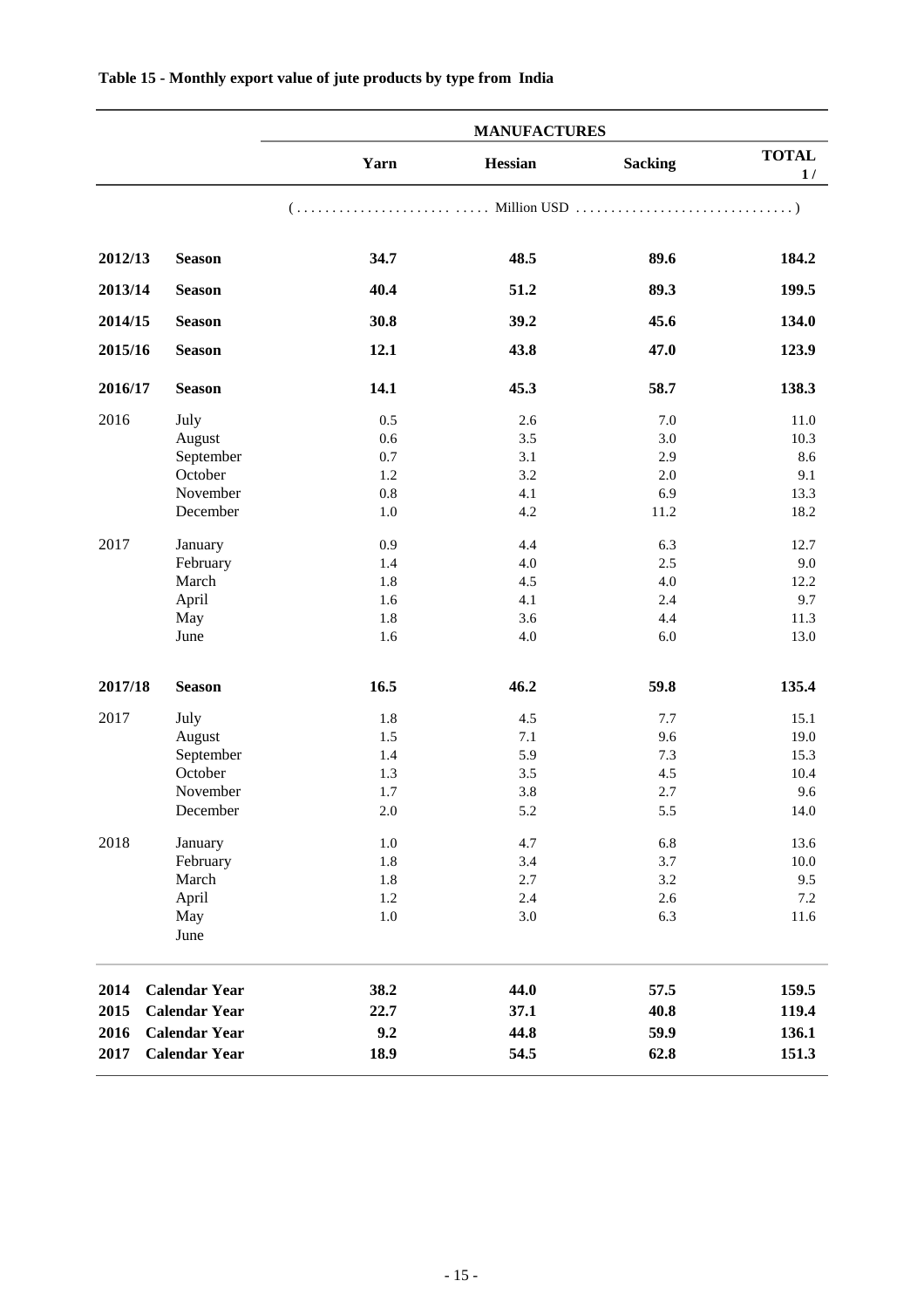#### **Table 16 - World apparent consumption of jute, kenaf and allied fibres 1/**

|                                    | 2014        | 2015    | 2016       | 2017       |
|------------------------------------|-------------|---------|------------|------------|
|                                    |             |         |            |            |
| <b>WORLD</b>                       | 2 7 8 4.5   | 2604.1  | 2 704.3    | 2 840.1    |
| <b>DEVELOPING</b>                  | 2 611.6     | 2 430.4 | 2541.5     | 2677.7     |
| Africa                             | 86.1        | 79.8    | 69.9       | 90.5       |
| Algeria                            | 8.9         | 6.6     | 5.3        | 4.6        |
| Ethiopia                           | 3.8         | 2.3     | 2.0        | 0.7        |
| Ghana                              | 21.3        | 19.2    | 17.8       | 23.6       |
| Kenya                              | $2.0\,$     | 1.3     | 1.7        | 2.1        |
| Morocco                            | 4.5         | 4.3     | 3.6        | 2.9        |
| Tanzania United Rep                | 4.2         | 4.6     | 3.6        | 3.7        |
| Zimbabwe                           | 2.7         | 1.7     | 0.4        | 0.5        |
| <b>Latin America and Caribbean</b> | 51.5        | 49.6    | 48.9       | 45.9       |
| Argentina                          | 0.5         | 0.6     | 0.8        | 0.4        |
| <b>Brazil</b>                      | 23.7        | 21.4    | 19.9       | 16.4       |
| Mexico                             | 2.3         | 2.7     | 4.0        | 6.1        |
| Cuba                               | 8.0         | 9.3     | 10.1       | 11.2       |
| <b>Near East</b>                   | 428.2       | 398.6   | 361.2      | 423.6      |
| Egypt                              | 15.6        | 16.4    | 12.7       | 18.0       |
| Iran Islamic Rep. of               | 53.5        | 42.2    | 45.8       | 43.7       |
| Sudan                              | 46.1        | 56.7    | 46.1       | 45.1       |
| Syrian Arab Republic               | 28.1        | 28.1    | 28.1       | 28.1       |
| Turkey                             | 252.7       | 215.2   | 200.9      | 258.1      |
| <b>Far East</b>                    | 2 045.8     | 1 902.5 | 2 061.4    | 2 1 1 7 .7 |
| Bangladesh                         | 247.8       | 252.4   | 370.1      | 371.2      |
| China (Mainland)                   | 211.2       | 213.3   | 187.3      | 214.3      |
| India                              | 1 4 3 4 . 6 | 1 305.3 | 1 3 9 4 .5 | 1 402.3    |
| Indonesia                          | 38.6        | 37.2    | 33.7       | 31.8       |
| Pakistan                           | 77.0        | 76.0    | 55.0       | 75.0       |
| Myanmar                            | 0.6         | 0.3     | 0.3        | 0.3        |
| Thailand                           | 19.7        | 0.2     | $1.0\,$    | 1.0        |
| Viet Nam                           | 0.4         | 2.4     | 4.4        | 6.6        |
| <b>DEVELOPED</b>                   | 173.0       | 173.6   | 162.8      | 162.4      |
| <b>North America</b>               | 44.24       | 49.83   | 43.57      | 42.44      |
| <b>United States</b>               | 41.32       | 46.58   | 41.51      | 42.04      |
| Canada                             | 2.9         | 3.2     | 2.1        | 0.4        |
| <b>Europe</b>                      | 69.5        | 68.5    | 66.0       | 68.1       |
| <b>EU 28</b>                       | 67.5        | 65.8    | 64.0       | 66.1       |
| Belgium-Lux                        | 12.0        | 8.7     | 9.4        | 5.9        |
| France                             | 3.1         | 3.4     | 4.1        | 4.0        |
| Germany                            | 14.3        | 12.0    | 13.4       | 13.8       |
| Netherlands                        | 9.4         | 12.4    | 11.3       | 12.7       |
| Spain                              | 6.6         | 6.6     | 6.9        | 4.5        |
| <b>United Kingdom</b>              | 9.5         | 9.6     | 8.4        | 12.1       |
| Other Europe                       | 1.9         | 2.7     | 2.0        | 1.9        |
| <b>CIS</b>                         | 32.2        | 30.0    | 28.2       | 29.0       |
| <b>Russian Federation</b>          | 20.5        | 19.4    | 18.7       | 17.5       |
| Other                              | 11.7        | 10.6    | 9.5        | 11.5       |
| Oceania                            | 16.6        | 16.1    | 15.8       | 14.2       |
| Australia                          | 13.4        | 12.6    | 11.7       | 10.9       |
| New Zealand                        | $3.2\,$     | 3.5     | 4.1        | 3.3        |
| <b>Other Developed</b>             | 10.5        | 9.2     | 9.2        | 8.7        |
| Japan                              | $7.5\,$     | 5.9     | 6.4        | 5.8        |
| South Africa                       | $2.0\,$     | $2.2\,$ | 1.2        | 1.3        |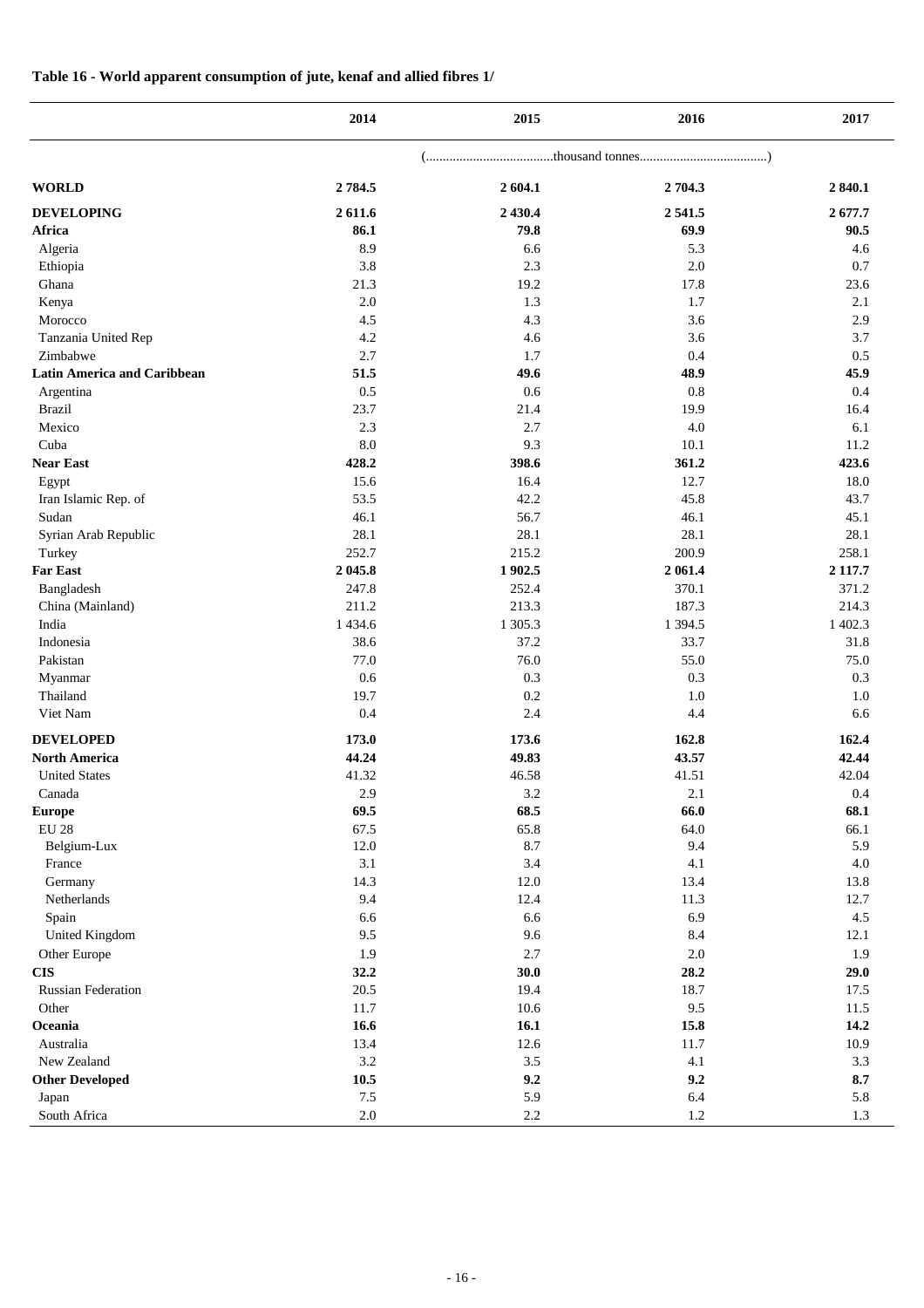|         |                      | <b>Bangladesh</b> | India      | <b>Thailand</b> | <b>Nepal</b> |  |
|---------|----------------------|-------------------|------------|-----------------|--------------|--|
|         |                      | Taka/USD          | Rupees/USD | Baht/USD        | Rupees/USD   |  |
| 2013/14 | <b>Season</b>        | 77.750            | 61.475     | 32.079          | 98.294       |  |
| 2014/15 | <b>Season</b>        | 77.701            | 62.051     | 32.689          | 99.102       |  |
| 2015/16 | <b>Season</b>        | 78.265            |            | 35.518          | 105.573      |  |
| 2016/17 | <b>Season</b>        | 79.127            | 66.456     | 34.915          | 106.327      |  |
| 2016    | July                 | 78.400            | 67.217     | 35.071          | 107.472      |  |
|         | August               | 78.400            | 66.940     | 34.719          | 107.007      |  |
|         | September            | 78.400            | 66.738     | 34.737          | 106.807      |  |
|         | October              | 78.400            | 66.757     | 35.060          | 106.742      |  |
|         | November             | 78.550            | 67.527     | 35.328          | 108.076      |  |
|         | December             | 78.795            | 67.899     | 35.808          | 108.543      |  |
| 2017    | January              | 78.860            | 68.086     | 35.438          | 108.957      |  |
|         | February             | 79.240            | 67.081     | 35.017          | 107.369      |  |
|         | March                | 79.540            | 65.861     | 34.884          | 105.484      |  |
|         | April                | 79.860            | 64.514     | 34.453          | 103.300      |  |
|         | May                  | 80.500            | 64.412     | 34.470          | 103.070      |  |
|         | June                 | 80.577            | 64.436     | 33.999          | 103.102      |  |
| 2017/18 | <b>Season</b>        | 82.132            | 65.090     | 32.447          | 104.126      |  |
| 2017    | July                 | 80.627            | 64.440     | 33.719          | 103.135      |  |
|         | August               | 80.690            | 63.968     | 33.261          | 102.388      |  |
|         | September            | 80.740            | 64.461     | 33.149          | 102.934      |  |
|         | October              | 80.820            | 65.069     | 33.246          | 104.124      |  |
|         | November             | 81.300            | 64.872     | 32.949          | 103.808      |  |
|         | December             | 82.570            | 64.242     | 32.662          | 102.868      |  |
| 2018    | January              | 82.826            | 63.646     | 31.877          | 101.843      |  |
|         | February             | 82.923            | 64.374     | 31.484          | 102.970      |  |
|         | March                | 82.960            | 65.011     | 31.261          | 104.088      |  |
|         | April                | 82.976            | 65.663     | 31.315          | 105.001      |  |
|         | May                  | 83.448            | 67.544     | 31.972          | 107.957      |  |
|         | June                 | 83.700            | 67.793     | 32.470          | 108.393      |  |
| 2015    | <b>Calendar Year</b> | 77.945            | 64.139     | 34.264          | 102.214      |  |
| 2016    | <b>Calendar Year</b> | 78.470            | 67.191     | 35.298          | 107.193      |  |
| 2017    | <b>Calendar Year</b> | 80.444            | 65.120     | 33.937          | 104.212      |  |
| 2018    | <b>Calendar Year</b> | 83.473            | 68.403     | 32.312          | 109.433      |  |

#### **Table 17 - Exchange rates**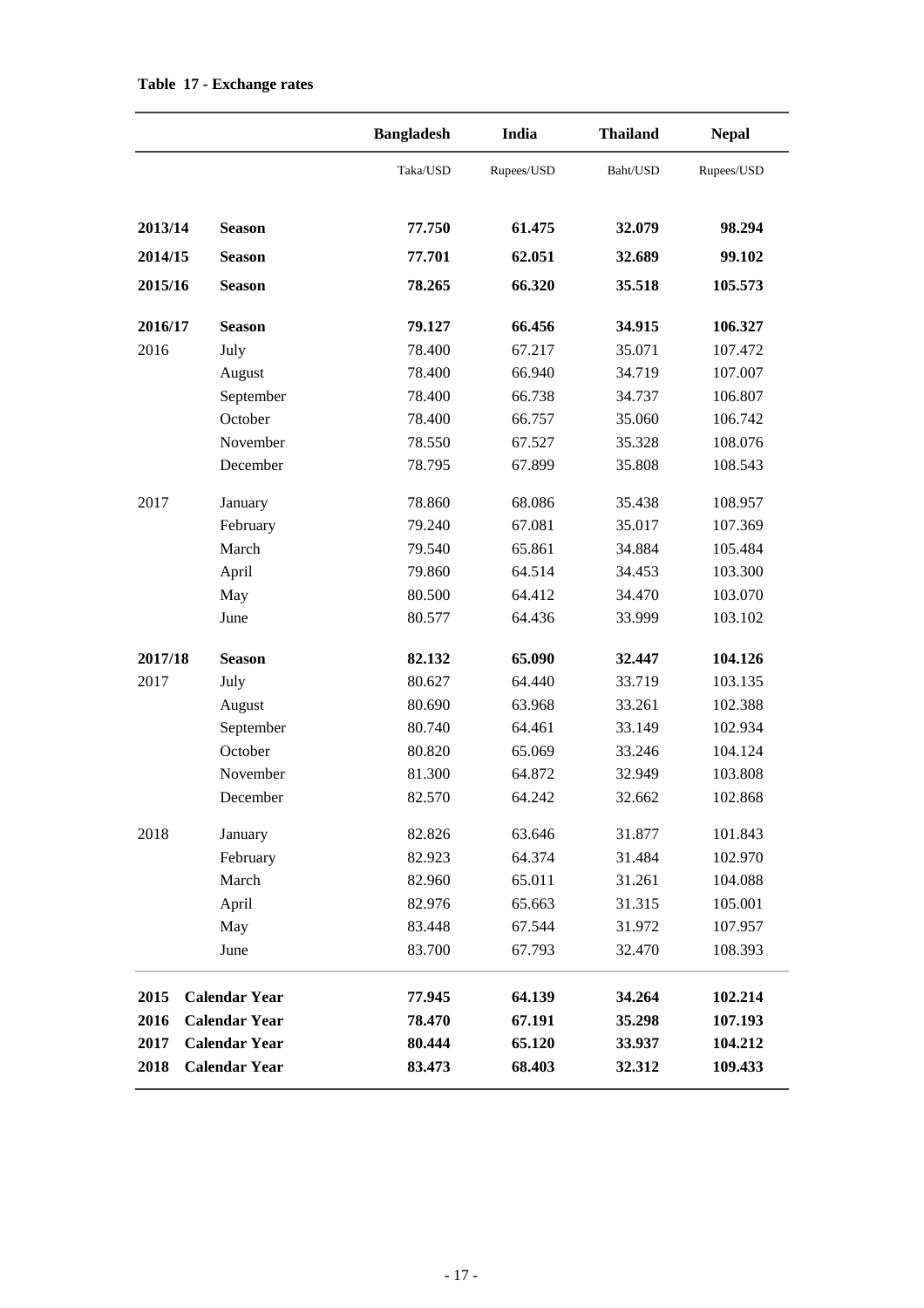|                                   | 2012  | 2013  | 2014  | 2015  | 2016  | 2017  |  |  |  |  |
|-----------------------------------|-------|-------|-------|-------|-------|-------|--|--|--|--|
|                                   |       |       |       |       |       |       |  |  |  |  |
| <b>SISAL:</b>                     |       |       |       |       |       |       |  |  |  |  |
| <b>Africa total (Continent)</b>   | 75.9  | 76.6  | 78.1  | 76.9  | 73.9  | 71.5  |  |  |  |  |
| Angola                            | 0.6   | 0.7   | 0.6   | 0.5   | 0.6   | 0.6   |  |  |  |  |
| Ethiopia                          | 0.7   | 0.7   | 0.7   | 0.7   | 0.7   | 0.7   |  |  |  |  |
| Kenya                             | 27.9  | 26.0  | 26.5  | 25.3  | 25.0  | 22.5  |  |  |  |  |
| Madagascar                        | 8.2   | 8.8   | 8.9   | 7.5   | 8.2   | 6.2   |  |  |  |  |
| Mozambique                        | 0.7   | 0.7   | 0.7   | 0.7   | 0.7   | 0.7   |  |  |  |  |
| South Africa                      | 1.3   | 1.3   | 1.3   | 1.2   | 1.0   | 1.3   |  |  |  |  |
| Tanzania                          | 35.6  | 37.5  | 38.5  | 40.0  | 36.8  | 38.5  |  |  |  |  |
| Others                            | 1.0   | 1.0   | 1.0   | 1.0   | 1.0   | 1.0   |  |  |  |  |
| <b>Latin America</b>              | 83.6  | 87.4  | 109.0 | 106.0 | 96.8  | 81.3  |  |  |  |  |
| <b>Brazil</b>                     | 69.9  | 74.5  | 95.4  | 92.0  | 84.7  | 69.4  |  |  |  |  |
| Others                            | 13.7  | 12.9  | 13.6  | 14.0  | 12.1  | 11.9  |  |  |  |  |
| <b>Other countries</b>            | 63.7  | 60.0  | 64.0  | 64.0  | 64.0  | 64.0  |  |  |  |  |
| China                             | 62.7  | 59.0  | 63.0  | 63.0  | 63.0  | 63.0  |  |  |  |  |
| <b>TOTAL SISAL</b>                | 223.2 | 224.0 | 251.0 | 246.9 | 234.7 | 216.8 |  |  |  |  |
| Henequen:                         |       |       |       |       |       |       |  |  |  |  |
| Cuba                              | 1.4   | 1.4   | 1.4   | 1.4   | 1.4   | 1.4   |  |  |  |  |
| Mexico                            | 11.1  | 3.9   | 6.1   | 11.7  | 12.4  | 12.4  |  |  |  |  |
| Other countries 1/                | 3.5   | 3.5   | 3.5   | 3.5   | 3.5   | 3.5   |  |  |  |  |
| <b>Total Henequen</b>             | 16.0  | 8.8   | 11.0  | 16.6  | 17.3  | 17.3  |  |  |  |  |
| <b>Total Sisal &amp; Henequen</b> | 239.2 | 232.8 | 262.0 | 263.6 | 251.9 | 234.0 |  |  |  |  |
| <b>Other Hard Fibres</b>          |       |       |       |       |       |       |  |  |  |  |
| Fique (Colombia)                  | 19.7  | 18.4  | 15.8  | 19.6  | 15.3  | 16.0  |  |  |  |  |
| <b>Total Above Fibres</b>         | 258.9 | 251.2 | 277.8 | 283.2 | 267.2 | 250.0 |  |  |  |  |

#### **Table 18 - Production of sisal, henequen and other similar hard fibres**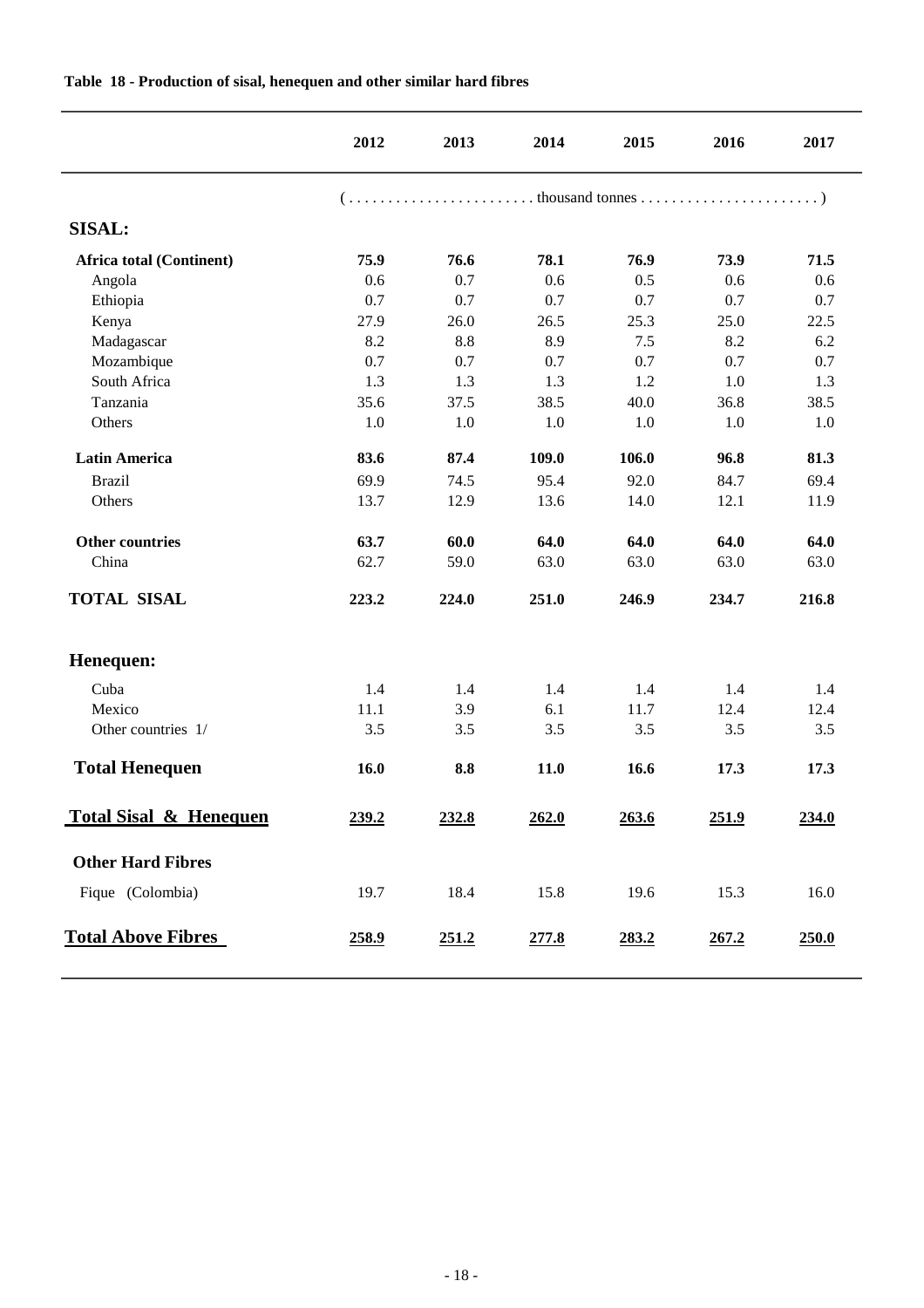|                                 | 2012         | 2013         | 2014         | 2015         | 2016         | 2017        |
|---------------------------------|--------------|--------------|--------------|--------------|--------------|-------------|
|                                 |              |              |              |              |              |             |
| <b>Brazil</b>                   |              |              |              |              |              |             |
| fibre                           | 36.1         | 30.9         | 40.6         | 34.3         | 34.3         | 23.2        |
| cordage                         | 29.9         | 23.0         | 22.3         | 24.8         | 19.2         | 19.9        |
| oth. manuf.(Yarn-Carpets)       | 7.0          | 6.2          | 6.7          | 7.2          | 8.6          | 6.7         |
| <b>Total</b>                    | 73.1         | 60.1         | 69.6         | 66.2         | 62.1         | 49.8        |
| Kenya                           |              |              |              |              |              |             |
| fibre                           | 24.1         | 24.0         | 23.0         | 21.2         | 21.5         | 20.3        |
| cordage                         | 0.6          | 0.6          | 0.5          | 0.4          | 0.3          | 0.3         |
| <b>Total</b>                    | 24.6         | 24.5         | 23.5         | 21.6         | 21.8         | 20.6        |
| Madagascar                      |              |              |              |              |              |             |
| fibre                           | 7.1          | 7.2          | 6.4          | 6.4          | 6.3          | 5.8         |
| cordage                         | 1.0          | $1.0\,$      | 0.6          | 0.6          | 0.6          | 0.5         |
| <b>Total</b>                    | 8.1          | 8.2          | 6.9          | 7.1          | 6.9          | 6.3         |
| <b>Mexico</b>                   |              |              |              |              |              |             |
| fibre                           | 0.0          | 0.0          | 0.0          | 0.0          | 0.0          | 0.0         |
| cordage                         | 1.9          | 1.9          | 1.9          | 2.1          | 1.8          | $1.0\,$     |
| <b>Total</b>                    | 1.9          | 1.9          | 1.9          | 2.1          | 1.8          | 1.0         |
| Mozambique                      |              |              |              |              |              |             |
| fibre                           | 0.1          | 0.1          | 0.1          | 0.1          | 0.1          | 0.1         |
| cordage                         | 0.0          | 1.1          | 1.2          | 0.0          | 0.0          | 0.0         |
| <b>Total</b>                    | 0.1          | 1.2          | 1.3          | 0.1          | 0.1          | 0.1         |
| <b>Tanzania</b>                 |              |              |              |              |              |             |
| fibre                           | 15.5         | 16.9         | 18.2         | 20.8         | 14.6         | 25.5        |
| cordage                         | 5.3          | 5.5          | 5.2          | 5.3          | 4.1          | 4.2         |
| <b>Total</b>                    | 20.8         | 22.4         | 23.5         | 26.0         | 18.6         | 29.7        |
| China                           |              |              |              |              |              |             |
| fibre                           | 0.2          | 0.1          | 0.2          | 0.2          | 0.2          | 0.2         |
| cordage                         | 6.8          | 5.8          | 4.8          | 4.4          | 5.1          | 6.1         |
| <b>Total</b>                    | 7.0          | 6.0          | 4.9          | 4.6          | 5.3          | 6.2         |
| <b>Europe</b>                   |              |              |              |              |              |             |
| fibre                           | n.a.         | n.a.         | n.a.         | n.a.         | n.a.         | n.a.        |
| manufactures                    | 11.0         | 12.1         | 9.2          | 10.1         | 11.3         | 10.4        |
| <b>Total</b>                    | n.a.         | n.a.         | n.a.         | n.a.         | n.a.         | n.a.        |
|                                 |              |              |              |              |              |             |
| <b>Other countries</b><br>fibre |              |              |              |              |              |             |
| cordage                         | n.a.<br>12.2 | n.a.<br>12.9 | n.a.<br>11.3 | n.a.<br>10.8 | n.a.<br>10.0 | n.a.<br>9.7 |
| <b>Total</b>                    | n.a.         | n.a.         | n.a.         | n.a.         | n.a.         | n.a.        |
| <b>WORLD</b>                    |              |              |              |              |              |             |
| Fibre (from major exporters)    | 83.1         | 79.2         | 88.6         | 82.9         | 76.9         | 75.1        |
| <b>Manufactures</b>             | 75.8         | 70.2         | 63.6         | 65.6         | 60.9         | 58.7        |
| <b>Total</b>                    | 158.9        | 149.4        | 152.2        | 148.5        | 137.8        | 133.8       |
|                                 |              |              |              |              |              |             |

#### **Table 19 - Sisal and henequen fibres and manufactures: Exports from producing countries**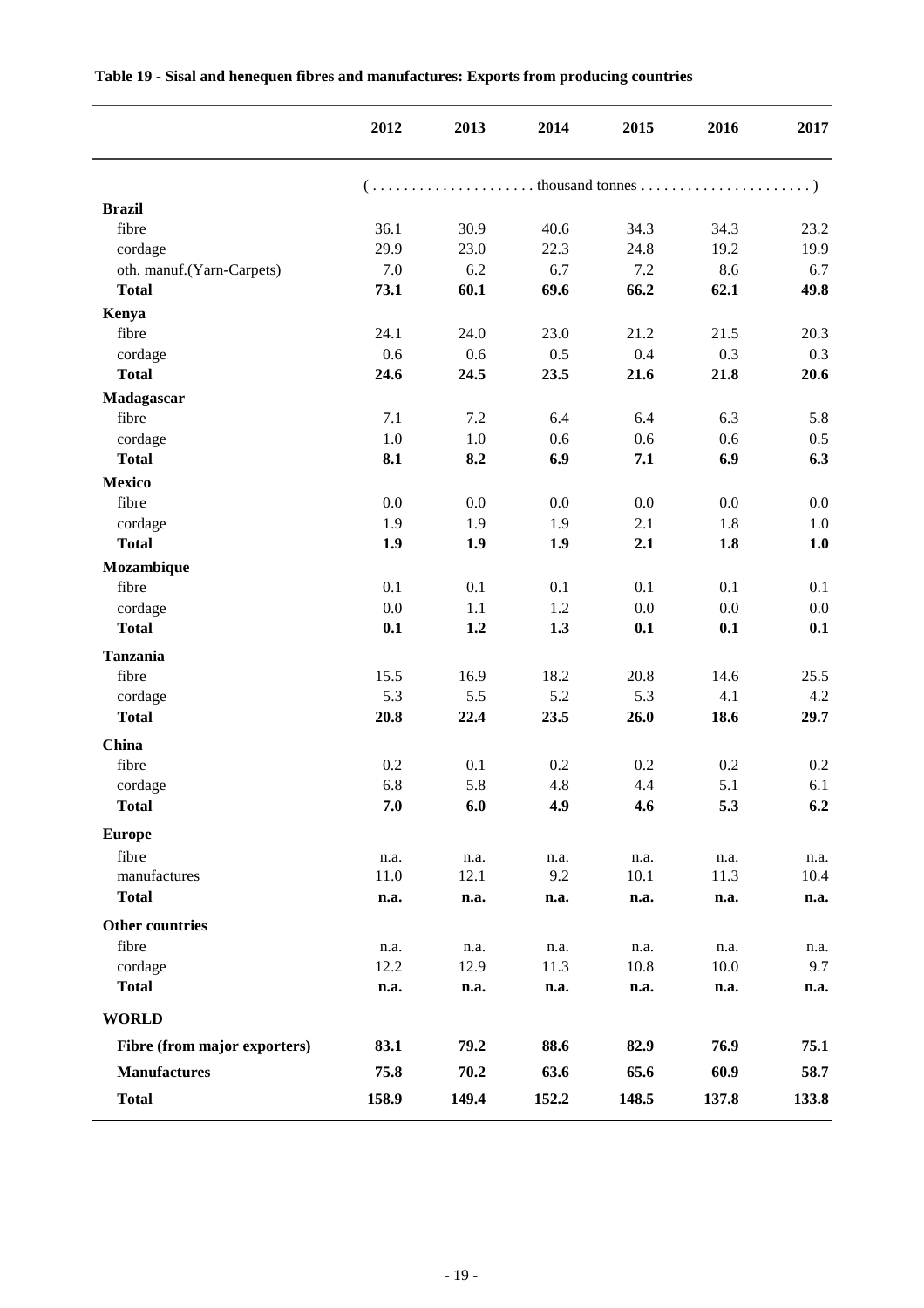|  |  |  |  |  | Table 20 - Sisal: Prices of representative grades, 2012-2018 |  |  |  |
|--|--|--|--|--|--------------------------------------------------------------|--|--|--|
|--|--|--|--|--|--------------------------------------------------------------|--|--|--|

|                       | <b>East African</b> |           |                            | <b>Brazil</b>         |                                |
|-----------------------|---------------------|-----------|----------------------------|-----------------------|--------------------------------|
|                       | 3L                  | <b>UG</b> | <b>Forecasted Price UG</b> | <b>Bahia Type 3DB</b> | <b>Forecasted Price Type 3</b> |
|                       |                     |           |                            |                       |                                |
| 2014                  | 1698                | 1598      | 1500 - 1700                | 1 3 9 4               | 1250 - 1350                    |
| 2015                  | 2 1 3 3             | 2010      | 1500 - 1700                | 1577                  | 1250 - 1350                    |
| 2016                  | 2 2 9 0             | 2 1 3 2   | 1900 - 2150                | 1 2 8 3               | 1400 - 1500                    |
| <b>YEAR 2017 avg.</b> | 2042                | 1804      |                            | 1444                  |                                |
| January               | 2075                | 1850      | 1900 - 2150                | 1200                  | 1400 - 1500                    |
| February              | 2 0 2 5             | 1 800     | 1900 - 2150                | 1300                  | 1400 - 1500                    |
| March                 | 2 0 2 5             | 1 800     | 1900 - 2150                | 1300                  | 1400 - 1500                    |
| April                 | 2 0 2 5             | 1 800     | 1900 - 2150                | 1325                  | 1400 - 1500                    |
| May                   | 2 0 2 5             | 1 800     | 1900 - 2150                | 1400                  | 1400 - 1500                    |
| June                  | 2 0 2 5             | 1 800     | 1900 - 2150                | 1450                  | 1400 - 1500                    |
| July                  | 2 0 5 0             | 1 800     | 1900 - 2150                | 1525                  | 1400 - 1500                    |
| August                | 2 0 5 0             | 1 800     | 1900 - 2150                | 1600                  | 1400 - 1500                    |
| September             | 2 0 5 0             | 1 800     | 1900 - 2150                | 1600                  | 1400 - 1500                    |
| October               | 2 0 5 0             | 1 800     | 1900 - 2150                | 1550                  | 1400 - 1500                    |
| November              | 2 0 5 0             | 1 800     | 1900 - 2150                | 1550                  | 1400 - 1500                    |
| December              | 2 0 5 0             | 1 800     | 1650 - 1850                | 1525                  | 1450 - 1550                    |
| <b>YEAR 2018 avg.</b> | 1988                | 1725      |                            | 1383                  |                                |
| January               | 2 0 2 5             | 1775      | 1650 - 1850                | 1525                  | 1450 - 1550                    |
| February              | 2 000               | 1750      | 1650 - 1850                | 1525                  | 1450 - 1550                    |
| March                 | 1975                | 1725      | 1650 - 1850                | 1500                  | 1450 - 1550                    |
| April                 | 1975                | 1700      | 1650 - 1850                | 1475                  | 1450 - 1550                    |
| May                   | 1975                | 1725      | 1650 - 1850                | 1425                  | 1450 - 1550                    |
| June                  | 1975                | 1700      | 1650 - 1850                | 1375                  | 1450 - 1550                    |
| July                  | 1975                | 1700      | 1650 - 1850                | 1350                  | 1450 - 1550                    |
| August                | 1975                | 1700      | 1650 - 1850                | 1300                  | 1450 - 1550                    |
| September             | 1975                | 1700      | 1650 - 1850                | 1300                  | 1450 - 1550                    |
| October               | 2 000               | 1725      | 1650 - 1850                | 1300                  | 1450 - 1550                    |
| November              | 2 000               | 1750      | 1650 - 1850                | 1275                  | 1450 - 1550                    |
| December              | 2 000               | 1750      | 1650 - 1850                | 1250                  | 1450 - 1550                    |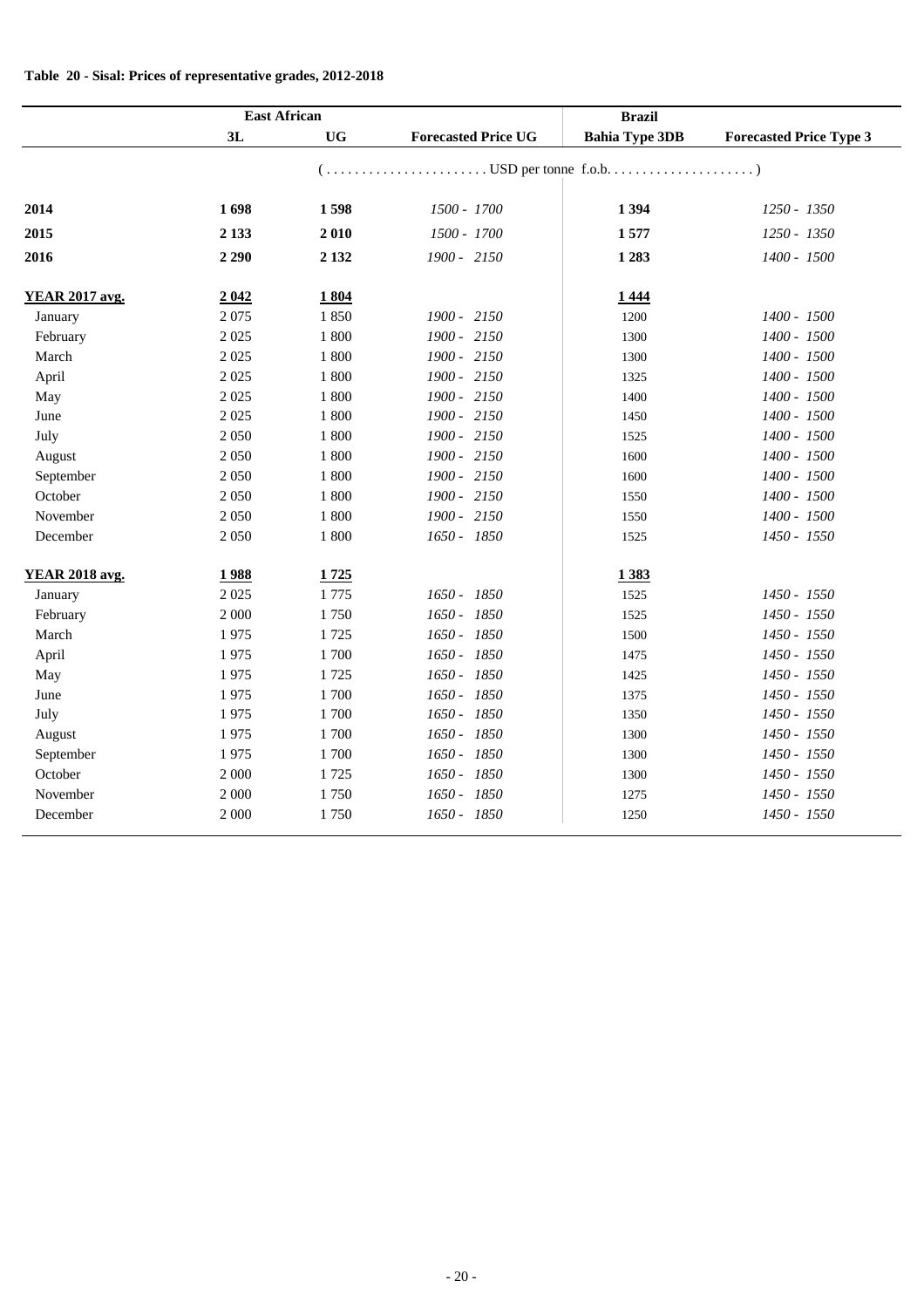|                        | 2012 | 2013 | 2014 | 2015 | 2016 | 2017 |
|------------------------|------|------|------|------|------|------|
|                        |      |      |      |      |      |      |
| <b>WORLD</b>           | 82.1 | 77.1 | 85.2 | 79.3 | 72.4 | 70.3 |
| <b>DEVELOPED</b>       | 23.1 | 21.1 | 23.5 | 18.2 | 17.2 | 15.3 |
| <b>North America</b>   | 0.2  | 0.1  | 0.1  | 0.2  | 0.1  | 0.1  |
| <b>Europe</b>          | 22.2 | 19.9 | 22.2 | 17.0 | 16.3 | 14.3 |
| <b>CIS</b>             | 0.0  | 0.2  | 0.2  | 0.1  | 0.2  | 0.2  |
| Oceania                | 0.0  | 0.1  | 0.1  | 0.1  | 0.0  | 0.0  |
| <b>Other Developed</b> | 0.7  | 0.8  | 0.8  | 0.9  | 0.7  | 0.7  |
| <b>DEVELOPING</b>      | 59.1 | 56.1 | 61.7 | 61.1 | 55.1 | 54.9 |
| Africa                 | 11.3 | 8.9  | 8.5  | 9.0  | 8.4  | 8.0  |
| <b>Latin America</b>   | 4.1  | 4.2  | 2.8  | 3.4  | 1.6  | 1.8  |
| <b>Near East</b>       | 5.6  | 4.5  | 4.6  | 5.5  | 7.0  | 5.5  |
| <b>Far East</b>        | 38.0 | 38.5 | 45.8 | 43.2 | 38.2 | 39.7 |

#### **Table 21 - Sisal : Imports of raw fibre**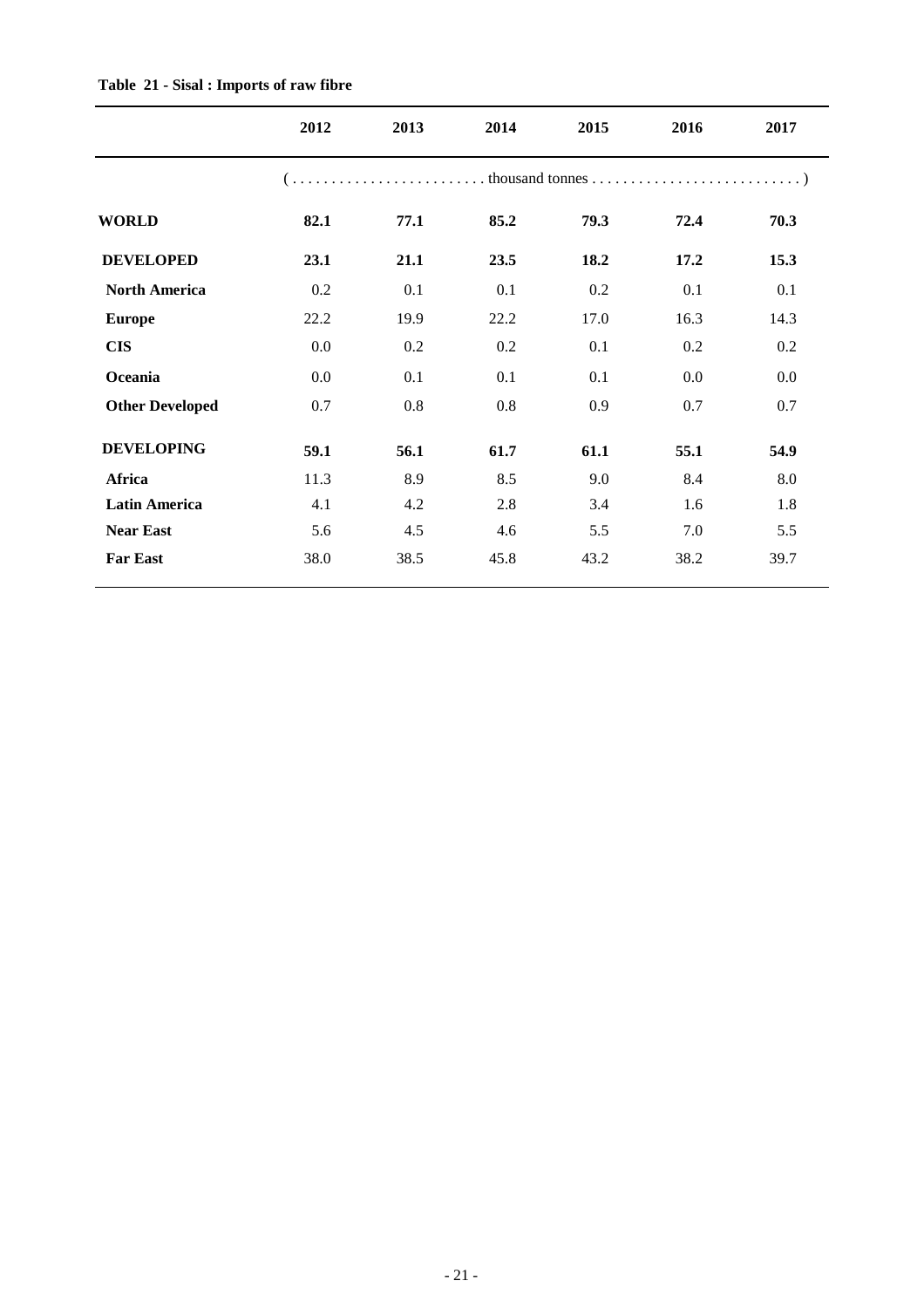|                                    | 2012       | 2013       | 2014       | 2015       | 2016       | 2017       |
|------------------------------------|------------|------------|------------|------------|------------|------------|
|                                    |            |            |            |            |            |            |
| <b>WORLD</b>                       | 72.5       | 69.7       | 62.1       | 64.4       | 58.8       | 56.4       |
| <b>DEVELOPED</b>                   | 51.9       | 49.9       | 44.5       | 46.6       | 40.4       | 40.4       |
| <b>North America</b>               | 35.0       | 29.8       | 28.4       | 31.8       | 25.0       | 25.0       |
| Canada                             | 2.6        | 2.6        | 1.5        | 1.9        | 2.4        | 2.8        |
| U.S.A.                             | 32.3       | 27.2       | 26.9       | 30.0       | 22.6       | 21.8       |
| <b>Europe</b>                      | 14.6       | 18.0       | 14.1       | 13.0       | 13.6       | 13.7       |
| EU(28)                             | 14.1       | 17.7       | 13.9       | 12.7       | 13.5       | 13.5       |
| Austria                            | 0.2        | 0.1        | 0.2        | 0.2        | 0.2        | 0.2        |
| Belgium-Lux                        | 2.0        | 3.9        | 1.6        | 1.1        | 1.1        | 1.3        |
| Denmark                            | 0.5        | 0.5        | 0.3        | 0.5        | 0.5        | 0.3        |
| Finland                            | 0.3        | 0.1        | 0.2        | 0.2        | 0.2        | 0.1        |
| France                             | 3.1        | 4.4        | 3.6        | 2.9        | 3.5        | 4.4        |
| Germany                            | 3.0        | 3.0        | 2.6        | 2.0        | 2.6        | 2.0        |
| Greece                             | 0.2        | 0.3        | 0.2        | 0.2        | 0.3        | 0.3        |
| Ireland                            | 0.0        | 0.1        | 0.1        | 0.1        | 0.1        | 0.2        |
| Italy                              | 1.1        | 0.7        | 0.7        | 0.6        | 0.7        | 0.6        |
| Netherlands                        | 0.9        | 1.5        | 1.7        | 1.3        | 1.8        | 1.7        |
| Portugal                           | 0.6        | 0.4        | 0.2        | 1.4        | 0.2        | 0.4        |
| Spain                              | 0.5        | 0.6        | 0.5        | 0.6        | 0.5        | 0.4        |
| Sweden                             | 0.2        | 0.2        | 0.2        | 0.1        | 0.2        | 0.1        |
| U.K.                               | 0.8        | 0.5        | 0.6        | 0.3        | 0.4        | 0.4        |
| Other EU                           | 0.8        | 1.3        | 1.3        | 1.1        | 1.3        | 1.2        |
| <b>Other Europe</b>                | 0.4        | 0.3        | 0.2        | 0.3        | 0.1        | 0.2        |
| <b>CIS</b>                         | 0.1        | 0.2        | 0.1        | 0.2        | 0.1        | 0.1        |
| Oceania                            | 0.6        | 0.5        | 0.7        | 0.4        | 0.4        | 0.5        |
| Australia                          | 0.5        | 0.4        | 0.6        | 0.4        | 0.3        | 0.3        |
| New Zealand                        | 0.2        | 0.1        | 0.1        | 0.1        | 0.1        | 0.1        |
| <b>Other Developed</b>             | 1.6        | 1.4        | 1.2        | 1.1        | 1.3        | 1.3        |
| Japan                              | 1.0        | 0.9        | 0.8        | 0.8        | 0.9        | 0.9        |
| South Africa                       | 0.5        | 0.4        | 0.3        | 0.3        | 0.4        | 0.4        |
| <b>DEVELOPING</b>                  | 20.7       | 19.8       | 17.7       | 17.8       | 18.4       | 16.0       |
| Africa                             | 3.0        | 3.0        | 3.2        | 2.6        | 2.2        | 2.5        |
| <b>Latin America and Caribbean</b> | 2.0        | 2.7        | 2.8        | 2.1        | 2.0        | 1.9        |
| Argentina                          | 0.2        | 0.1        | 0.1        | 0.1        | 0.1        | 0.2        |
| <b>Bahamas</b>                     | 1.5        | 2.3        | 1.9        | 1.5        | 1.4        | 1.4        |
| El Salvador                        | 0.1        | 0.1        | 0.2        | 0.1        | 0.0        | 0.0        |
| <b>Near East</b>                   | 3.7        | 2.9        | 3.0        | 3.3        | 4.1        | 3.3        |
|                                    |            |            |            |            |            |            |
| Egypt                              | 0.6        | 0.3        | 0.8        | 1.0        | 1.1        | 1.0        |
| Jordan<br>Saudi Arabia             | 0.0<br>3.0 | 0.2        | 0.1<br>1.5 | 0.1<br>1.8 | 0.2        | 0.1        |
|                                    |            | 2.2        |            |            | 2.2        | 1.6        |
| <b>Far East</b>                    | 6.0        | 6.2        | 6.2        | 7.0        | 7.3        | 5.5        |
| China                              | 0.3        | 0.4        | 0.2        | 0.4        | 0.2        | 0.2        |
| Indonesia                          | 1.2        | 1.1        | 1.0        | 1.0        | 1.0        | 0.7        |
| Thailand                           | 0.9        | 0.7        | 0.7        | 0.6        | 0.6        | 0.5        |
| VietNam<br>Other                   | 1.5<br>6.0 | 1.4<br>5.0 | 1.6<br>2.5 | 1.8<br>2.8 | 1.8<br>2.8 | 1.8<br>2.8 |
|                                    |            |            |            |            |            |            |

#### **Table 22 - Sisal : Imports of manufactures**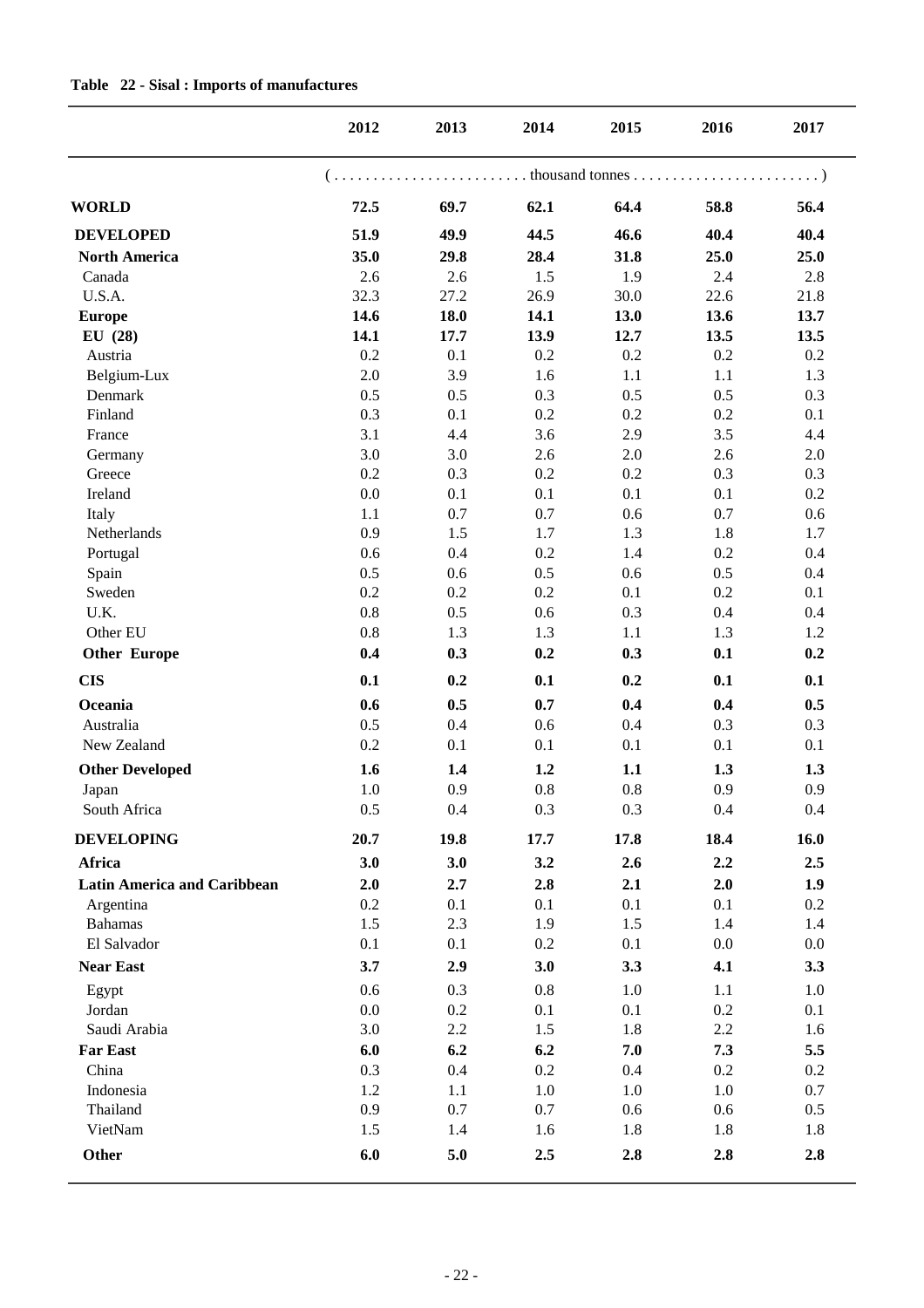|                              | 2012 | 2013 | 2014 | 2015 | 2016 | 2017 |
|------------------------------|------|------|------|------|------|------|
|                              |      |      |      |      |      |      |
| Ecuador                      | 11.1 | 9.2  | 8.3  | 8.6  | 11.7 | 9.9  |
| Philippines                  | 64.8 | 56.0 | 66.0 | 67.3 | 72.8 | 71.9 |
| Other countries              | 2.2  | 2.3  | 2.3  | 2.3  | 2.3  | 2.3  |
| <b>Total Above Countries</b> | 78.1 | 67.5 | 76.6 | 78.2 | 86.9 | 84.2 |

**2012 2013 2014 2015 2016 2017 Ecuador** Fibre 11.1 9.2 8.3 8.6 11.7 9.9  $\text{Cordage}$  0.0 0.0 0.0 0.0 0.0 0.0 0.0 **Total 11.1 9.2 8.3 8.6 11.7 9.9 Philippines** Fibre 4.5 3.3 9.8 12.0 13.7 18.2 Cordage 5.0 4.2 5.1 4.5 2.9 3.1 Pulp 21.5 17.6 20.9 22.2 21.6 18.9 Other 2.4 2.0 2.5 0.3 0.7 0.2 **Total 33.3 27.2 38.3 38.9 39.0 40.4 TOTAL EXPORTS 44.4 36.3 46.6 47.5 50.8 50.3 Total Exports in Fibre equivalent**  Fibre 15.5 12.5 18.0 20.6 25.4 28.1 Cordage 5.2 4.5 5.4 4.7 3.1 3.3 Pulp 43.0 35.2 41.8 44.4 43.3 37.7 Other 2.6 2.2 2.8 0.3 0.8 0.2 **TOTAL 66.4 54.4 68.1 70.0 72.6 69.4** Of which: Philippines 55.4 45.2 59.8 61.4 60.9 59.5 Ecuador 11.1 9.2 8.3 8.6 11.7 9.9 ( . . . . . . . . . . . . . . . . . . . . . . . . . thousand tonnes . . . . . . . . . . . . . . . . . . . . . . . )

**Table 24 - Abaca: Exports of fibre and manufactures from producing countries**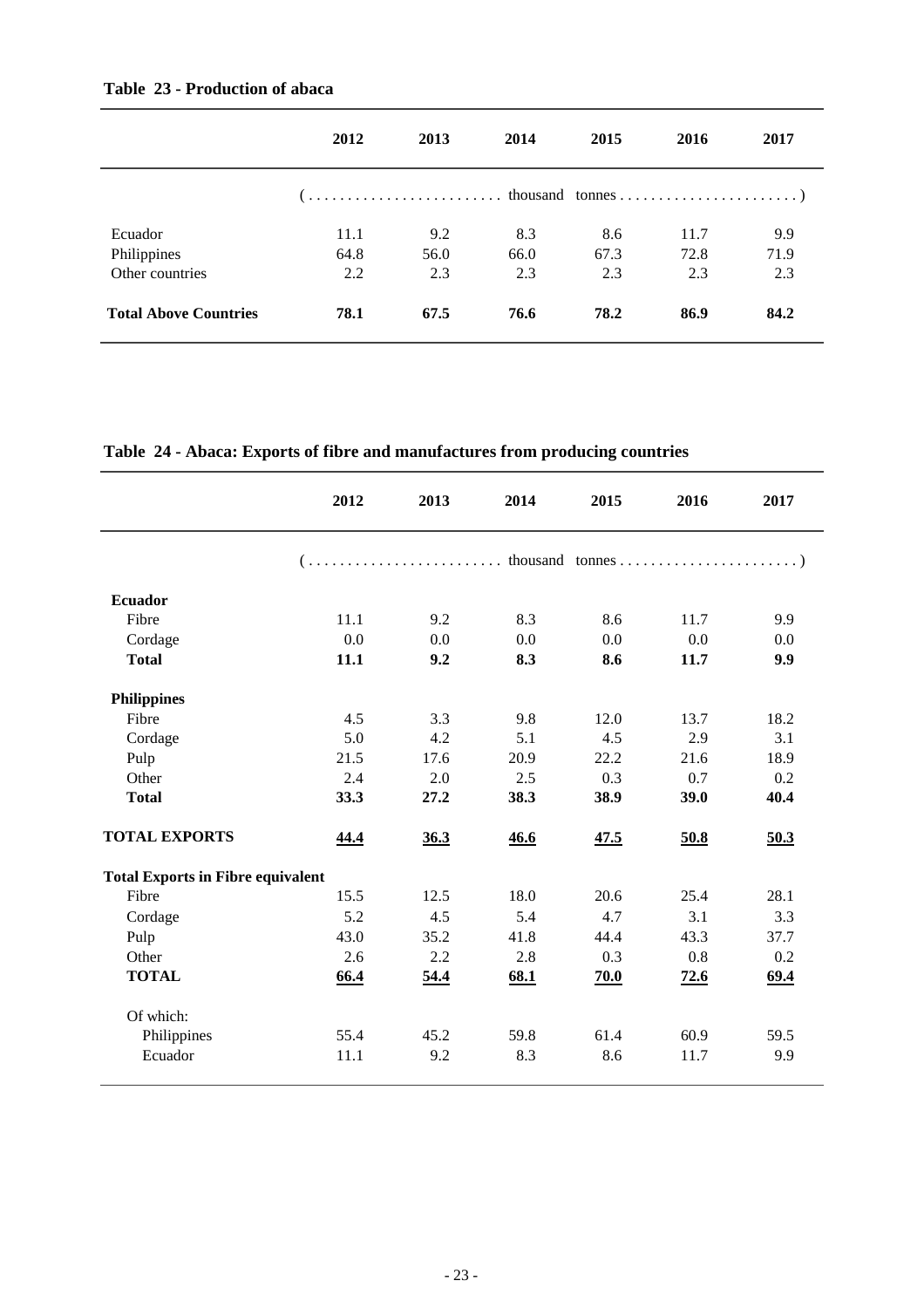#### **PHILIPPINES**

#### **Hand-cleaned non-Davao**

|                | S <sub>2</sub> | G                                          | JK    | <b>Indicator Price 2/</b> |                       |  |
|----------------|----------------|--------------------------------------------|-------|---------------------------|-----------------------|--|
|                |                | f.o.b. Manila port<br>USD per 125 Kg. bale |       | f.o.b.<br>USD / bale      | c.i.f.<br>USD / tonne |  |
| Annual average |                |                                            |       |                           |                       |  |
| 2012           | 220.0          | 197.0                                      | 174.3 | 197.1                     | 1776.7                |  |
| 2013           | 222.7          | 200.3                                      | 177.0 | 200.0                     | 1 800.0               |  |
| 2014           | 235.8          | 214.8                                      | 190.7 | 213.8                     | 1910.0                |  |
| 2015           | 257.5          | 234.3                                      | 218.7 | 236.8                     | 2 0 9 4.7             |  |
| 2016           | 287.1          | 262.2                                      | 248.3 | 265.9                     | 2 3 2 6 .9            |  |
| 2017 average   | 304.0          | 278.0                                      | 265.3 | 282.4                     | 2459.3                |  |
| January        | 301.0          | 275.0                                      | 263.0 | 279.7                     | 2 4 3 7 . 3           |  |
| February       | 301.0          | 275.0                                      | 263.0 | 279.7                     | 2 4 3 7 . 3           |  |
| March          | 301.0          | 275.0                                      | 263.0 | 279.7                     | 2 4 3 7 . 3           |  |
| April          | 304.0          | 278.0                                      | 266.0 | 282.7                     | 2 4 6 1 . 3           |  |
| May            | 304.0          | 278.0                                      | 266.0 | 282.7                     | 2 4 6 1 . 3           |  |
| June           | 305.0          | 279.0                                      | 266.0 | 283.3                     | 2 4 6 6.7             |  |
| July           | 305.0          | 279.0                                      | 266.0 | 283.3                     | 2 4 6 6.7             |  |
| August         | 305.0          | 279.0                                      | 266.0 | 283.3                     | 2 4 6 6.7             |  |
| September      | 305.0          | 279.0                                      | 266.0 | 283.3                     | 2 4 6 6.7             |  |
| October        | 305.0          | 279.0                                      | 266.0 | 283.3                     | 2 4 6 6.7             |  |
| November       | 305.0          | 279.0                                      | 266.0 | 283.3                     | 2 4 6 6.7             |  |
| December       | 307.0          | 281.0                                      | 266.0 | 284.7                     | 2477.3                |  |
| 2018 average   | 309.7          | 282.8                                      | 266.3 | 286.3                     | 2490.0                |  |
| January        | 307.0          | 281.0                                      | 266.0 | 284.7                     | 2477.3                |  |
| February       | 307.0          | 281.0                                      | 267.0 | 285.0                     | 2 480.0               |  |
| March          | 309.0          | 282.0                                      | 267.0 | 286.0                     | 2 4 8 8 .0            |  |
| April          | 309.0          | 282.0                                      | 267.0 | 286.0                     | 2 4 8 8 .0            |  |
| May            | 309.0          | 282.0                                      | 267.0 | 286.0                     | 2 4 8 8 .0            |  |
| June           | 309.0          | 282.0                                      | 267.0 | 286.0                     | 2 4 8 8 .0            |  |
| July           | 309.0          | 282.0                                      | 267.0 | 286.0                     | 2 4 8 8 .0            |  |
| August         | 309.0          | 282.0                                      | 267.0 | 286.0                     | 2 4 8 8 .0            |  |
| September      | 312.0          | 285.0                                      | 267.0 | 288.0                     | 2 504.0               |  |
| October        | 312.0          | 285.0                                      | 267.0 | 288.0                     | 2 504.0               |  |
| November       | 312.0          | 285.0                                      | 263.0 | 286.7                     | 2 4 9 3.3             |  |
| December       | 312.0          | 285.0                                      | 263.0 | 286.7                     | 2493.3                |  |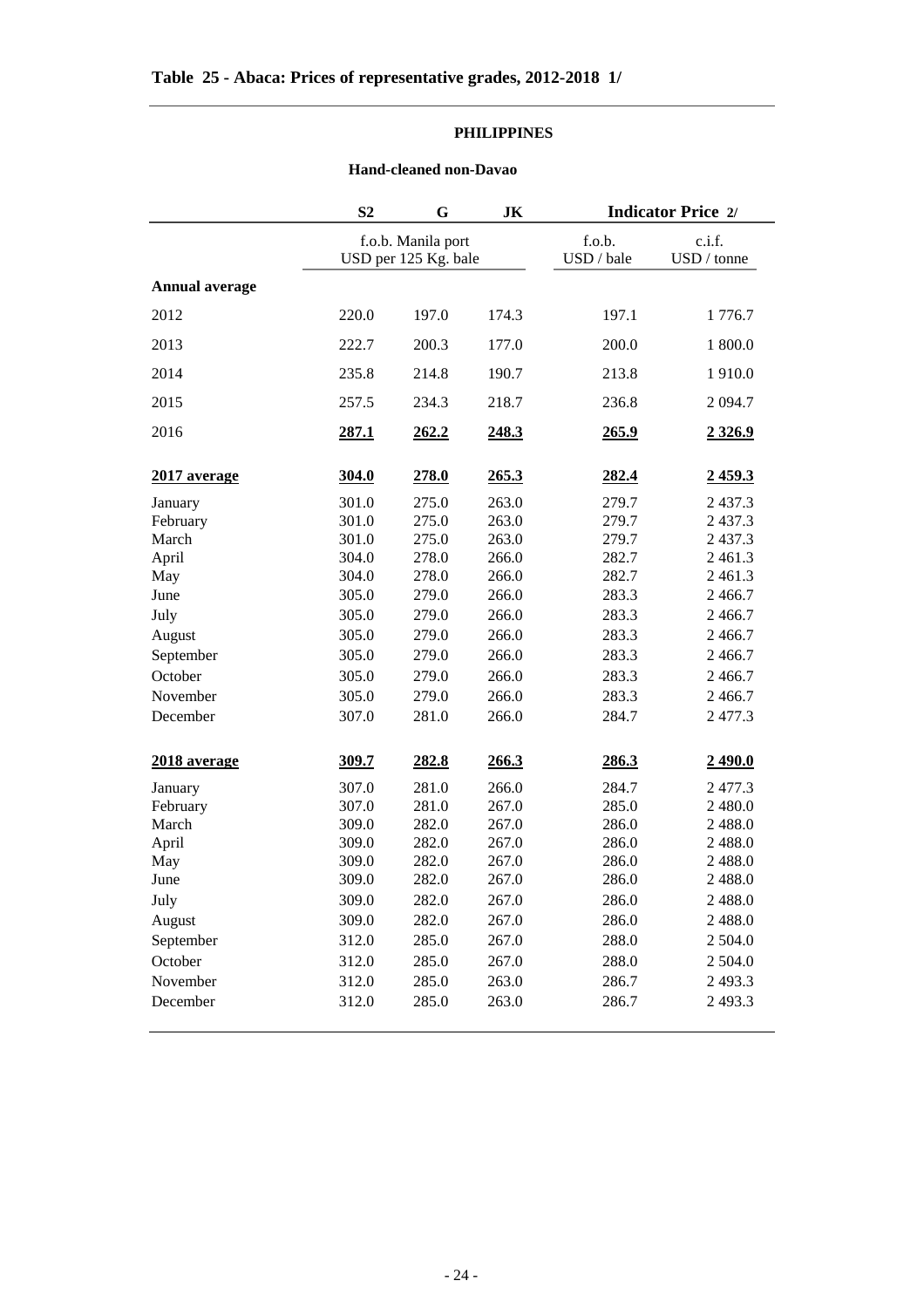|                        | 2012 | 2013 | 2014 | 2015 | 2016    | 2017 |
|------------------------|------|------|------|------|---------|------|
|                        |      |      |      |      |         |      |
| <b>FIBRE</b>           |      |      |      |      |         |      |
| <b>WORLD</b>           | 16.7 | 15.3 | 20.9 | 23.2 | 28.5    | 30.6 |
| <b>DEVELOPED</b>       | 15.7 | 14.3 | 18.8 | 21.7 | 23.9    | 24.7 |
| <b>Europe</b>          | 11.6 | 9.0  | 12.2 | 13.8 | 16.7    | 17.7 |
| EU(28)                 | 11.6 | 9.0  | 12.2 | 13.8 | 16.7    | 17.7 |
| <b>Other Developed</b> | 4.1  | 5.3  | 6.6  | 8.0  | 7.3     | 7.0  |
| Japan                  | 4.0  | 5.0  | 6.2  | 7.7  | 7.2     | 7.0  |
| Others                 | 0.1  | 0.3  | 0.4  | 0.3  | 0.1     | 0.1  |
| <b>DEVELOPING</b>      | 1.0  | 0.9  | 2.1  | 1.5  | 4.6     | 5.9  |
| <b>MANUFACTURES 1/</b> |      |      |      |      |         |      |
| <b>WORLD</b>           | 29.8 | 24.2 | 28.3 | 29.0 | 26.4    | 23.8 |
| <b>DEVELOPED</b>       | 22.7 | 20.0 | 23.7 | 24.9 | 22.8    | 20.2 |
| <b>North America</b>   | 4.5  | 3.5  | 5.1  | 4.5  | 4.4     | 4.7  |
| Canada                 | 0.2  | 0.2  | 0.2  | 0.2  | 0.1     | 0.1  |
| U.S.A.                 | 4.3  | 3.4  | 4.9  | 4.2  | 4.3     | 4.6  |
| <b>Europe</b>          | 13.9 | 12.6 | 14.5 | 17.0 | 15.8    | 12.8 |
| EU $(28)$              | 13.9 | 12.6 | 14.5 | 17.0 | 15.8    | 12.8 |
| Other developed        | 4.2  | 3.9  | 4.1  | 3.5  | 2.6     | 2.8  |
| Japan                  | 3.6  | 3.3  | 3.5  | 2.9  | $2.6\,$ | 2.7  |
| <b>DEVELOPING</b>      | 7.1  | 4.2  | 4.6  | 4.1  | 3.6     | 3.5  |
| <b>Far East</b>        | 4.9  | 3.4  | 3.9  | 3.7  | 3.1     | 3.2  |

### **Table 26 - Abaca : Imports of fibre and manufactures**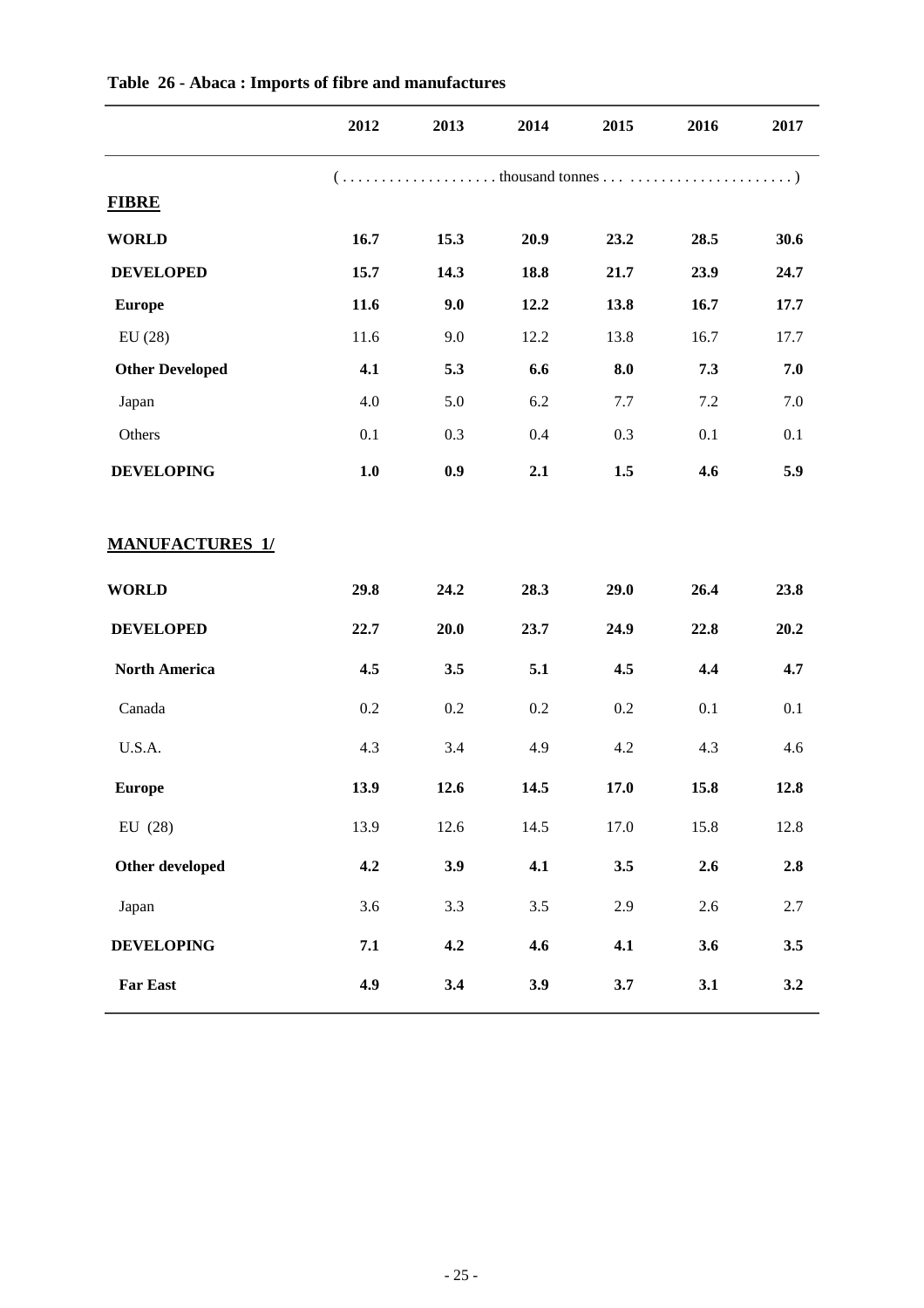|                              | 2012  | 2013  | 2014    | 2015     | 2016  | 2017         |
|------------------------------|-------|-------|---------|----------|-------|--------------|
|                              |       |       |         |          |       |              |
| India (Brown Fibre) *        | 431.5 | 455.8 | 458.8   | 460.6    | 466.8 | 473.3        |
| Sri Lanka *                  | 131.2 | 123.7 | 150.4   | 112.5    | 115.7 | 115.7        |
| Thailand                     | 61.7  | 64.8  | 68.1    | 80.5     | 65.3  | 64.9         |
| VietNam                      | 115.1 | 105.9 | 143.3   | 135.6    | 118.5 | 101.2        |
| Other countries              | 93.0  | 66.4  | 82.4    | 85.9     | 72.3  | 69.9         |
| <b>Total Above Countries</b> | 832.5 | 816.5 | 903.0   | 875.1    | 838.6 | 825.0        |
| <b>White Fibre - India</b>   | 100.0 | 80.4  | 81.0    | 81.4     | 82.5  | 83.7         |
| <b>Curled Fibre - India</b>  | 63.8  | 63.8  | 64.7    | 65.0     | 65.9  | 66.8         |
| <b>TOTAL</b>                 | 996.3 | 960.7 | 1 048.7 | 1 0 21.6 | 986.9 | <u>975.4</u> |

#### **Table 27 - Production of coir fibre**

*\* India and Sri Lanka production data does not include coir pith*

#### **Table 28 - Production of coir yarn**

|                              | 2012  | 2013  | 2014  | 2015  | 2016  | 2017  |
|------------------------------|-------|-------|-------|-------|-------|-------|
|                              |       |       |       |       |       |       |
| India                        | 318.9 | 321.7 | 323.9 | 325.2 | 329.6 | 334.2 |
| Sri Lanka 1/                 | 9.6   | 9.1   | 12.3  | 10.5  | 10.4  | 11.5  |
| Thailand                     | 2.0   | 2.0   | 2.0   | 2.0   | 2.0   | 2.0   |
| <b>Total Above Countries</b> | 330.5 | 332.8 | 338.2 | 337.7 | 342.0 | 347.7 |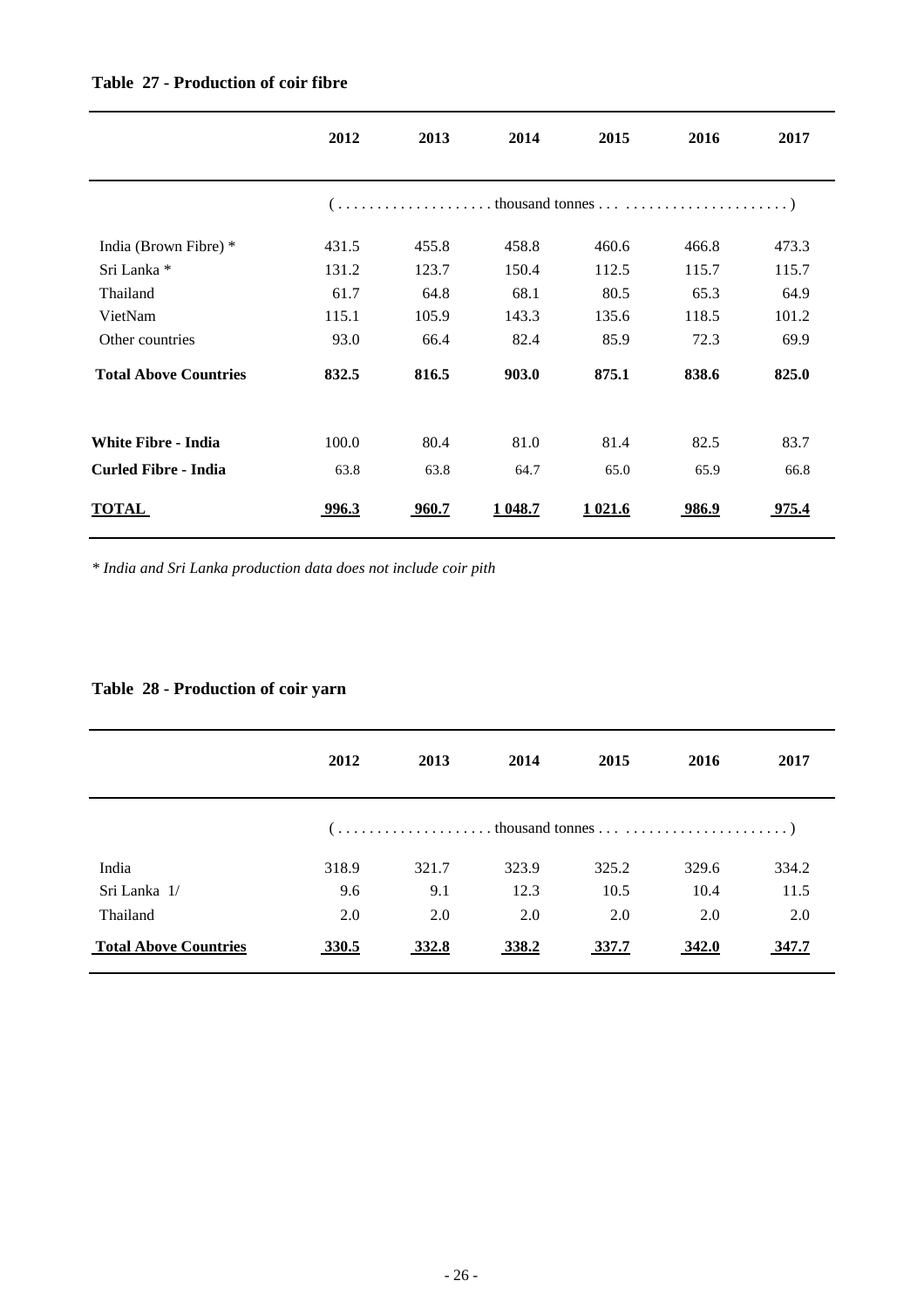|                                  | 2012  | 2013  | 2014   | 2015   | 2016   | 2017   |
|----------------------------------|-------|-------|--------|--------|--------|--------|
|                                  |       |       |        |        |        |        |
| <b>DEVELOPED</b>                 | 9.3   | 10.3  | 12.4   | 16.0   | 19.1   | 20.4   |
| EU(28)                           | 8.3   | 9.3   | 11.1   | 15.0   | 18.1   | 18.6   |
| <b>DEVELOPING</b>                | 704.4 | 736.0 | 899.2  | 936.1  | 1181.2 | 1227.8 |
| <b>Far East</b>                  | 704.3 | 735.9 | 899.1  | 936.0  | 1181.1 | 1226.7 |
| Sri Lanka                        | 111.2 | 104.8 | 127.5  | 92.3   | 94.9   | 94.8   |
| bristle fibre<br>of which:       | 8.2   | 10.3  | 16.4   | 11.6   | 15.5   | 24.1   |
| twisted fibre                    | 45.1  | 41.4  | 74.7   | 62.6   | 60.7   | 53.9   |
| mattress fibre                   | 57.9  | 53.1  | 36.3   | 18.1   | 18.6   | 16.8   |
| China                            | 0.8   | 0.7   | 0.6    | 0.5    | 0.4    | 0.5    |
| India*                           | 366.0 | 407.5 | 505.6  | 591.6  | 869.3  | 930.0  |
| Indonesia                        | 46.2  | 25.8  | 35.3   | 39.4   | 32.6   | 31.2   |
| Malaysia                         | 14.0  | 18.6  | 12.0   | 10.1   | 12.7   | 11.8   |
| Philippines                      | 6.1   | 24.3  | 29.5   | 9.9    | 7.3    | 10.4   |
| Thailand                         | 51.4  | 54.0  | 56.8   | 67.1   | 54.4   | 54.1   |
| Vietnam                          | 107.8 | 99.5  | 130.3  | 123.3  | 107.7  | 92.0   |
| Others                           | 0.7   | 0.8   | 1.6    | 1.9    | 1.8    | 1.9    |
| Africa                           | 0.0   | 0.0   | 0.0    | 0.0    | 0.0    | 0.0    |
| <b>Near East</b>                 | 0.1   | 0.1   | 0.1    | 0.1    | 0.1    | 0.1    |
| <b>Latin America</b>             | 0.0   | 0.0   | 0.0    | 0.0    | 0.0    | 1.0    |
| <b>Total Above Countries</b>     | 713.7 | 746.3 | 911.6  | 952.1  | 1200.3 | 1248.1 |
| Sri Lanka coir pith              | 133.5 | 143.9 | 157.2  | 169.5  | 186.8  | 202.7  |
| <b>Total Including Coir Pith</b> | 847.2 | 890.2 | 1068.8 | 1121.7 | 1387.1 | 1450.8 |

*\* Includes Coir Pith*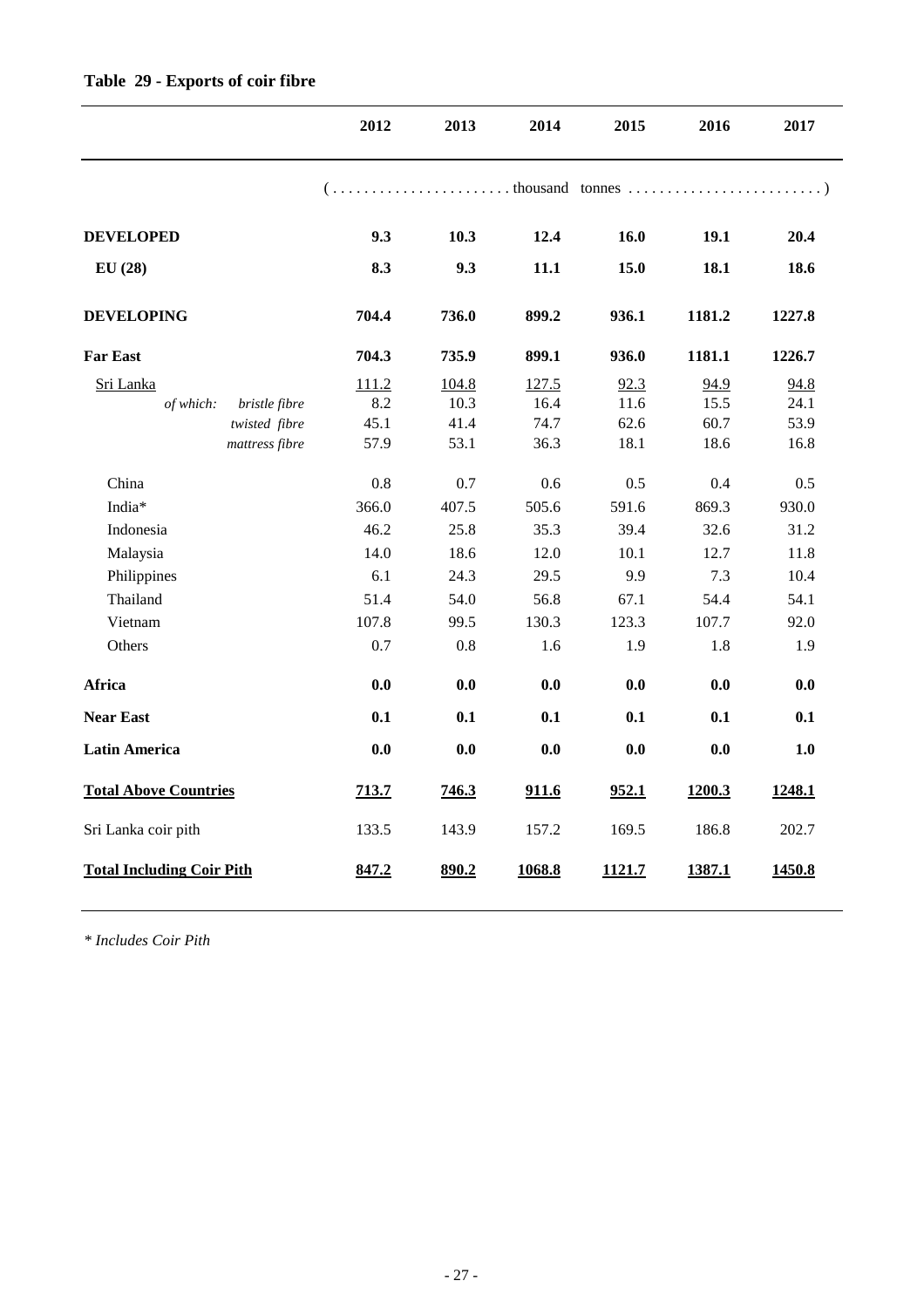|                              | 2012 | 2013 | 2014 | 2015 | 2016 | 2017        |
|------------------------------|------|------|------|------|------|-------------|
|                              |      |      |      |      |      |             |
| <b>DEVELOPED</b>             | 0.5  | 0.5  | 0.5  | 0.2  | 0.2  | 0.2         |
| EU(28)                       | 0.5  | 0.5  | 0.5  | 0.2  | 0.2  | 0.2         |
| <b>DEVELOPING</b>            | 13.8 | 13.2 | 14.7 | 12.7 | 13.2 | 13.7        |
| India                        | 4.5  | 4.4  | 4.2  | 4.0  | 4.6  | 3.4         |
| Sri Lanka 1/                 | 8.2  | 7.7  | 10.4 | 8.6  | 8.5  | 10.2        |
| Others                       | 1.1  | 1.1  | 0.1  | 0.1  | 0.1  | 0.1         |
| <b>Total Above Countries</b> | 14.3 | 13.7 | 15.2 | 12.9 | 13.5 | <u>13.9</u> |

**Table 30 - Exports of coir yarn from producing countries** 

**Table 31 - Exports of coir mats, mattings and rugs from principal exporting countries 1/**

|                              | 2012                                                                                                                                                  | 2013 | 2014 | 2015 | 2016 | 2017        |
|------------------------------|-------------------------------------------------------------------------------------------------------------------------------------------------------|------|------|------|------|-------------|
|                              | $( \ldots, \ldots, \ldots, \ldots, \ldots, \ldots, \ldots, \text{theousand}$ tonnes $\ldots, \ldots, \ldots, \ldots, \ldots, \ldots, \ldots, \ldots)$ |      |      |      |      |             |
| <b>DEVELOPED</b>             | 3.0                                                                                                                                                   | 3.1  | 3.6  | 3.6  | 3.2  | 3.4         |
| EU(28)                       | 3.0                                                                                                                                                   | 3.1  | 3.6  | 3.6  | 3.2  | 3.4         |
| Austria                      | 0.0                                                                                                                                                   | 0.1  | 0.1  | 0.1  | 0.1  | 0.2         |
| Belgium/Lux                  | 0.0                                                                                                                                                   | 0.0  | 0.7  | 0.7  | 0.6  | 0.5         |
| Denmark                      | 0.1                                                                                                                                                   | 0.0  | 0.1  | 0.1  | 0.0  | 0.0         |
| France                       | 0.0                                                                                                                                                   | 0.0  | 0.1  | 0.1  | 0.1  | 0.1         |
| Germany                      | 0.3                                                                                                                                                   | 0.4  | 0.2  | 0.2  | 0.3  | 0.3         |
| Italy                        | 0.3                                                                                                                                                   | 0.1  | 0.1  | 0.1  | 0.5  | 0.5         |
| Netherlands                  | 1.6                                                                                                                                                   | 1.6  | 1.6  | 1.6  | 0.9  | 1.1         |
| Portugal                     | 0.0                                                                                                                                                   | 0.0  | 0.0  | 0.0  | 0.0  | 0.0         |
| Spain                        | 0.1                                                                                                                                                   | 0.3  | 0.2  | 0.2  | 0.1  | 0.3         |
| Sweden                       | 0.1                                                                                                                                                   | 0.1  | 0.1  | 0.1  | 0.1  | 0.2         |
| <b>United Kingdom</b>        | 0.2                                                                                                                                                   | 0.2  | 0.2  | 0.2  | 0.3  | 0.2         |
| Other EU                     | 0.2                                                                                                                                                   | 0.1  | 0.1  | 0.1  | 0.1  | 0.1         |
| <b>DEVELOPING</b>            | 38.4                                                                                                                                                  | 37.7 | 42.9 | 35.4 | 36.5 | 35.9        |
| India 2/                     | 31.1                                                                                                                                                  | 30.3 | 34.8 | 27.9 | 29.5 | 28.2        |
| Sri Lanka 2/                 | 1.1                                                                                                                                                   | 1.4  | 1.5  | 0.7  | 0.5  | 0.3         |
| China                        | 0.6                                                                                                                                                   | 0.5  | 0.5  | 0.5  | 0.5  | 0.5         |
| Other                        | 5.6                                                                                                                                                   | 5.6  | 6.0  | 6.3  | 6.0  | 7.0         |
| <b>Total Above Countries</b> | 41.4                                                                                                                                                  | 40.8 | 46.5 | 39.0 | 39.7 | <u>39.3</u> |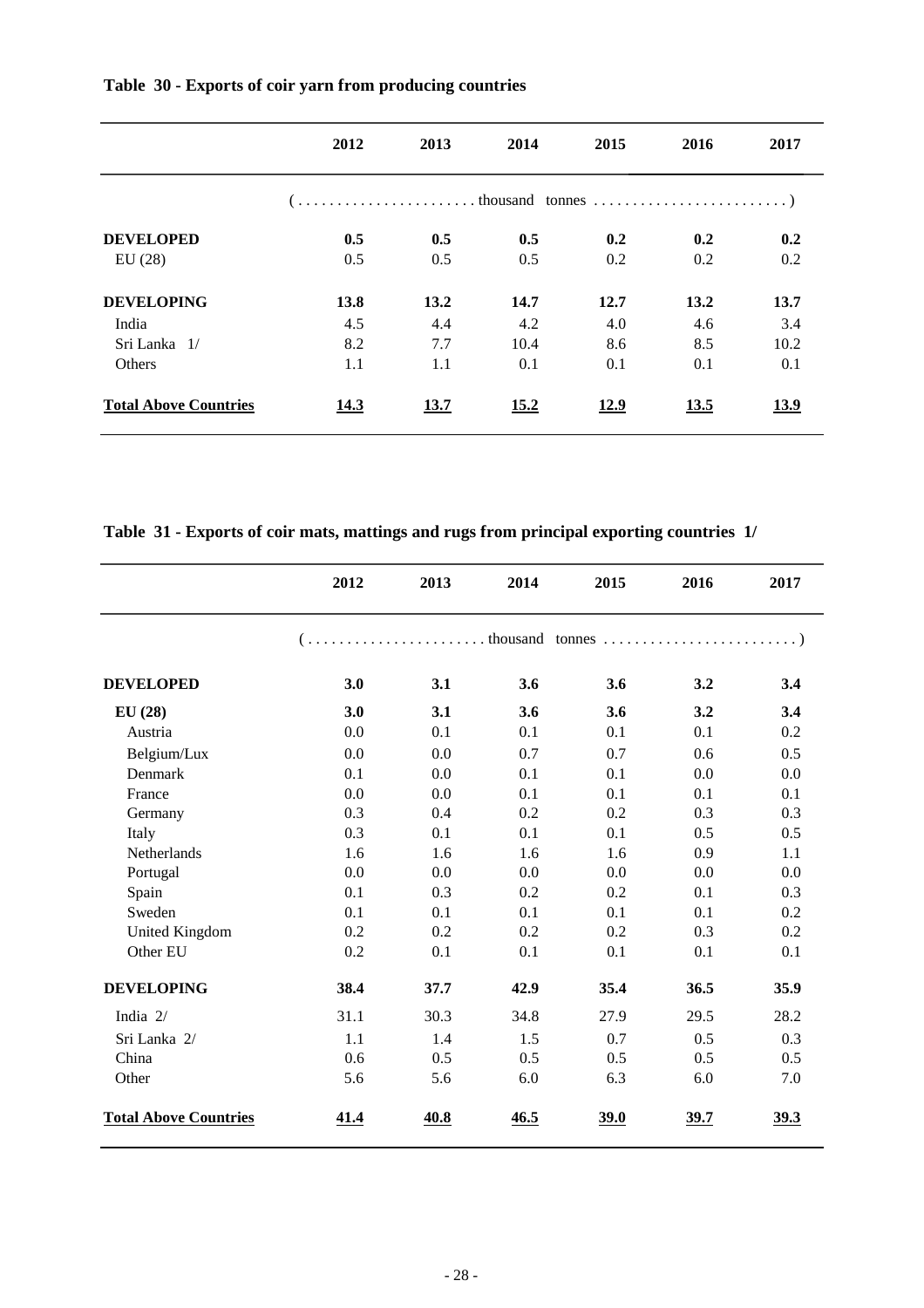|                       |                       | <b>SRI LANKA</b><br><b>Export Prices FOB Colombo</b> |                  |                   |                        |  |  |  |  |  |
|-----------------------|-----------------------|------------------------------------------------------|------------------|-------------------|------------------------|--|--|--|--|--|
|                       | <b>Mattress Fibre</b> | <b>Bristle Fibre</b>                                 | <b>Coir Yarn</b> | <b>Coir Twine</b> | <b>Coir Fibre Pith</b> |  |  |  |  |  |
|                       |                       |                                                      |                  |                   |                        |  |  |  |  |  |
| <b>Annual average</b> |                       |                                                      |                  |                   |                        |  |  |  |  |  |
| 2012                  | 360                   | 625                                                  | 937              | 1 1 5 6           | 306                    |  |  |  |  |  |
| 2013                  | 311                   | 484                                                  | 763              | 958               | 315                    |  |  |  |  |  |
| 2014                  | 383                   | 401                                                  | 782              | 707               | 318                    |  |  |  |  |  |
| 2015                  | 418                   | 493                                                  | 789              | 1 1 2 5           | 316                    |  |  |  |  |  |
| 2016                  | 357                   | 370                                                  | 865              | 1 0 8 7           | 346                    |  |  |  |  |  |
| 2017 average          | 355                   | 340                                                  | 663              | 983               | 349                    |  |  |  |  |  |
| January               | 335                   | 250                                                  | 718              | 730               | 336                    |  |  |  |  |  |
| February              | 320                   | 296                                                  | 800              | 1 0 7 2           | 337                    |  |  |  |  |  |
| March                 | 339                   | 283                                                  | 676              | 753               | 333                    |  |  |  |  |  |
| April                 | 301                   | 319                                                  | 591              | 1 0 0 4           | 342                    |  |  |  |  |  |
| May                   | 341                   | 299                                                  | 566              | 997               | 376                    |  |  |  |  |  |
| June                  | 345                   | 304                                                  | 541              | 985               | 372                    |  |  |  |  |  |
| July                  | 321                   | 290                                                  | 687              | 994               | 357                    |  |  |  |  |  |
| August                | 336                   | 330                                                  | 620              | 1 0 5 9           | 343                    |  |  |  |  |  |
| September             | 389                   | 323                                                  | 846              | 872               | 349                    |  |  |  |  |  |
| October               | 413                   | 517                                                  | 594              | 1 1 0 3           | 347                    |  |  |  |  |  |
| November              | 421                   | 414                                                  | 673              | 981               | 352                    |  |  |  |  |  |
| December              | 399                   | 458                                                  | 644              | 1 2 4 2           | 342                    |  |  |  |  |  |
| 2018 average          | <u>326</u>            | 1772                                                 | 897              | 1 080             | <u>395</u>             |  |  |  |  |  |
| January               | 337                   | 1748                                                 | 664              | 1145              | 343                    |  |  |  |  |  |
| February              | 316                   | 1626                                                 | 892              | 1072              | 585                    |  |  |  |  |  |
| March                 | 319                   | 1723                                                 | 828              | 961               | 352                    |  |  |  |  |  |
| April                 | 314                   | 1834                                                 | 1085             | 1081              | 370                    |  |  |  |  |  |
| May                   | 341                   | 1686                                                 | 1245             | 1255              | 351                    |  |  |  |  |  |
| June                  | 354                   | 2290                                                 | 855              | 984               | 379                    |  |  |  |  |  |
| July                  | 319                   | 1588                                                 | 880              | 1128              | 388                    |  |  |  |  |  |
| August                | 309                   | 1677                                                 | 725              | 1016              | 388                    |  |  |  |  |  |
| September             |                       |                                                      |                  |                   |                        |  |  |  |  |  |
| October               |                       |                                                      |                  |                   |                        |  |  |  |  |  |
| November              |                       |                                                      |                  |                   |                        |  |  |  |  |  |
| December              |                       |                                                      |                  |                   |                        |  |  |  |  |  |

### **Table 32 - Sri Lanka: Prices of coir fibres and yarn**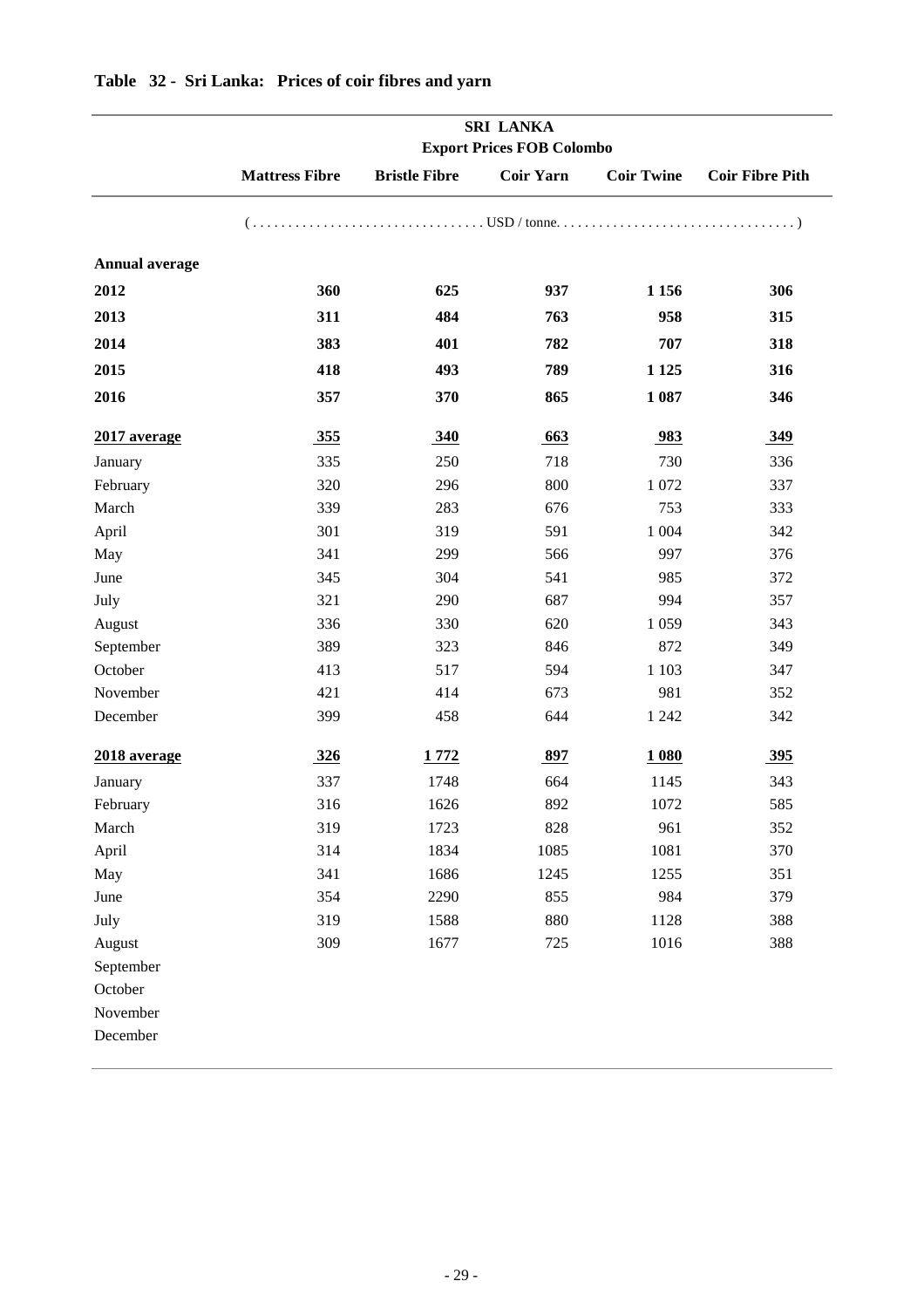|                              | 2012       | 2013       | 2014       | 2015       | 2016        | 2017        |
|------------------------------|------------|------------|------------|------------|-------------|-------------|
|                              |            |            |            |            |             |             |
| <b>DEVELOPED</b>             | 187.1      | 150.9      | 183.1      | 239.2      | 281.6       | 284.4       |
| <b>North America</b>         | 76.7       | 39.9       | 55.2       | 92.2       | 96.3        | 100.2       |
| <b>USA</b>                   | 66.3       | 29.1       | 45.2       | 82.3       | 86.0        | 88.4        |
| Canada                       | 10.3       | 10.8       | 10.1       | 9.8        | 10.3        | 11.8        |
| <b>Europe</b>                | 93.9       | 92.9       | 109.0      | 123.5      | 156.2       | 156.9       |
| EU(28)                       | 92.1       | 91.1       | 107.9      | 122.5      | 154.6       | 154.8       |
| Other Europe                 | 1.8        | 1.8        | 1.1        | 1.0        | 1.6         | 2.1         |
| <b>Russian Federation</b>    | 4.2        | 5.7        | 5.9        | 7.2        | 8.3         | 7.8         |
| Oceania<br>Australia         | 5.9<br>4.2 | 5.7<br>3.8 | 6.1<br>4.4 | 8.1<br>6.2 | 11.5<br>9.2 | 10.1<br>7.8 |
| New Zealand                  | 1.7        | 1.9        | 1.7        | 1.9        | 2.3         | 2.3         |
| <b>Other Developed</b>       | 6.5        | 6.7        | 6.8        | 8.3        | 9.3         | 9.4         |
| Japan                        | 2.0        | 2.3        | 2.9        | 3.4        | 3.0         | 2.9         |
| South Africa                 | 4.5        | 4.4        | 3.9        | 4.9        | 6.3         | 6.5         |
| <b>DEVELOPING</b>            | 574.3      | 624.4      | 665.1      | 673.1      | 722.8       | 744.0       |
| China                        | 505.2      | 515.0      | 571.4      | 574.1      | 614.8       | 662.9       |
| Taiwan                       | 4.8        | 4.9        | 5.3        | 4.9        | 3.5         | 3.5         |
| Korea, Republic of           | 51.6       | 90.8       | 76.5       | 81.6       | 90.8        | 60.5        |
| Pakistan                     | 4.1        | 3.0        | 1.3        | 0.8        | 0.5         | 0.6         |
| Saudi Arabia                 | 5.0        | 4.0        | 3.7        | 3.6        | 4.6         | 3.0         |
| Malaysia                     | 2.4        | 1.6        | 1.6        | 2.8        | 3.4         | 8.0         |
| Others                       | 1.1        | 5.2        | 5.3        | 5.2        | 5.2         | 5.5         |
| <b>Total Above Countries</b> | 761.4      | 775.3      | 848.2      | 912.3      | 1004.4      | 1028.4      |

#### **Table 33 - Imports of coir fibre**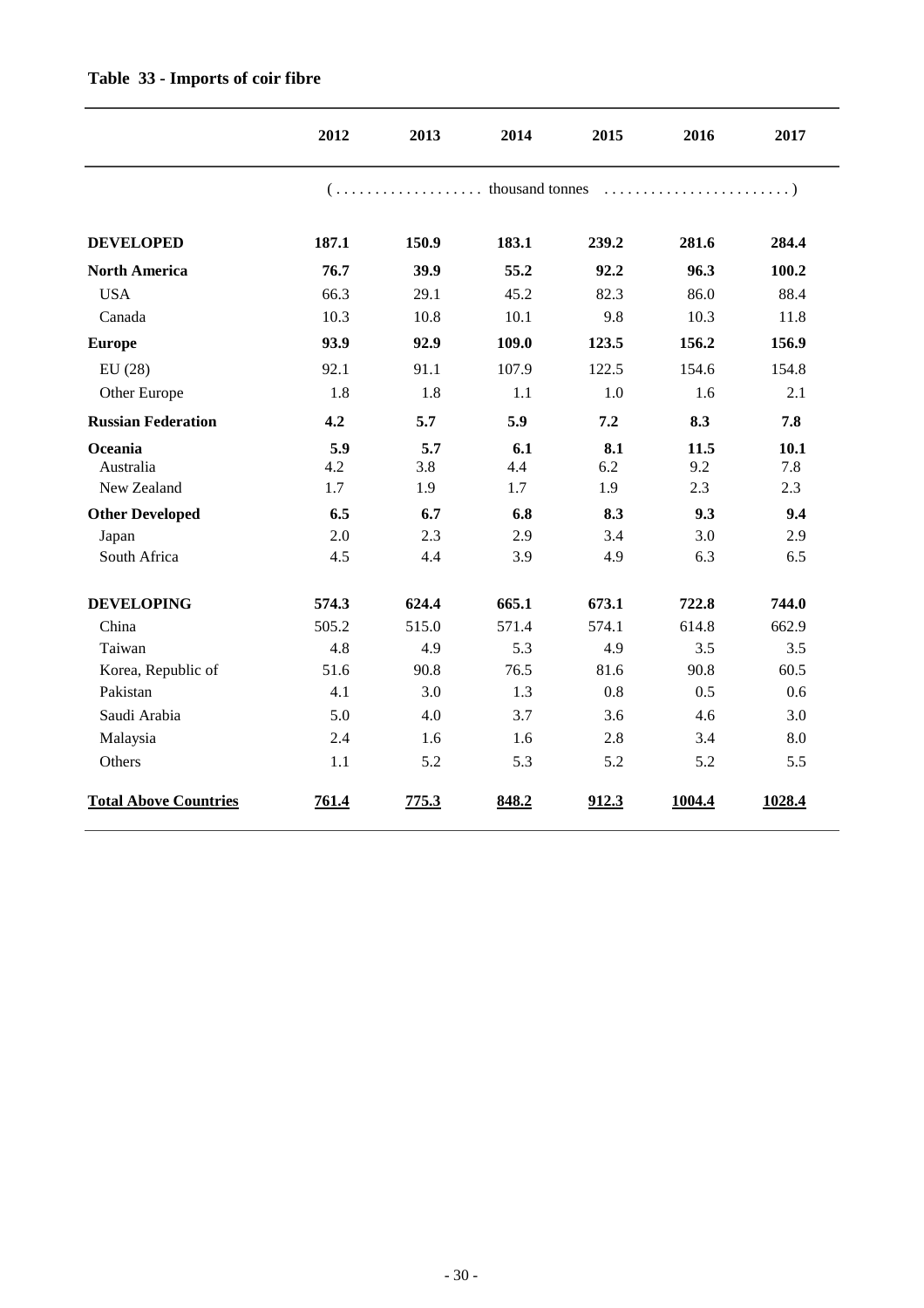|                              | 2012 | 2013 | 2014 | 2015 | 2016 | 2017 |
|------------------------------|------|------|------|------|------|------|
|                              |      |      |      |      |      |      |
| <b>DEVELOPED</b>             | 18.0 | 15.9 | 19.1 | 17.8 | 15.8 | 14.1 |
| <b>North America</b>         | 4.2  | 3.5  | 4.2  | 5.8  | 6.6  | 6.3  |
| <b>USA</b>                   | 4.2  | 3.5  | 4.2  | 5.8  | 6.6  | 6.3  |
| <b>Europe</b>                | 4.5  | 4.2  | 5.2  | 5.4  | 4.9  | 3.7  |
| EU(28)                       | 4.4  | 4.1  | 5.0  | 5.3  | 4.9  | 3.6  |
| Belgium                      | 0.3  | 0.4  | 0.3  | 0.0  | 0.1  | 0.1  |
| France                       | 0.4  | 0.3  | 0.2  | 0.1  | 0.0  | 0.0  |
| Germany                      | 0.4  | 0.8  | 1.7  | 2.1  | 0.7  | 0.3  |
| Italy                        | 0.8  | 0.6  | 1.1  | 0.8  | 0.8  | 0.7  |
| Netherlands                  | 1.4  | 1.4  | 1.1  | 1.4  | 1.8  | 1.2  |
| Portugal                     | 0.4  | 0.0  | 0.2  | 0.1  | 0.1  | 0.2  |
| Spain                        | 0.2  | 0.2  | 0.1  | 0.1  | 0.1  | 0.1  |
| <b>United Kingdom</b>        | 0.3  | 0.2  | 0.2  | 0.6  | 0.7  | 0.7  |
| Other EU                     | 0.1  | 0.1  | 0.1  | 0.1  | 0.1  | 0.0  |
| <b>Russian Federation</b>    | 7.2  | 6.2  | 7.8  | 5.9  | 3.4  | 3.1  |
| <b>Other Developed</b>       | 2.2  | 2.1  | 2.0  | 0.8  | 0.9  | 1.0  |
| Australia                    | 0.2  | 0.2  | 0.2  | 0.2  | 0.1  | 0.0  |
| Japan                        | 2.0  | 1.9  | 1.8  | 0.6  | 0.8  | 1.0  |
| <b>DEVELOPING</b>            | 1.7  | 1.8  | 1.5  | 0.6  | 0.7  | 0.5  |
| <b>Total Above Countries</b> | 19.7 | 17.7 | 20.6 | 18.4 | 16.5 | 14.7 |

#### **Table 34 - Imports of coir yarn into principal importing countries**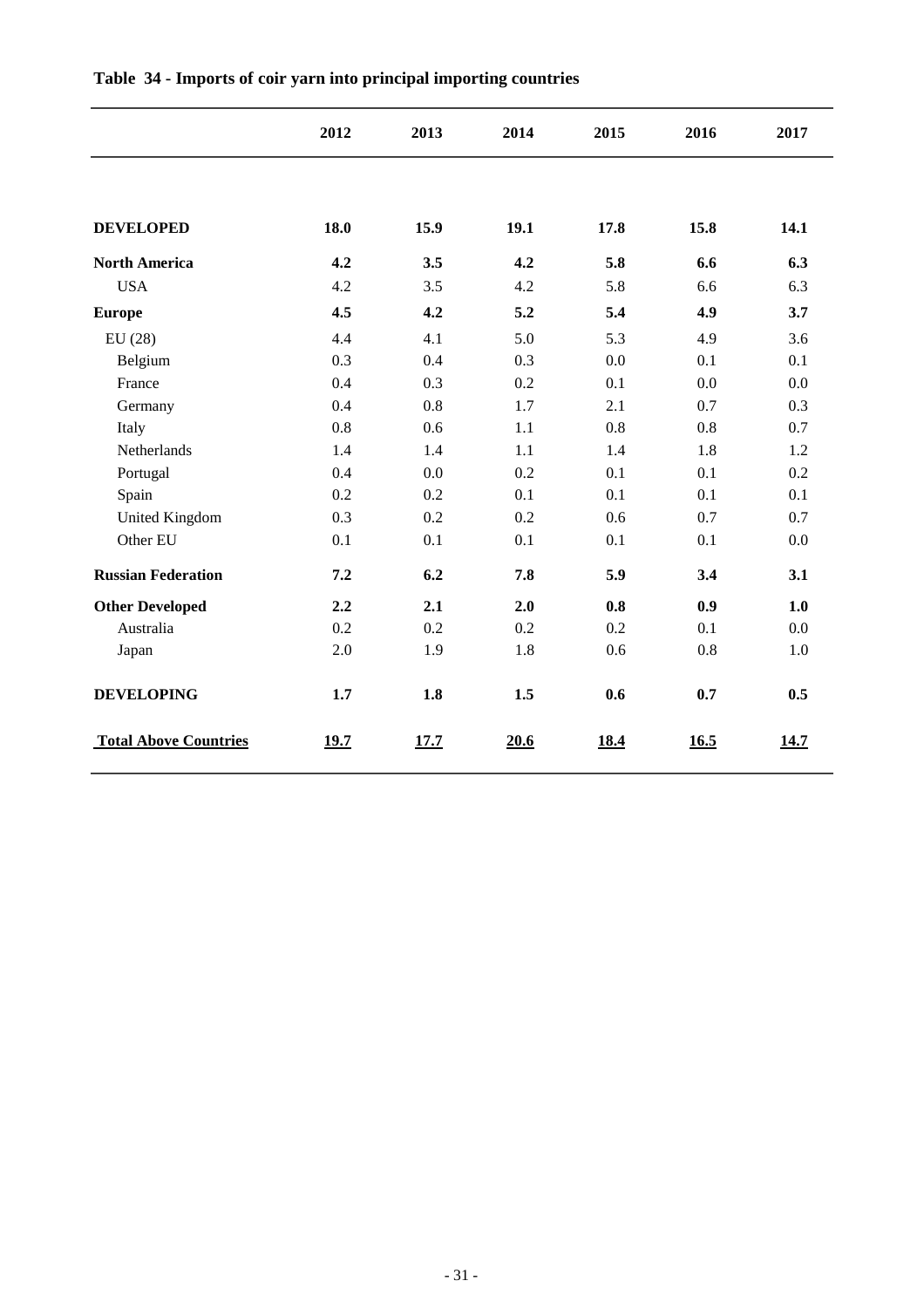|                              | 2012 | 2013 | 2014 | 2015 | 2016 | 2017 |
|------------------------------|------|------|------|------|------|------|
|                              |      |      |      |      |      |      |
| <b>DEVELOPED</b>             | 29.4 | 30.9 | 31.6 | 27.9 | 29.1 | 31.0 |
| <b>Europe</b>                | 16.0 | 18.0 | 16.7 | 14.3 | 15.6 | 15.6 |
| EU(28)                       | 15.6 | 17.6 | 16.3 | 14.0 | 15.4 | 15.4 |
| Austria                      | 0.2  | 0.3  | 0.3  | 0.3  | 0.3  | 0.3  |
| Belgium/Lux                  | 0.7  | 0.8  | 0.8  | 0.9  | 1.0  | 0.9  |
| Denmark                      | 0.3  | 0.2  | 0.3  | 0.2  | 0.2  | 0.3  |
| Finland                      | 0.0  | 0.1  | 0.1  | 0.1  | 0.1  | 0.2  |
| France                       | 2.1  | 2.2  | 2.1  | 1.6  | 1.4  | 1.9  |
| Germany                      | 1.4  | 1.7  | 1.6  | 1.2  | 1.6  | 1.6  |
| Greece                       | 0.2  | 0.1  | 0.1  | 0.2  | 0.1  | 0.1  |
| Ireland                      | 0.1  | 0.1  | 0.3  | 0.2  | 0.3  | 0.3  |
| Italy                        | 2.0  | 1.8  | 2.2  | 1.4  | 1.4  | 1.2  |
| Netherlands                  | 1.1  | 1.1  | 1.0  | 1.0  | 1.0  | 1.2  |
| Portugal                     | 0.2  | 0.3  | 0.4  | 0.4  | 0.4  | 0.5  |
| Spain                        | 1.4  | 1.4  | 1.0  | 1.1  | 1.0  | 0.8  |
| Sweden                       | 0.3  | 0.9  | 0.3  | 0.3  | 0.3  | 0.3  |
| United Kingdom               | 4.9  | 5.3  | 4.9  | 4.3  | 5.3  | 4.9  |
| Other EU                     | 0.7  | 1.2  | 1.0  | 1.1  | 1.1  | 0.9  |
| Other Europe                 | 0.4  | 0.3  | 0.3  | 0.3  | 0.2  | 0.2  |
| <b>Russian Federation</b>    | 0.3  | 0.4  | 0.3  | 0.2  | 0.2  | 0.2  |
| <b>North America</b>         | 10.1 | 9.7  | 11.7 | 10.5 | 10.5 | 12.5 |
| <b>United States</b>         | 8.7  | 8.3  | 10.2 | 9.1  | 8.9  | 10.5 |
| Canada                       | 1.4  | 1.4  | 1.4  | 1.4  | 1.6  | 2.0  |
| <b>Other Developed</b>       | 3.1  | 2.9  | 3.0  | 2.8  | 2.8  | 2.7  |
| Australia                    | 1.9  | 1.8  | 1.8  | 1.7  | 1.9  | 1.6  |
| Japan                        | 0.4  | 0.2  | 0.4  | 0.3  | 0.3  | 0.3  |
| New Zealand                  | 0.3  | 0.4  | 0.3  | 0.4  | 0.4  | 0.5  |
| South Africa                 | 0.5  | 0.5  | 0.4  | 0.4  | 0.3  | 0.3  |
| <b>DEVELOPING</b>            | 2.7  | 3.4  | 4.1  | 5.3  | 7.2  | 7.3  |
| <b>Total Above Countries</b> | 32.1 | 34.3 | 35.7 | 33.2 | 36.3 | 38.4 |

#### **Table 35 - Imports of coir mats, matting and rugs into principal importing countries 1/**